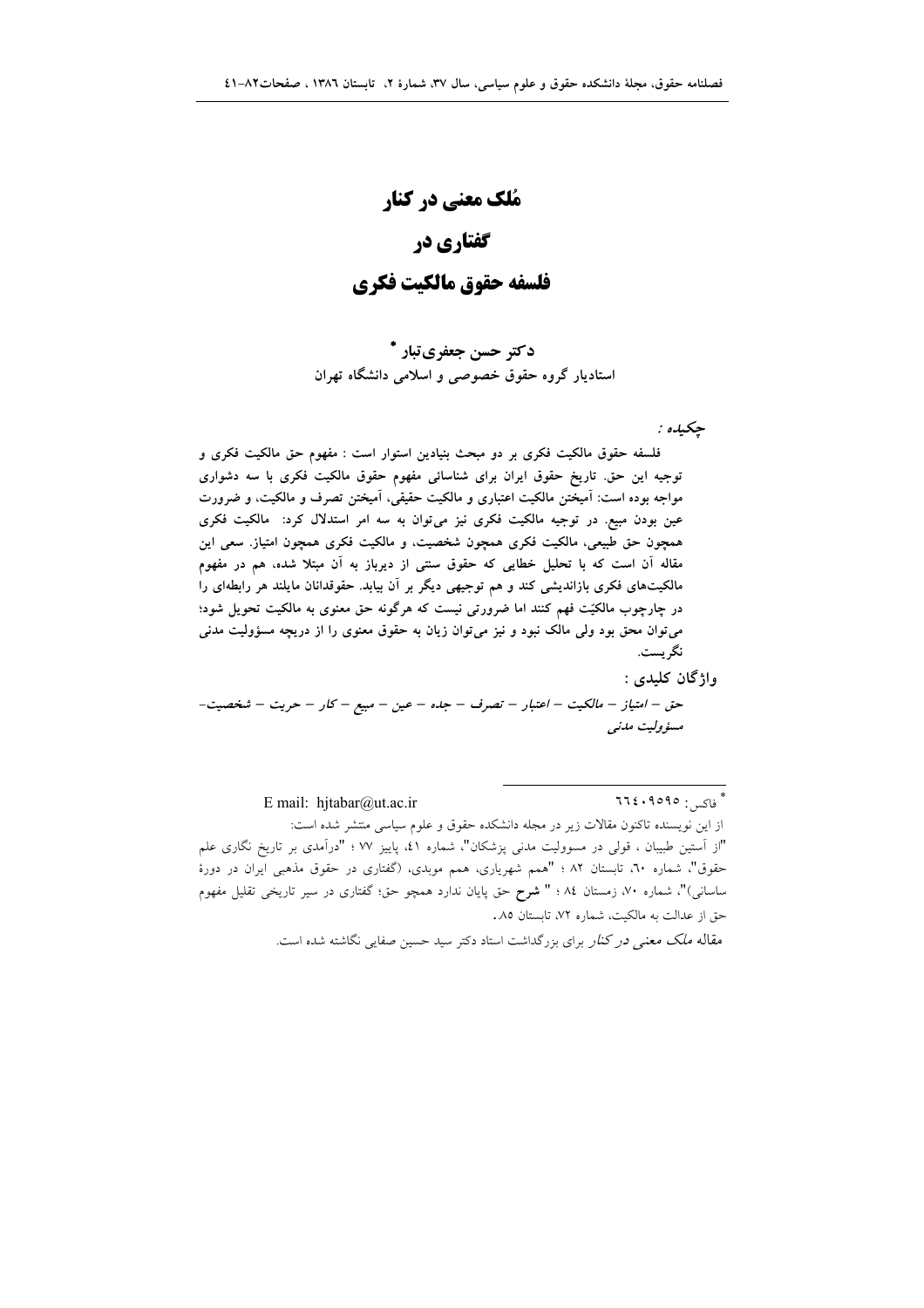مقدمه

٤٢

آیا دانش فلسفه حقوق مالکیت فکری دانش<sub>ی</sub> درجه اول است یا درجه دوم؟ این پرسش یکی از سؤالهای مهمّ فلسفه حقوق مالکیّت فکری است. دانشهای درجه اول به وقایع خارجی میپردازند و دانشهای درجه دوم به دانشهای درجه اول علم حق*وق*، علمی درجه اول است اما *فلسفه حقوق* – در آن بخش که به مطالعه خود علم حقوق مشغول است – دانشی است درجه دوم. فلسفه علم حقوق از فلسفههای مضاف است که در قرن اخیر نضج گرفتهاند لیکن همه فلسفههای مضاف بهضرورت، دانش درجه دوم نیستند؛ فقط فلسفههایی چنین|ند که علمشناسی|ند و به مطالعه دانشی دیگر میپردازند. *علم تاریخ،* دانشی درجه اول است چون حوادث و وقایع تاریخی را بررسی می کند. فلسفه علم تاریخ اگر درباره خود علم تاریخ پرسشهایی فلسفی دارد، دانش درجه دوم است؛ بدینِ سان، این پرسش که «اَیا تاریخ علم است یا نه» و این که «تاریخ علم تاریخ چیست»، پرسشهایی درجه دوم هستند. لیکن اگر سؤال فلسفی، نه به علم تاریخ که به خود تاریخ – همچون یک واقعیت – ارجاع دهد، آن گاه این فلسفه تاریخ، درجه اول خواهد بود؛ بدین سان، این پرسش که آیا تاریخ (نه علم تاریخ) سرانجامی دارد یا نه، پرسشی است درجه اول؛ چه درباره واقعیت تاریخ و زمان است نه درباره دانش تاريخ.

قصه *فلسفه حقوق* نيز چنين است؛ فلسفه حقوق فقط وقتى دانش درجه دوم است که موضوعش علم حقوق باشد. این سئوال که «اَیا روششناسی علم حقوق همچون علوم طبیعی است یا همچون دیگر علوم انسانی» و این که «علم حقوق چه تحولی در تاريخ داشته»، سؤالهايي درجه دوم ند. اما اگر پرسش فلسفي فيلسوف حقوق، چيستي حق است، پرسش او درجه اول است؛ چه موضوع مطالعه او امر محقّق خارجی (= حقّ) است نه دانش رسمی (= علم حقوق). به دیگر بیان، اگر در ترکیب اضافی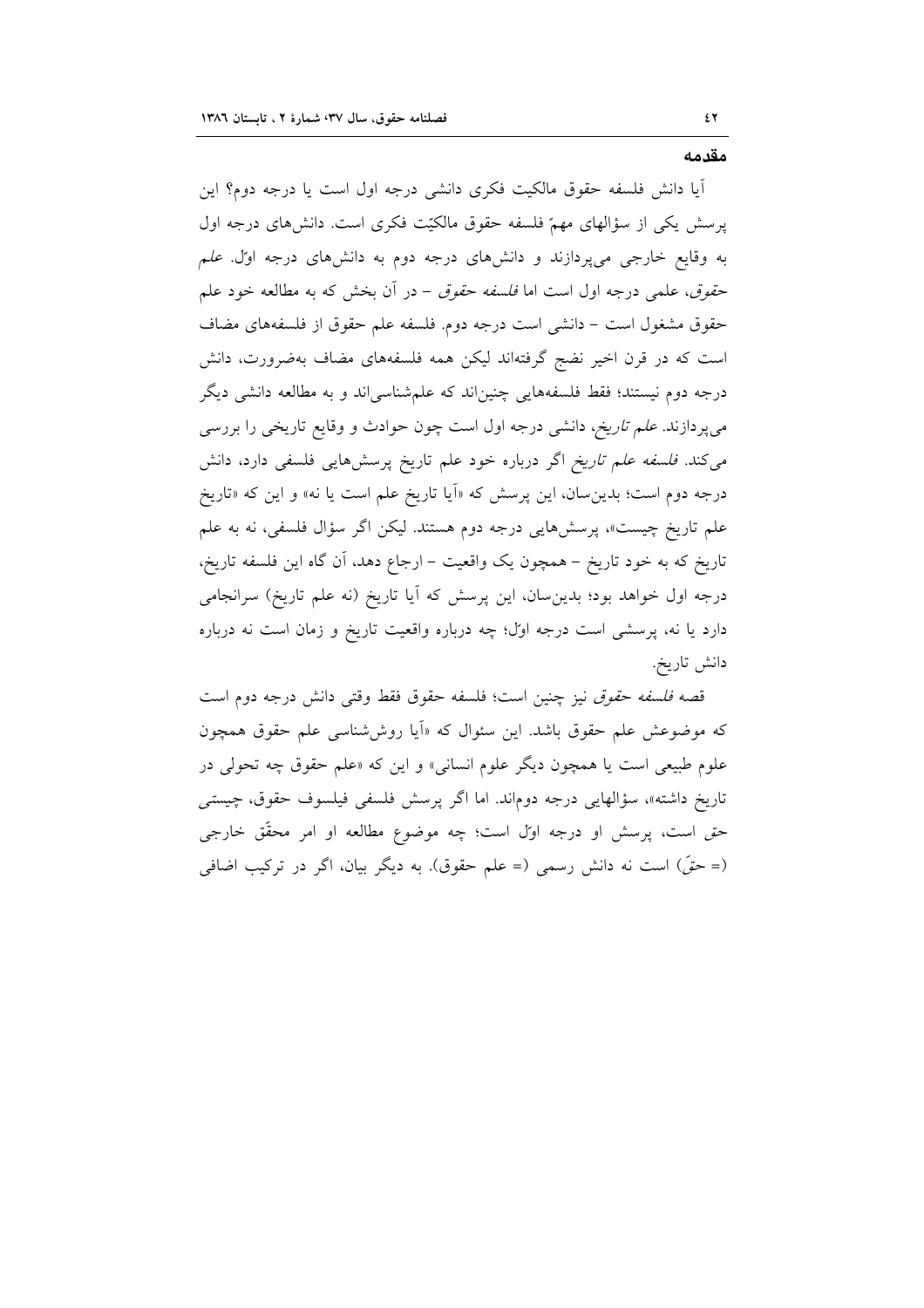«فلسفه حقوق» ْ مقصود از حق*وق*، علم حقوق است (= Law) دانش ما درجه دوم است. ليكن اگر غرض از فلسفه حقوق،' فلسفه حقها(=Rights) است، أنگاه با دانشي درجه اول مواجهیم. ح*قوق همچون تاریخ*، مشترکی لفظی است؛ گاه *تاریخ* به معنی *علم تاریخ* است (همچون رشته دانشگاه<sub>ی</sub> *تاریخ*) و گاه به معنی خود *وقایع (همچون تاریخ* جنگ جهانی دوم). حق*وق* نیز گاه به مفهوم *علم حقوق* است (= دیسیپلین حقوق) و گاه جمع حتو ،.

در تركيب *فلسفه حقوق مالكيت فكرى* بايد حقوق را بيشتر جمع «حق» دانست تا علم حقوق. چه، هنوز وجود رشتهای علمی به نام «حقوق مالکیت فکری»، که قسیم علم حقوق باشد، مسلم نيست. وانگهي، اگر وجود مستقل اين رشته علمي، محقق باشد هنوز متدولوژی آن از روششناسی علم حقوق به شکلی مشخص، جدا نیست؛ همچون دو علم فیزیک و شیمی که هر دو در رشته علمی *علوم طبیعی* قرار می گیرند لیکن فلسفهای کاملاً ممتاز از یکدیگر ندارند. بدین۳سان فلسفه حقوق مالکیت فکری، بیشتر فلسفه حقٌّ مالكيت فكرى است<sup>"</sup> تا فلسفه *علم حقوق* مالكيت فكرى<sup>،</sup> به ديگر سخن، محتوای این فلسفه، گزارههایی درجه اول است درباره مفهوم حق مالکیت فکری و توجیه هنجاری آن؛ این که آیا وجود حق<sub>ف</sub> به نام *مالکیت فکری* ممکن است یا ممتنع و آيا پذيرش اين مفهوم، مطلوب است يا نامطلوب. مي توان البته درباره فلسفه علم حقوق مالكيت فكرى نيز تأملاتي داشت ليكن اين تأملات، بهتقريب، همان مسائل فلسفه علم حقوق است؛ يعني تطبيق روش شناسي علم حقوق با روش شناسي علوم تجربي و علوم اجتماعی (جعفریتبار،۱۳۸۳، ص ۱۹). آنچه ما در اینجا از فلسفه حقوق مالکیت فکری اراده مي كنيم، مطالعه فلسفي حق *مالكيت فكرى* است: أيا اين حق، حقى طبيعي و پيشيني است یا امتیازی دولتی و یسینی و ضرورت آن کدام است؟ پس، مقاله خود را به دو

<sup>1</sup>. Philosophy of Law

- <sup>2</sup>. Philosophy of rights.
- <sup>3</sup>. Philosophy of intellectual Property rights.
- <sup>4</sup>. Philosophy of intellectual property  $Law$ .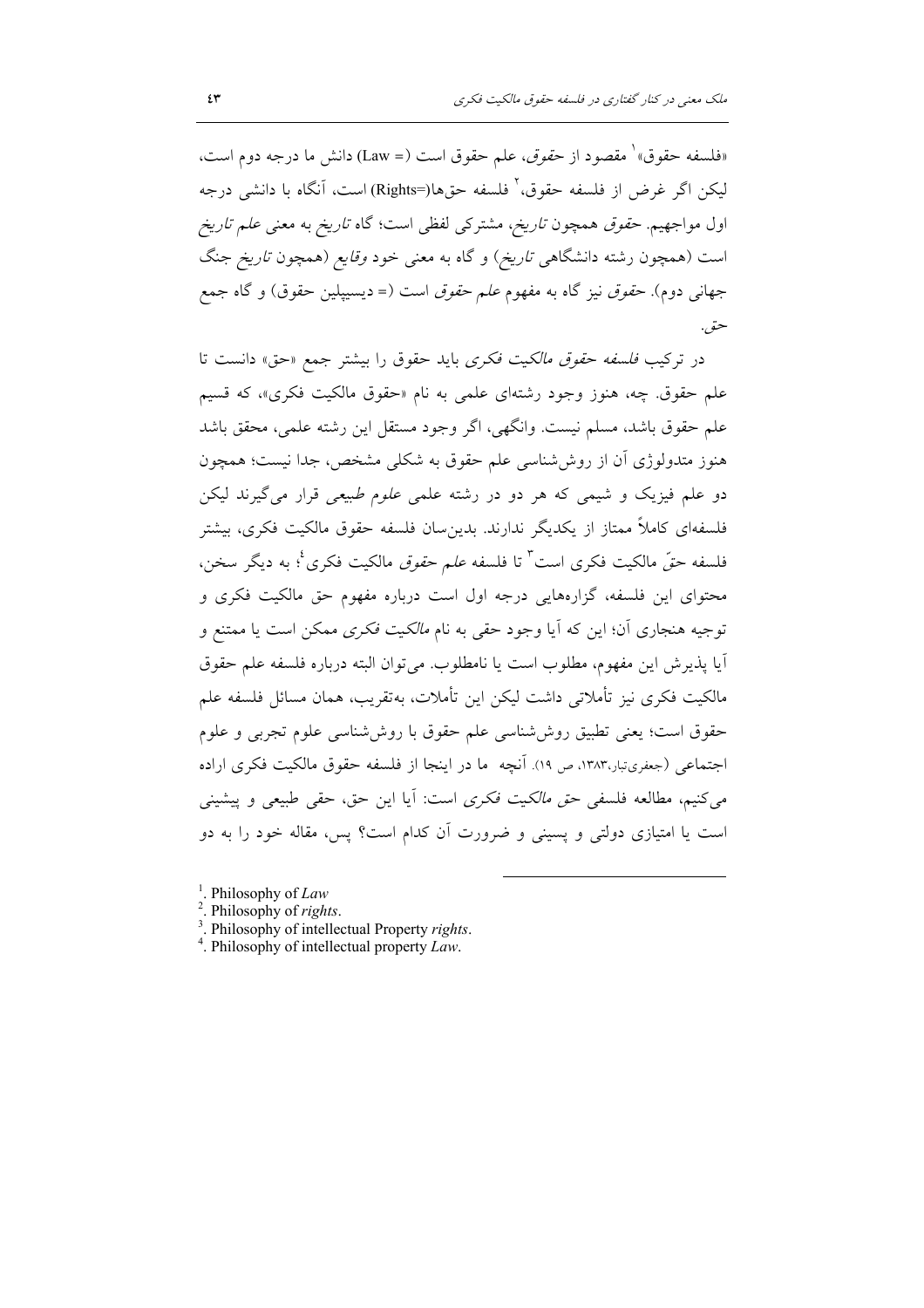گفتار تقسیم میکنیم: *مفهوم* حق مالکیت فکری ٰ و *توجیه* حق مالکیت فکری. ٗ در گفتار نخست، «چیستی» این حق مطالعه می شود و در گفتار دوم، «بایستی» آن. گفتار نخست، حکمت نظري حق مالکيت فکري است و گفتار دوم، حکمت عم*لي* آن. سؤال در گفتار نخست این است که حق مالکیت فکری چیست و آیا چنین حقی وجود دارد،" و پرسش گفتار دوم آن است که چرا این حق باید / نباید باشد.

گفتار نخست: مفهوم حق مالكىت فكرى

بحث از مفاهیم، یکسره بحثی فلسفی است نه علمی. مفهومشناسی (= تعریف) به گزارههای تحلیلی <sup>؛</sup> (= پیشینی <sup>0</sup>) می|نجامد که در دیدگاه *یوی*ر، گزارههایی غیرعلمی و ابطال ناپذیر است. گزاره تحلیلی «دو چرخه دو چرخ دارد» اطلاعاتی جدید به خواننده نمي دهد و محمول قضيه، همان موضوع آن است (= توتولوژي). تعريف نيز، بر بنياد ادّعای تعریفکننده، حقیقت ذات معرَّف را بیان میکند و نقد و ابطال آن برتافته نمي شود. چه تنها گزارههاي علمي و تأليفي` (= يسيني ٌ) هستند كه صدق و كذب آنها پس از تجربه آشکار میگردد امّا صدق گزارههای پیشینی، ضروری است و هرگز تکذیب آنها ممکن نخواهد بود. میتوان کذب این گزاره تألیفی را نشان داد که *«زمین* د*و ماه دارد»* لیکن تکذیب این گزاره که *«دو چرخه دو چرخ دارد»* ناممکن است. مفهومسازیها نیز به گزارههای تحلیلی نزدیک می شوند؛ درج واژه *عادلانه* در تعریف حقوق، سبب می شود نظامی از قواعد که از هر جهت شبیه حقوق است دیگر حقوق

<sup>1</sup>. Conceptualization of intellectual property rights.

<sup>2</sup>. Justification of intellectual property rights.

۳. تاریخ حقوق مالکیت فکری نیز از مباحث چیستی حقوق مالکیت فکری است و ممکن است جزئی از مباحث فلسفه حقوق مالکیت فکری قرار گیرد .

4. analytic 5. a priori 6. synthetic 7 a Posteriori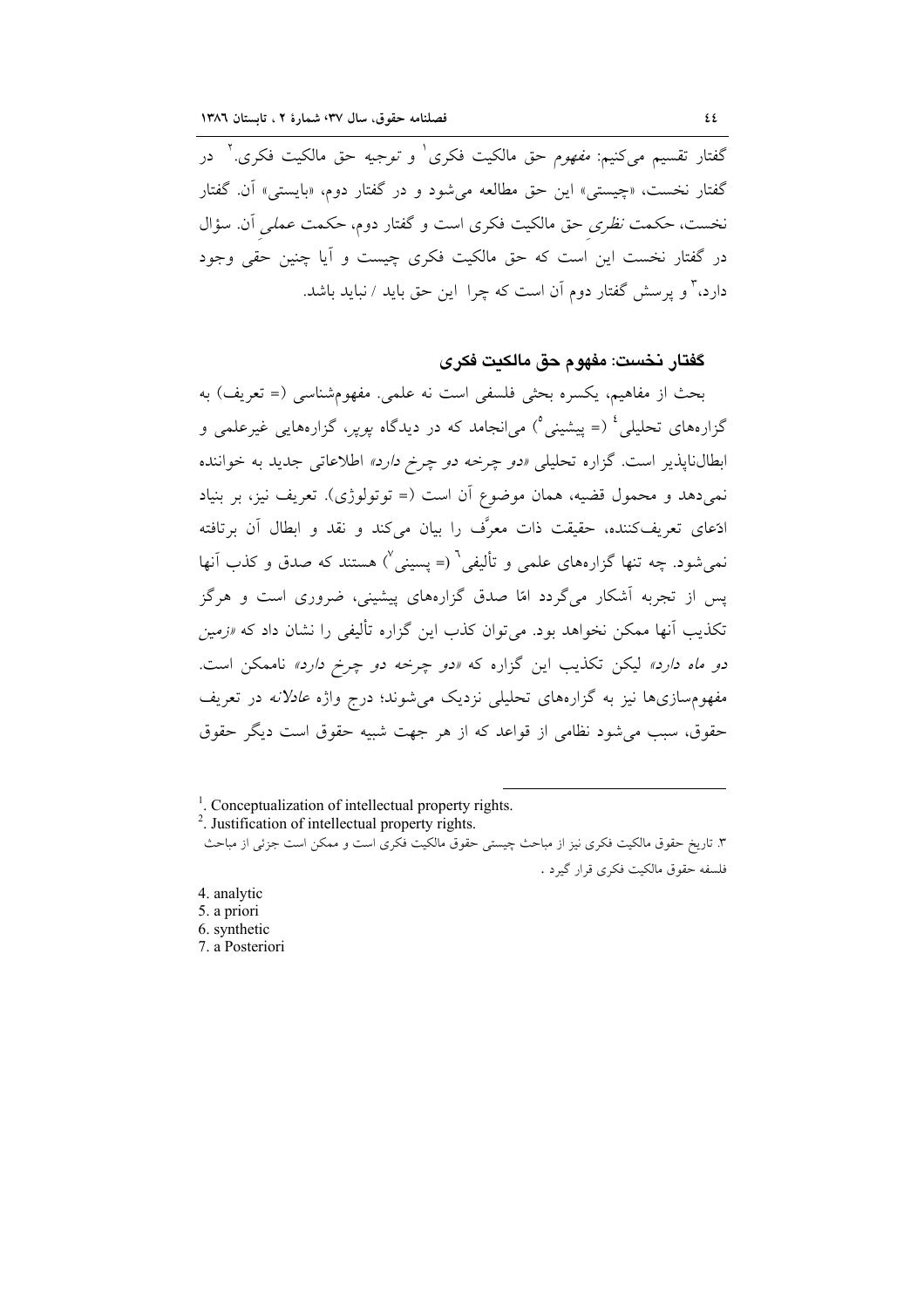محسوب نشود، همچنان که وسیله نقلیهای که مانند دوچرخه است ولی یک چرخ اضافه دارد، سهچرخه است نه دوچرخه.

گفتار نخست درباره مفهوم حق مالکیت فکری در سه عنوان تقریر می شود: مفهوم فلسفي مالکيت فکري، مفهوم منطقي اَن و سرانجام، مفهوم تاريخي- فقهي اَن فقيهان و حقوقدانان سنتي ايران در پذيرش مالكيت فكرى با سه دشواري تاريخي مواجهاند: نخست، خلط مالکیت اعتباری و مالکیت حقیقی. دوم تقلیل مالکیت به تصرف و سوم، پذیرش ضرورت عین بودن مبیع. آنان قانع شده بودند که مالکیت به معنی تصاحب است و تصاحب به معناى تصرّف و براى انتقال اين تصرف بايد موضوع تصرف، چیزی عینی و ملموس باشد.

البته أنچه بر این هر سه دشواری مقدّم است، تحلیل خطایی است که حقوق سنتی از دیرباز به آن مبتلا شده است. فقیهان و حقوقدانان مایلند هر رابطهای را در چارچوب م*الکتیت ف*هم کنند و این، نتیجه فروکاستن مفهوم حق به مالکیّت است (جعفریتبار، ۱۳۸۵، ص ۸۵ به بعد)'. ضرورتی نیست که هرگونه حق معنوی به مالکیت تحویل شود تا پیچ و خم رابطهی فنی مالکانه، نظریهپرداز را به تنگی قافیه دچار سازد؛ می توان محق بود ولی *مالک* نبود. نیز میتوان هرگونه زیان به حقوق معنوی را از دریچه مسؤولیت مدنی نگریست: خسارتها – حتی اّنها که به مال تقویم نمیشوند – قابلیت جبران را – حتی جبران به مال – دارا هستند. اضرار به حقوق معنوى نيز بايد به شيوهاى، گرچه مالي، تدارک شود. اَن که به حق معنوی دیگری حرمت نمی نهد به شکلی غیر عادلانه دارا شده است؛ دارا شدنی که بے گمان ضمانآور است (دراسیناور، اس اس آر ان، ۲۷۵٤۷۰). اما اگر از

<sup>&</sup>lt;sup>1</sup> . در سنت حقوقی به هر چیز نگاهی مالکانه میشود. نتیجه این نگاه، تقلیل روابط حقوقی و اجتماعی به «بده/بستانی» سودجویانه است. بنگرید به عبارتهای شفای ابن سینا در تحلیل حقوقی نکاح به مالکیت بضع و این که مرد، مالک زن میشود (و بدینِسان زن نمی تواند شوهری دیگر اختیار کند) اما زن مالک مرد نمیشود (پس او می تواند با زنی دیگر زواج کند) رک. ابن سینا: *الشفاء*، الالاهیات (۱)، ص ٤٥٠: لکن الرجل یجب ان یعوض من ذلك عوضاً، و هو انه يملكها و هي لا تملكه فلايكون لها ان تنكح غيره و اما الرجل فلا يحجر عليه في هذا الباب.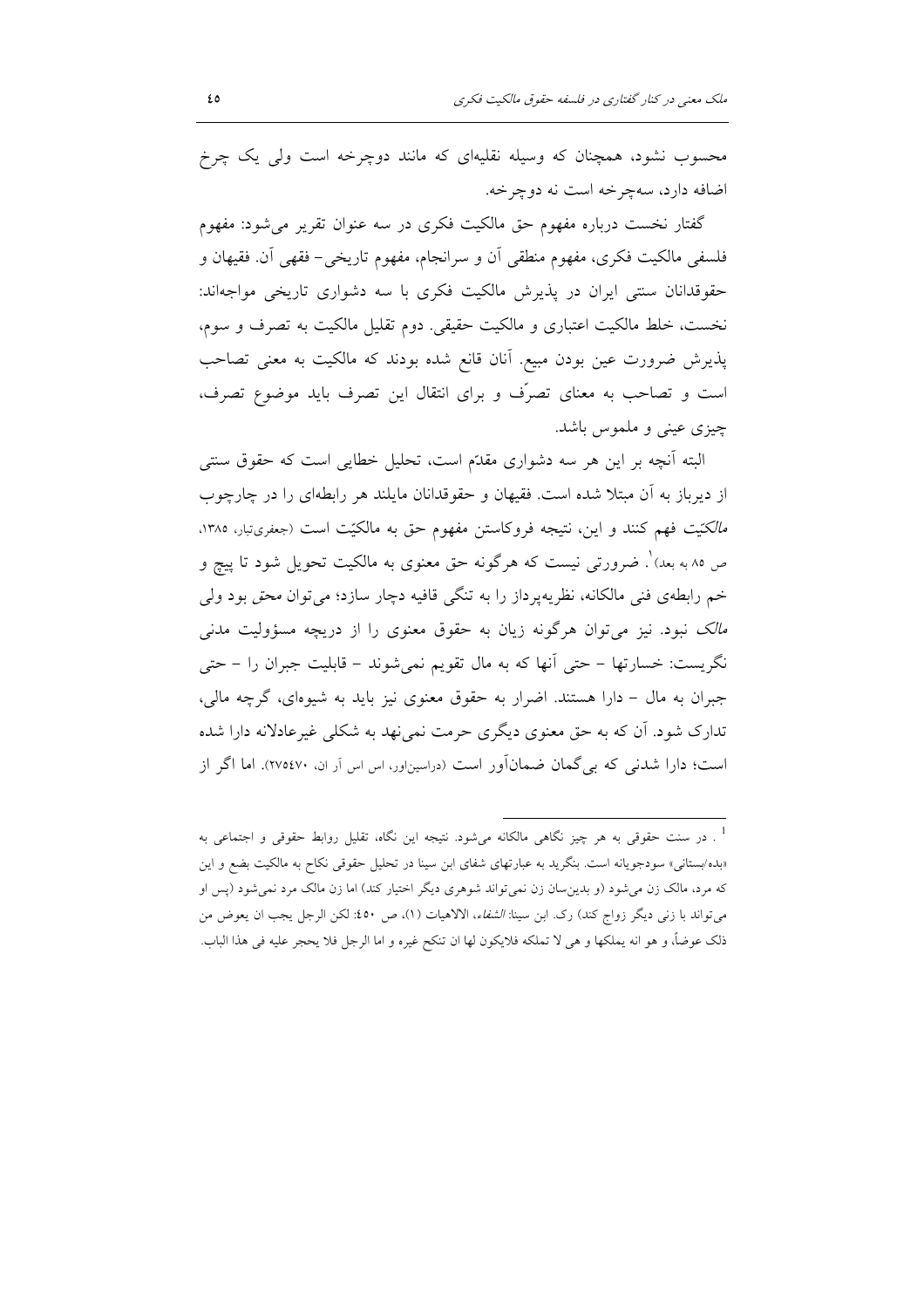این نکته درگذریم، چون همواره از *مالکیت (مادّی یا معنوی) سخن گفتهاند*، باید به سه دشواری موجود در فهم این مفهوم اشاره کرد.

## الف. مفهوم فلسفى مالكيت فكرى

مفاهیم دو گونهاند: عینی' و انتزاعی'. مفهوم عینی دارای ذاتی فیزیکی است و وجودی خارجی (= خارج از ذهن) دارد اما مفهوم انتزاعی، موجودی ذهنی و اعتباری است. *مالكيت*، نه عينيتي دارد همچون عينيّت مالک و شيء مملوک، و نه حتى از حالت تطابق مالک و مملوک اخذ شده اّنچنان که توازی را از حالت وجود دو عین (ریل راه آهن) فهم مي كنند. مالكيّت فقط برساخته قوه مخيله انسانها است كه به شكلي جمعي آن را تصور و قرارداد کردهاند. رابطههای عینی و حقیقی به صرف ارادههای انسانی فسخ نمی شوند لیکن رابطههای اعتباری و مجازی به محض اراده فسخ میپذیرند. نمیتوان اراده کرد که خورشید تاریک شود مگر آن که عملیّاتی فیزیکی بر روی آن اعمال شود. اما می توان چنین خواست که زوجیّتی فقط به دلیل انشاء، فسخ شود یا مالکیّتی مُلغی گردد. مفاهیم حقیقی، وجودی مستقل از انسان دارند لیکن مفاهیم اعتباری فقط پس از نیاز و تعاهد انسانی پدیدار میشوند. وجود نور خورشید به وجود انسان وابسته نيست اما اگر انسانها نبودند، زوجيت و مالكيتي هم به وجود نمي آمد.

تفریق میان مفهوم حقیقی و عینی و مفهوم مجازی و اعتباری سبب تفریق احکام مترتّب بر آنها نیز میگردد. تقدّم علّت بر معلول، تقدمی وجودی و عینی است لیکن در دنیای اعتبار چنین تقدمی ضرورت ندارد. نمیتوان وجود میزی را در عالم واقع، پیش از وجود سازنده آن باور داشت، اما میٍتوان وجود عقدی را در عالم اعتبار، پیش از وجود سبب أن تخيل كرد (= اثر اجازه در عقد فضولي و اكراهي / نظريه كشف). خلط دو مفهوم حقیقی و اعتباری همان *مغالطه طبیعتگرایانه* ٔ است که تاریخ حقوق سنت<sub>ی</sub>

- $\frac{1}{2}$ . Concrete.
- <sup>2</sup>. Abstract.
- $3$  Naturalistic fallacy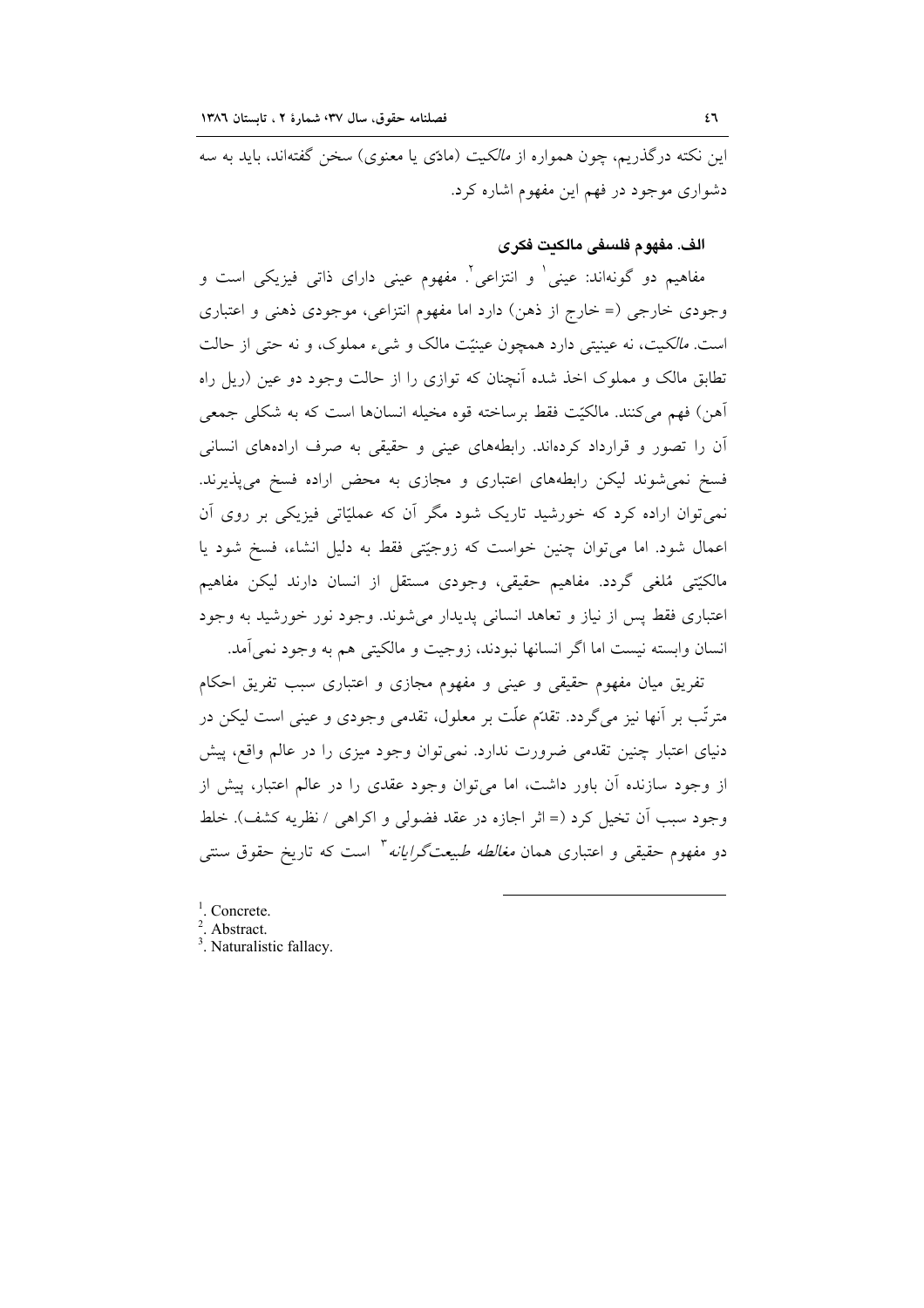یا اَن بهخوبی اَشناست.

دشواری دیگر در تشخیص حقیقت از مجاز، در جایی است که مفهومی معین، هم کارکردی حقیقی داشته باشد و هم کارکردی اعتباری. مالکیّت از همین عناوین است که هم گونه حقیقی آن متصور است و هم نوع مجازی و انتزاعی آن. بهطور مثال، مالکیت خداوند بر هستی، مالکیتی حقیقی است' زیرا با فرض و تخیّل کسی ایجاد نشده تا با اراده او ملغی شود. اگر شخصی مالک اتومبیلی است، مالکیت او به وضع و جعل قانونگذار است و با وضع و جعلی دیگر، ممکن است این مالکیت، نابوده محسوب شود. اما مالکیت علتالعلل بر معلولها با انشاء مقامی برتر خلق نشده و قابل باز پس گیری نیز نیست. «مالکیت خداوند» در اینجا خود عنوانی مجازی است چنانکه بگوییم *شکر مالک شیرینی است. مقص*ود از مالکیت در اینجا دربردارندگی و تصاحب و سیطره و همراهی است نه مالکیت حقوقی؛ *شکر* بر بنیاد وجود خود «دارای» شیرینی است (= همراه و ملازم آن است) و این، با مالکیتی که به اعتبار شارع ایجاد می شود متفاوت است. وانگهی، *مالکیت حقیقی* خود عنوانی مجازی است و ما فقط با ارتکاب گونهای تجوز لفظی، شکر را نیز *دارای* شیرینی میiامیم و آهن ربا را *دارای مغ*ناطیس و خدا را د*ارای جهان. همین گونه است مالکیت انسان بر نفس و جان و بدن خود*؛ انسان بهحقیقت، نه با فرض مقنن، بر نفس خود سیطره دارد لیکن هیچکس بهحقیقت و طبیعت، مالک مملوک خود – همچون اتومبیل – نیست. قانونگذار فقط چنین خواسته که با مهیّا بودن همه شرایط، شخص *الف* مالک اتومبیل محسوب شود.

محم*د حسین غروی اصفهانی* در بحثی دقیق درباره حق می گوید: حق در اصل لغت به معنای ثبوت است ٔ و ثبوت بی|ضافه به چیزی، قابلیت اعتبار ندارد. اما هرگز ثبوت

<sup>.&</sup>lt;br>`. لمن الملك اليوم لله الواحد القهّار .

<sup>&</sup>lt;sup>٢</sup>. كلام صادق، حق است چون مضمون آن در واقع ثابت (=محقَّق) است . مىتوان به جاى كلمه *حقاً* در اين آيه قرآن، كلمه *ثابتاً* گذاشت: و كان *حقاً* علينا نصر المومنين. همچنين است يحقّ اللّه الحقّ (= يثبّته)، حقّ القول على اكثرهم( = ثبت)، حقَّت كلَّمة ربك (= ثبتت)، الحاقَّه (= الذلزلة الثابتة)، و حقيق علَّى ان لا اقول الأ الحقِّ (=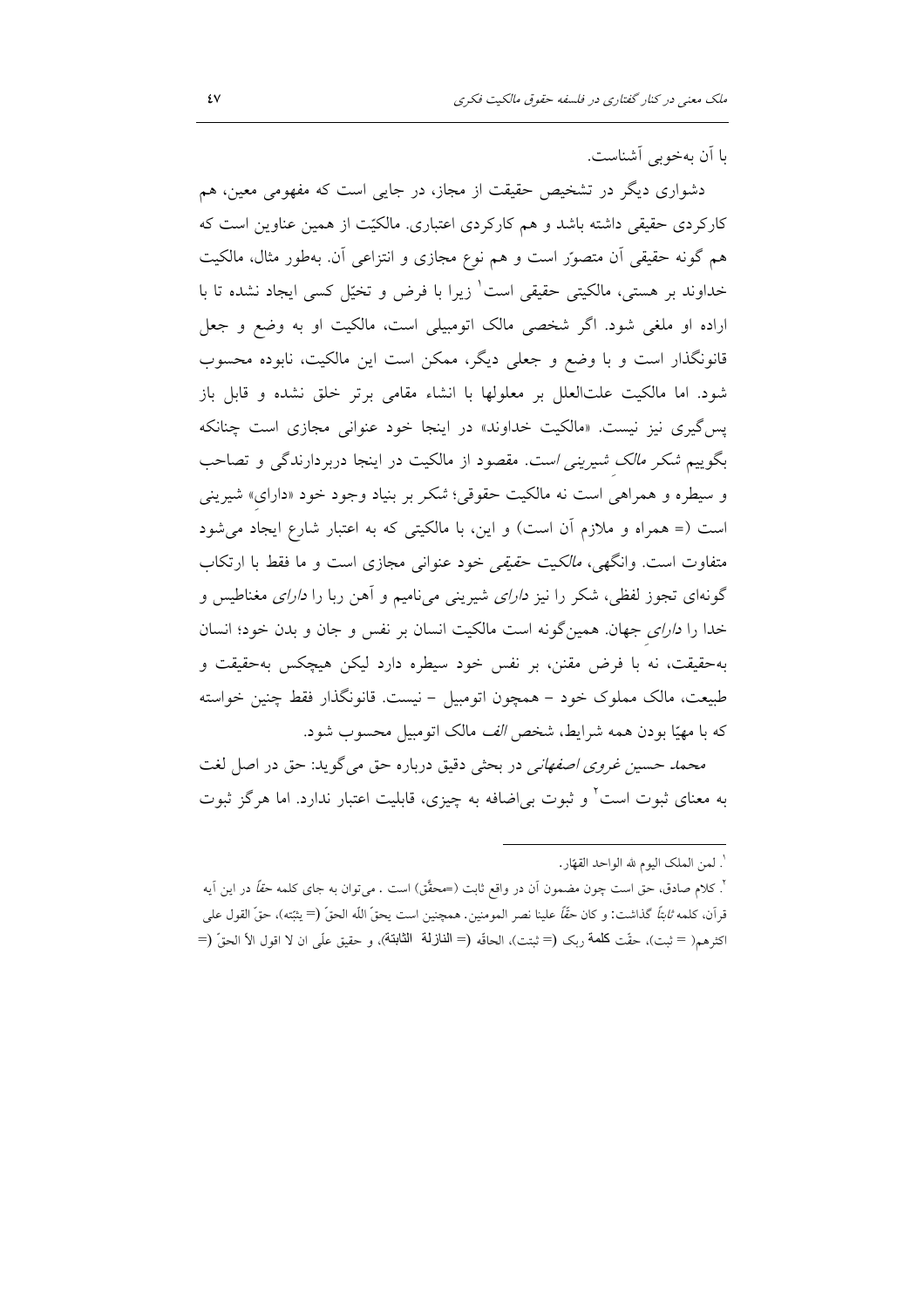«زمین» برای انسان اعتبار نمی شود بلکه ثبوت «مالکیت زمین» برای او لحاظ می گردد. اعتبار ثبوت چیزی برای چیزی دیگر وقتی صحیح است که از أن به دلیل ثبوت حقيقتش بي نياز نباشد وگرنه اين اعتبار لغو است. مالکيت خداوند و سلطنت او بر جهان به «اعتبار» نیست تا بتوان آن را از موارد مالکیت و حق قرار داد. این مالکیت و احاطه، احاطهای وجودی است؛ بدان معنی که ذات موجودات، بهحقیقت، برای خداوند ثابت است. غروی اصفهانی چنین ادامه میدهد که ولایت حاکم شرع نیز جلوهای از ولايت خداوند نيست زيرا ولايت خداوند، حقيقى است اما ولايت حاكم شرع، اعتباری ٔ (غروی اصفهانی، ۱۳٦۳ ق.، ص ۹).

همچنین وقتی می گوئیم انسان بر وجودش مالکتر است تا دیگران، نسبت مالکیت به نفس و فعل انسان، اعتبارى نيست. معناى مالكيت انسان بر فعل خود، تبعيت حرکات و سکنات اوست از اختیار و اراده او. زمام کار انسان به حقیقت و واقعیت، در دست انسان است نه به جعل و اعتبار شارع. پس اگر *الف* مطیع *ب* است میتوان *ب را* مالک *الف* نامید همچنان که موس<sub>ع</sub> میگوید *من مالک خود و برادرم هستم.*<sup>۲</sup> هارون منقاد موسی است و این انقیاد، حقیقی است نه اعتباری و بدین سان آثار مالکیت شرعی بر آن ثابت نمی شود. همچنین است انقیاد تکوینی و ذاتی جهان در برابر خدا؛ خداوند مستحق (= مالک) عبادت جهانیان است اما این مالکیت با مالکیت انسانها بر اموال خود متفاوت است. بدین سان، *شیخ محمد حسین غروی اصفهانی* نظر فقیهانی را نمیپذیرد که اجرت گرفتن بر واجبات را (همچون نماز) حرام می دانند؛ آنان چنین می پندارند که نماز *ملک خد*اوند است و دارا شدن به هزینه ملک و مال دیگری، نوعی است از اکل مال به باطل آ

ثابت علّى). .<sup>1</sup> و منه يظهر انّ **ولاي**ة الحاكم الشرعى ليس من رشحات ولاية اللّه تعالى . .<sup>2</sup> ربّ انّي لا املک الأ نفسي و اخي (سوره مائده5/25 ). .<sup>3</sup> باید توجه داشت که *وجوب ع*بادت بر بندگان، اعتباری است اما *سلطنت و مالکیت خد*اوند بر این عبادت،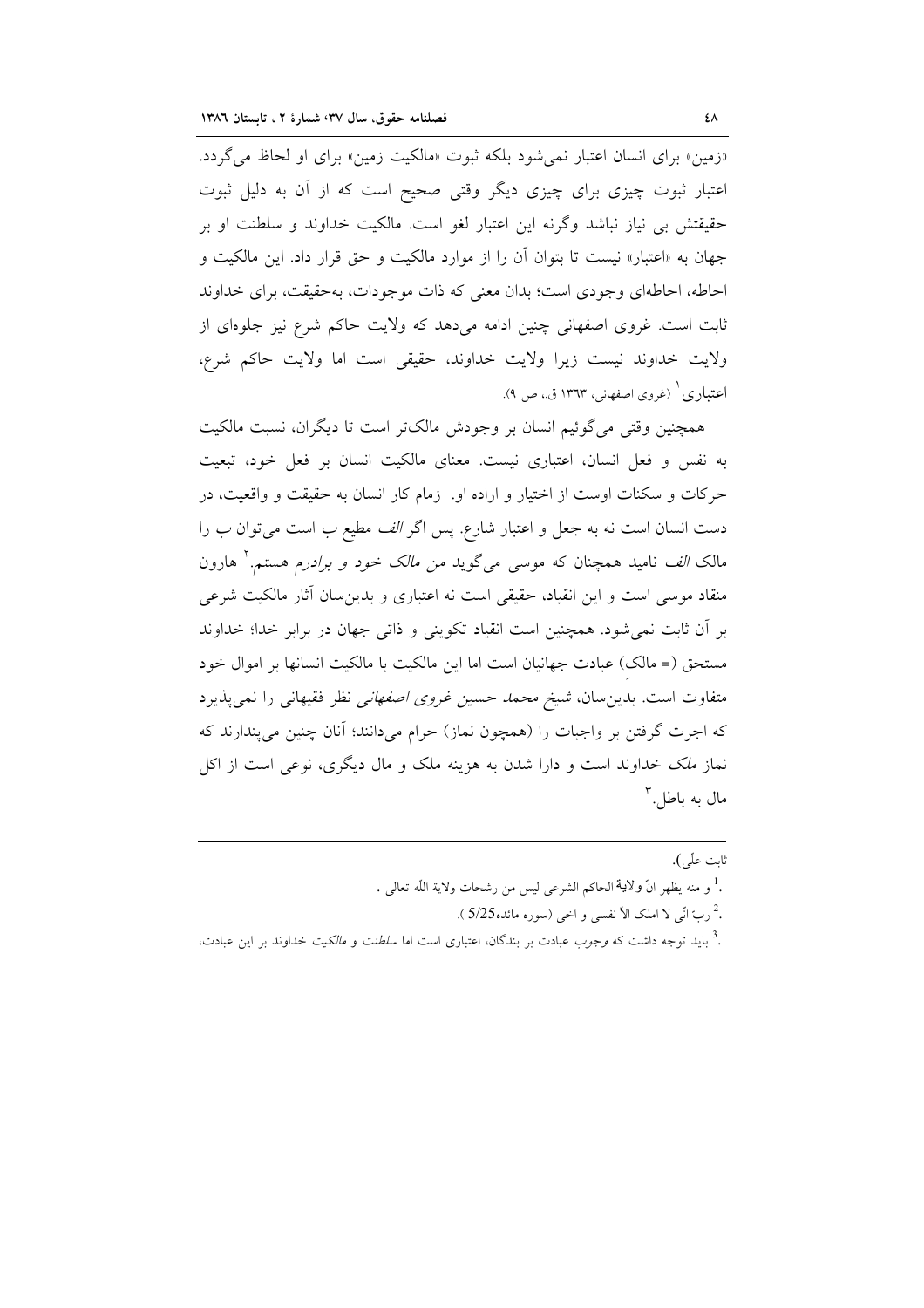بدین سان مال، بهضرورت چیزی نیست که واجد عینیت و وجودی طبیعی باشد؛ بلکه هر چیز که اعتبارکننده أن را مال فرض کند، *مال* نامیده خواهد شد حت<sub>ی</sub> اگر این چیز، امری فکری و معنوی و یا اعضای انسانی باشد که علی الاصول مالکیت آن، حقیقی است (کاتوزیان، ۱۳۷۵، ش ٥). ٰ منتها، در مرحله توجیه است که باید به ضرورت این مالکیّت پرداخته شود؛ مقنّن پس از ارزیابی حقها و مصلحتها باید به این نتیجه برسد كه آيا مال بودن چيزي خاصٌّ، به خير انسان يا به عدالت اجتماعي منتهي مي شود يا نه.

## ب. تصرف و مالكيت؛ تفاوت ملك منطقي با ملك حقوقي

یکی از *مقولات عشر در منطق ارسطوئی، مقوله جده (ملک = لَه) است و آن، ب*ر طبق تعریف منطقیان، بودن چیزی است چیزی را (شهابی، ۱۳٦۱، ص ٦٧) ً، همچون نسبت جسمی به جسمی دیگر که منطبق بر سطح اَن یا بر جزئی از سطح اَن است؛ مثل هیأتی که از پوشیدن لباس و کفش و انگشتر برای انسان، و پوست برای درخت حاصل میشود. احاطه شیء اول بر شیء دوم به گونهای است که با حرکت محاطٌبه، محیط نیز منتقل می شود. بدین سان، در مقوله جده، به شیوه مالکیت و ناقل قانونی نظری نمیافکنند؛ همین که لباس بر تن فرد است و با او حرکت می کند، نسبت ج*ده محق*ق

### حقيقى .

.<sup>1</sup> «آنچه مورد تملک قرار میگیرد و به اشخاص اختصاص میLبابد و از نظر حقوقی در آن تصرف میشود، رابطه اعتباری است که انسان با اشیاء دارد و به خاطر همین رابطه است که به آنها *مال* گفته می شود. ». و نیز رک . مقاله آدام موسوف : *آیا کیبی رایت مال است؟* نیز رک. گوردون اسمیت و راسل پار : *مالکیت فکری، صفحه* ۳ به بعد؛ و رودنی ریدر : *مفهوم تجاری حقوق مالکیت فکری، ص* ۳ به بعد. و در این باره که آیا اطلاعات کامپیوتری و ژنتیکی می توانند عین محسوب شوند رک. مارگارت جین رادین: *عینی بودن اطلاعات*.

.<sup>2</sup> « هیأتی را که از لحاظ نسبت شیء به امری که اولاً آن امرمحیط بر این شیء باشد و ثانیاً، به حرکت و انتقال این شیء، آن امر متحرک و منتقل گردد، حاصل شود به نام ملک یا لهیا جده خوانند مثل نسبت حاصله برای انسان با كفش يا كلاه يا لباسش مثلاً«.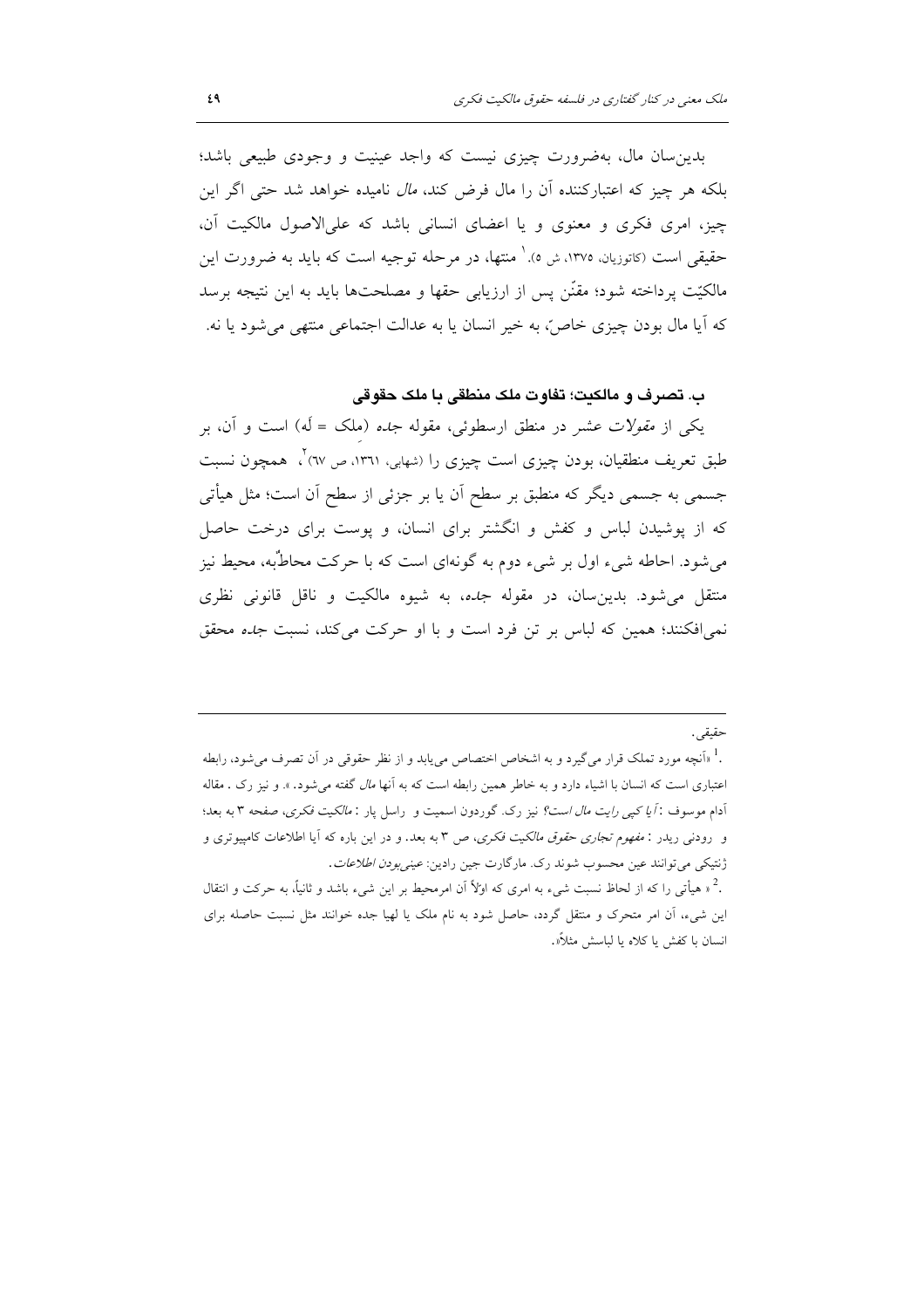می شود بی ملاحظه مالک بودن یا غاصب بودن او ٔ. لیکن نسبت اعتباری فرد را با مالش (= مالكيت حقوقي) نمي توان *جده* (= ملك منطقي) دانست و ضرورتي نيست كه مال شخص همراه با خود او حرکت کند. در برخی آثار منطق ارسطوئی میان دو ملک (ملک حقوقی و ملک منطقی) خلط کردهاند و برای جده، به ملک حقوقی مثال زدهاند. بهطور مثال، خواجه نصيرالدين طوسي در كتاب اساس الاقتباس مي گويد: «...ديگر مقوله *جده* و *ملک و له* است و این هر سه نامهای این مقوله است. و آن نزدیک متقدمان (=یونانیان) بودن چیزی است چیزی را مانند علم و شجاعت و صحت و جمال و مال و فرزند و مکان و امثال اَن زید را، و به نزدیک متأخران (= فیلسوفان مسلمان) هیأتی است که جسم را باشد به سبب نسبت او با مُلاصقی یا محیطی یا شاملی که منتقل باشد به انتقال جسم مانند تلبّس و تسلّح و تقمّص و تزيّن و تنغّل و غير أن. و بعضي از أن، ذاتی بود چون بودن حیوان در پوست خود و بعضی، عرضی بود چون پوشیدگی به جامه؛ و بعضی، کلّی بود چون پوشیدگی به کل و بعضی، جزوی بود چون پوشیدگی به جزء) (خواجه نصير الدين طوسي، ١٣٦١، ص ٥١).

شاید به دلیل همین پراکندگی در تبیین معنای جده، ابن سینا در *دانشنامه علائی* مي گويد: « و اين باب (= باب جده) مرا هنوز معلوم نشده است»؛ کوئي به دقت معلوم نشده است که آیا مقصود از جده، مالکیت اعتباری است یا تصرف و تصاحب فیزیکی. مالکیت شاید در بسیاری موارد ملازم تصرف و دستاندازی آباشد اما همواره این گونه نیست. فقیهان، مفهوم مالکیت را به مفهوم تصرف (= به چنگ اَوردن چیزی) تقلیل می دهند و به همین دلیل، پذیرش مالکیتهای معنوی با دشواری مواجه می شود؛ چه نمی توان آن را به تصرف فیزیکی درآورد. تقلیل مالکیت به تصرف، در ق*اعده ید* 

ـ هممچنين ابن سينا در شفا ميگويد :و اما مقولمة الجده فلم يتفق ل<sub>ى</sub> ال<sub>ى</sub> هذه **الـغايـة** فهمها.

 $3$  appropriation

<sup>.&</sup>lt;br>. مقاسسه شود با مفهوم دارندگان وسایط نقلیه موتوری زمینی در قانون بیمه مصوب سال ۱۳٤۷ که مقصود از دارنده، *متصرّف* آن است نه *مالک* اتومبیل.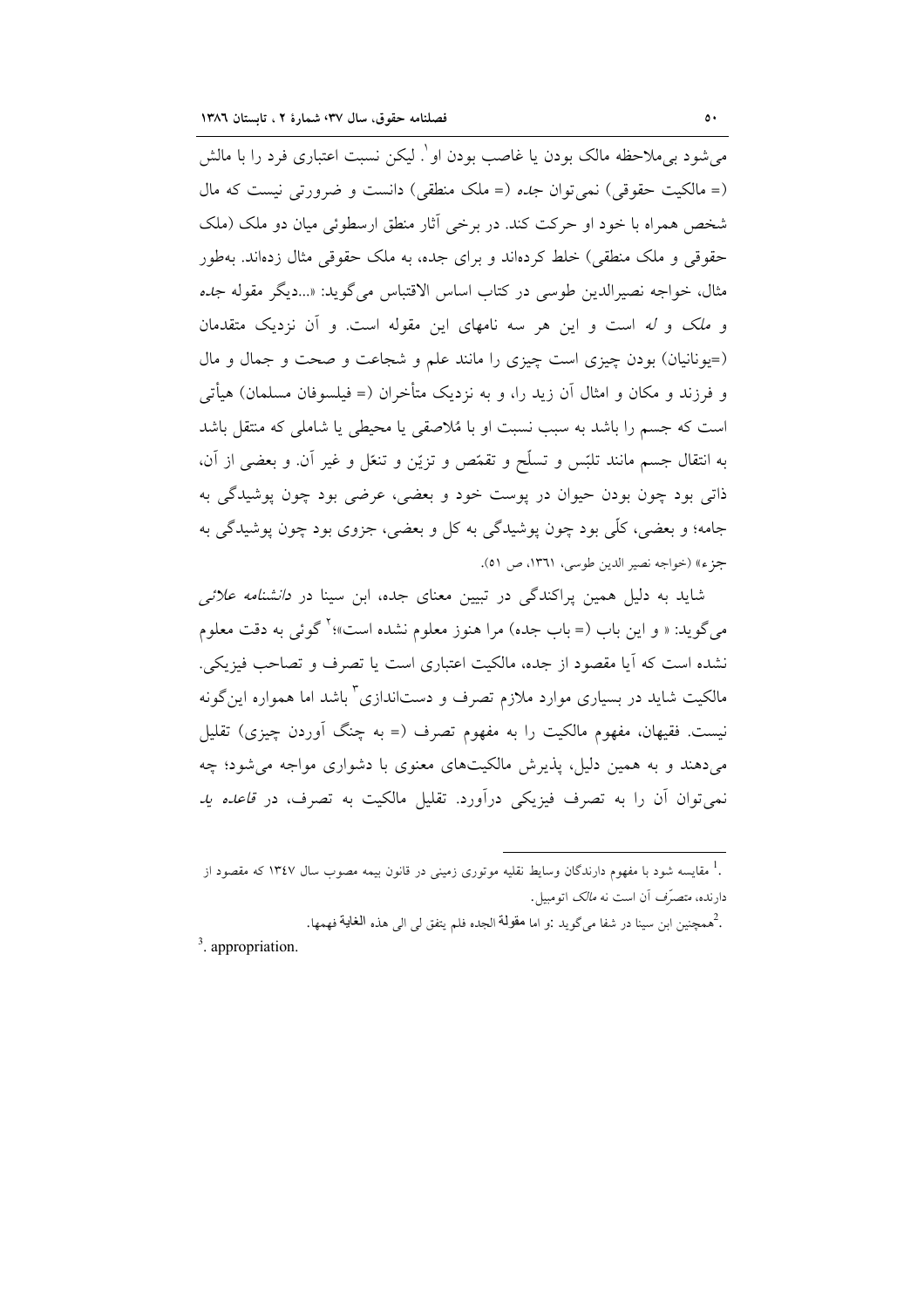بهخوبی هویدا است؛ نزد حقوقدانان، أن که مالی در دست دارد مالک است.

## ج . مفهوم تاريخي/ فقهي مالكيت معنوي

## ١. مسأله عين يو ين مييع

مباحث فقهی درباره آثار ادبی فقط به بیع عین کتاب و پرداخت دستمزد استنساخ کتاب منحصر است ٰ و از حق معنوی موسیقیدانان و مجسمهسازان و دانشمندان نسبت به آثار خود کمتر سخن گفتهاند. بیع که نماد نهادهای حقوقی انتقالدهنده مالکیّت است فقط شايسته انتقال مالكيت اشياء عيني(همچون عين كتاب) است (= تمليك عين در ماده ۳۳۸ قانون مدنی) و حقوق معنوی که با بیع، انتقال یافتنی نیستند گوئی *مال* تلقی نمي شوند تا قابليت نقل و انتقال داشته باشند.

برای لزوم عین بودن مبیع- که قانون مدنی و بسیاری فقیهان به آن تصریح کردهاند – نه نصمّی در منابع فقه موجود است و نه نشانی دقیق از آن در آثار فقیهان متقدم می توان یافت. به عکس، گاه شواهدی را در سنت می توان دید که به عین نبودن مبیع اشاره کردهاند؛ چنانکه در روایتی منسوب به امام کاظم، منافع و سکنای خانهای که صاحب أن مجهول است به جاي عين خانه، فروختني دانسته شده (شيخ حرّ عاملي، ١٤٠٣ ق.، ص ۲۵۰) .

<sup>.&</sup>lt;sup>1</sup> بهطور مثال *فيروزآبادى مى*گويد: و يجوز بيع المصاحف و كتب الأدب لما روى عن ابن عباس رضى اللّه عنه أنه سئل عن بيع المصاحف، فقال : لا بأس لانَّهم يأخذون أجور أيديهم. رك. ابواسحاق فيروزآبادي (متوفى به سال ٤٦٧ ) در كتا*ب المهانّب في فقه مذهب الامام الشافعي*، مطبعة مصطفى البابي الحلبي، مصر، ١٣٤٣ ق ، ج. اول، صفحه ٢٦٠.

<sup>.&</sup>lt;sup>2</sup> عَن اسحاق بن عَمّار عَن العَبد الصالح قال :سَاَلتُه عن رَجُل في يَده دارٌ لَيسَت لَهُ وَ لَم تَزَل في يَده و يَد آبائه من قَبله قَد اَعلَمَهُ مَن مَضى من اَبائه اَنَّها لَيسَت لَهُم، وَ لا يَدرونَ لمَن هي فَيَبَيعها و يَأخُذَ ثَمَنَها . قالَ :ما اَحَبُّ اَن يَبيعَ ما لَيسَ لَهُ .قُلتُ : فَأَنَّه لَيسَ يَعرفُ صاحبَها وَ لايَدرى لمَن هيَ وَ لا اظْنهُ يَجيء لَها رَبٌّ ابَدأ قال :ما أحبُّ اَن يَبيع ما لَيسَ لَهُ .قُلتُ فَيَبيع سُكناها أو مَكانَها في يَده فَيَقول : أبيعُكَ سكنايَ وَ تَكونُ في يَدكَ كَما هيَ في يَدي . قالَ نَعَم، يَبِيعُها عَلى هذا. البته محتمل است كه در اينجا سكني به معناي مسكن به كار رفته باشد.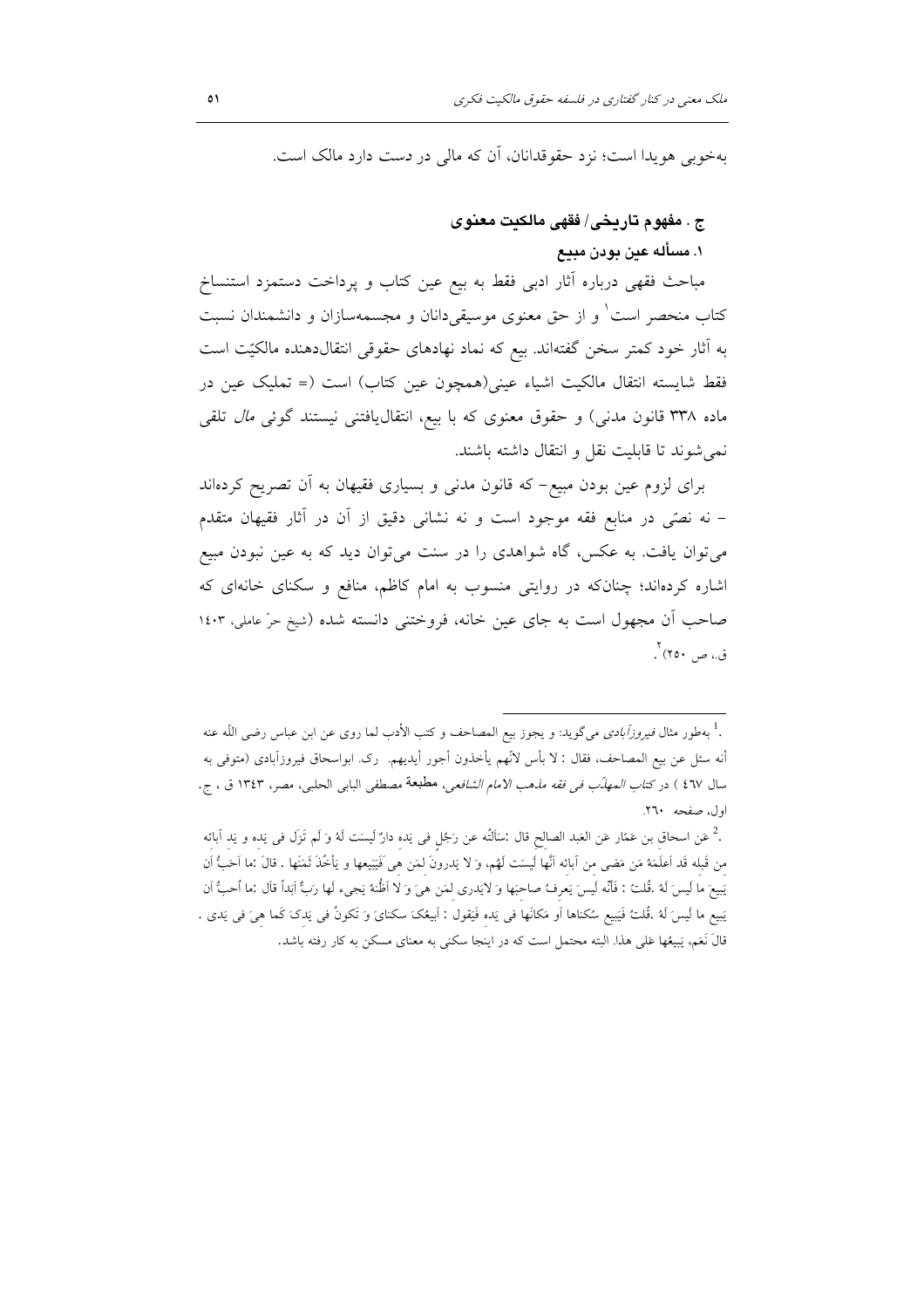فقیهان متقدم شیعه نیز در قرن پنجم اشارتی به لزوم عین بودن مبیع ندارند و شیخ طوسی در کتاب «المبسوط» بر قابل بیع بودن خدمت و عمل بنده تأکید کرده است (شهیدی، ۱٤٠٧ ق. ص ١٤٩). در آثار فقیهان قرن هفتم و هشتم نیز دلیلی متقن بر این مطلب یافت نمی شود؛ شهید اول و محقق حلّی بیع را فقط *به نقل ملک* تعریف کردهاند (محقق حلي، چاپ سنگي، ص ۹۸) و علامه حلي نيز در يکي از کتابهاي خود تنها چنين شرط کرده است که مبیع باید صلاحیت تملیک و تملک را داشته باشد (حسینی عاملی، مؤسسه آل بیت، ص ٢١٩ و شهید اول، ص ٢٤٦).

برخی فقیهان در اواخر قرن هفتم، بهطور ضمنی به مسأله عین بودن مبیع اشاره كردهاند. اين دسته از فقيهان، گرچه عين بودن مبيع را شرط نكردهاند ولي از فحواي عبارتشان می توان استنباط کرد که به اَن نظر داشتهاند ( یحیی بن سعید حلّی، ۱٤٠٥ ق.، ص ٢٤٦).' در اواخر قرن يازدهم عين بودن مبيع بهصراحت در عبارت فقيهان، مذكور افتــاده است (شیخ بهایی، ۱۳۱۹ ق.، ص ۲۰۷) ٌ، تا جایبی که برخی از فقیهان به افراط گراییدهاند و لزوم عین بودن را هم در جانب مبیع و هم در جانب ثمن، تصریح کردهاند (شیخ یوسف بحراني، ص ٤٢٩). <sup>٤</sup>

.<sup>2</sup> والبَيعُ جنسٌ تَحتَه ثَلاثَهُ انواع :بَيعُ الاعَيان الحاضرَه والأعيان الغائبَه و المَضمونُ في الذَمّه .و نيز رک. علامه حلَّى، المختصر النافع، و سيد احمد خوانسارى : *جامع المدارك*، جلد ٣، ص ٢٥، و شهيد ثانى، الروضه البهيه، جلد ٤، ص .٣٢٧ اين گونه اشارههاى ضمنى را مى توان درقرنهاى گذشته نيز پى گرفت ولى چون تصريحى به لزوم عین بودن مبیع ندارند نمیٍتوان آنها را شاهدی متقن بر این امردانست . فیروزآبادی، فقیه قرن پنجم، در كتاب مهذَّب، ج ١، ص ٢٥٩ مي گويد : باب ما يجوز و ما لا يجوز؛ الاعيان ضربان :نجس و طاهر، و بدين سان به نظر میرسد که مبیع در فرد اجلای خود (= عین ) منحصر شده است.

.<sup>3</sup> يازدهم از شروط بيع نقد آن كه متاع، عين باشد؛ پس بيع دين و منفعت آن صحيح نيست . نيز رک. شيخ محمد حسن نجفي: *جواهرالكلام*، جلد٢٢، ص ٢٠٨: لا خلافَ وَ لا اشكالَ في اعتبار كَون المَبيع عَيناً، و شيخ انصاري، *المكاسب*، ص: ٧٩ والظّاهر اختصاص المعوّض بالعين.

.<sup>4</sup> المشهور بَينَ الاصحاب انَّهُ يَشتَرِط في العوضَين ان يكونا عيناً . نيز رک ميرزا فتاح شهيدي : *هدايه الطالب* 

<sup>.&</sup>lt;sup>1</sup>. و هو اللفظ الدالّ على نقل الملك …» و شهيد اول : *اللمعه الدمشقيه*، ذيل الروضه البهيّه، ٢٢١/٣: و هو الايجاب والقبول الدّالّان على نقل الملك.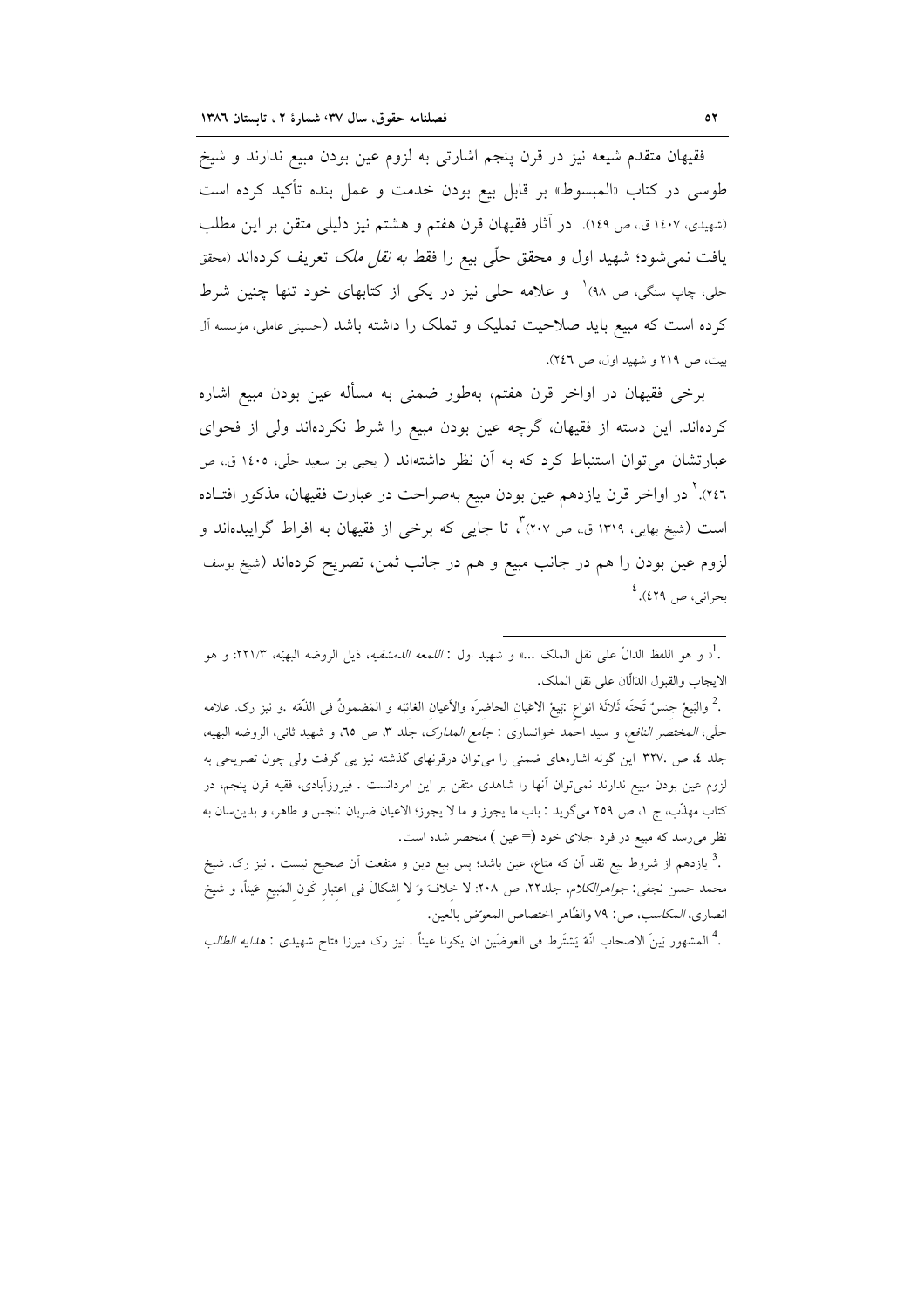فقیهان معاصر نیز به پیروی از آراء عالمان قرن دوازدهم و سیزدهم و علىالخصوص با تأثر از انديشههاى *شيخ محمدحسن نجفى و شيخ انصارى*، به لزوم عین بودن مبیع باور یافتهاند. نویسندگان قانون مدنی ایران هم همین رویه را در قانون تبعیت کردهاند و بیع را *تملیک عین به عوض معلوم* دانستهاند با آن که به نقل شیخ انصاری، تعریف اصلی بیع، *مبادله مال در برابر مال* است (شیخ انصاری، ١٣٦٦، ص ٧٩) و این مال ممکن است اعم از اعیان و منافع و حقوق و عمل انسان ٰ باشد. از میان فقیهان معاصر، محمد جواد مغنیه، حق را نیز موضوع بیع دانسته است (مغنیه، ص ۱۱۹) ٌ.

از مجموع آثار فقهی میتوان نتیجه گرفت که منظور فقیهان از عین، عین در برابر منفعت است نه آن چه در معنای فلسفی، ذات قائم به نفس دارای وجود خارجی خوانده می شود. لیکن همواره از عین، فرد اجلای آن به ذهن متبادر شده است. بدین سان، حق*وق و دیون را نیز می توان از مصادیق عین محسوب کرد. روش کتابهای* فقهی آن است که در باب بیع، از حرمت موسیقی و غنا و مجسمهسازی نیز سخن گویند. این شیوه شاید دلیلی بر آن است که فروش و واگذاری و تجارت با خود اثر هنری نیز علاوه بر عینآلات موسیقی و مجسمه، سابقهای در ذهن فقیهان داشته، گرچه همواره در فقه، *مال* به عین فروکاسته شده است.

مالکیت در تاریخ حقوق فقط به معنای مالکیت اعیان خارجی بود و *منافع بهدشوار،* موضوع مالکيت قرار مي گرفت.<sup>۳</sup> شايد در آغاز، طلا و نقره فقط مال محسوب مي *شد و* سیس بهمجاز، به اعیان خارجی نیز مال گفته شد.<sup>؛</sup> بر همین بنیاد، بسیاری از فقیهان

الي اسرار المكاسب، ص ١٤٩.

.<sup>1</sup> در مورد پذیرش عرفی ملکیّت عمل رک . دفتر سوم مثنوی مولوی، بیت : ۲٤۷٥ تو غلامی کسب و کارت ملک اوست / شرع جُستی؟ شرع بستان رو نکوست . .<br>و يَصحُ بيعُ بعض الحقوق كحيازه الارض والتَحجير. .<sup>3</sup>دکتر جعفری لنگرودی :حقوق اموال، شماره. ۱۲٦. .<sup>4</sup> در ادبیات کهن فقط طلا و نقره و حیوان، مال محسوب شده است . به حیوان (=ماشیه) *مال ناطق* گفته میشد

و به طلا و نقره، *مال صامت* .رک . مقامات حریری، مقامه سوم، ص ٢٩.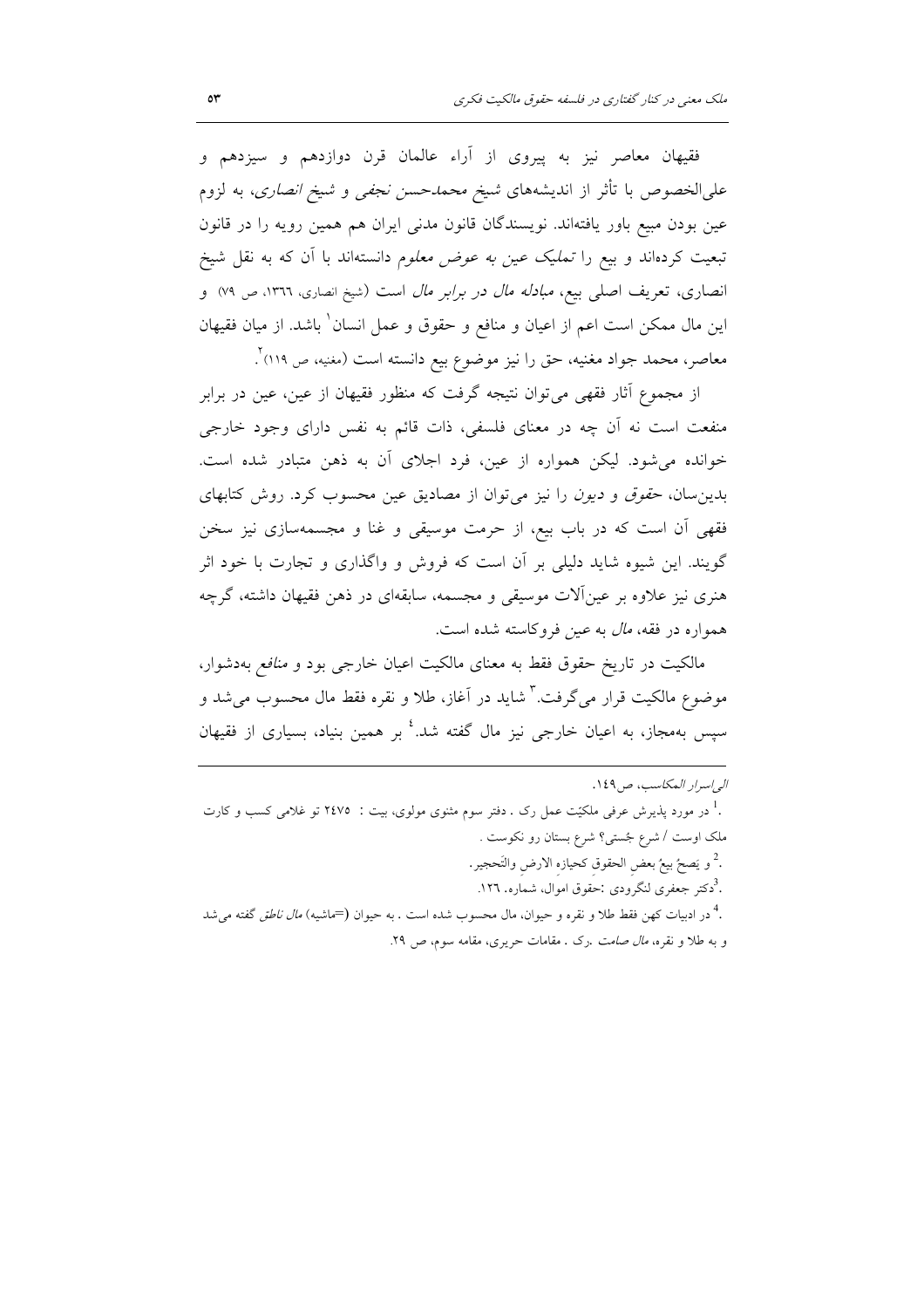معتقدند که فقط *اعیان*، صلاحیت داشتن عنوان مال را دارند و حق*وق و منافع مال* نیستند (شهیدی، ۱٤۰۷ ق.، ص ۱٤۸ و ۱٤۹). سپس منافع نیز بهتسامح، جزء اموال شناخته شد گرچه هنوز مقاومتهایی در برابر پذیرش مالکیت حق و عمل وجود داشت. ظاهر ماده ۲۹ قانون مدنی هم، که اساس مالکیت در حقوق ایران است، مالکیت را به عین و منفعت محدود کرده است ْ. لیکن باید از این ظهور دست کشید و عین را در این ماده، شامل حق و دين و عمل نيز دانست.

این تقسیم بندی که مال در فقه دارای اقسام چهارگانه عین، منفعت، و دین و حق است ٔ از دیدگاه تاریخ فقه خالی از اشکال نیست؛ چه، دیون، قسیم اعیان و منافع و حقوق قرار نمی گیرد بلکه دین، خود یکی از اقسام عین است. عین در فقه به شخصی و کلّی تقسیم شده و *دین* همان عین کلّی فیالذمّه است (نجفی، ۱۹۸۱، ص ۲۰۸). ٌ در ماده ۷۷٤ قانون مدنی نیز *دین* بهوضوح در مقابل *عین معین* قرار گرفته.<sup>؛</sup> در حقوق فرانسه، مال به «اصل»° و «منفعت»<sup>٦</sup> تقسیم شده؛ خود مال را *اصل می*گویند و عواید این اصل را *منافع* آن. بدینِ سان، طلب پولی در حقوق فرانسه، *اصل است و عواید حاصل از آن*، منفعت.

اعیان و منافع، دو قسم مهم مال در فقه است و به همین دلیل است که در ماده ٢٩ قانون مدن<sub>ی</sub> به ذکر همین دو اکتفاء شده است. دو مبحث *بیع و اجاره* در میان سایر مباحث معاملات و توصّلیات فقه از جایگاهی استوار برخوردار بودهاند و فقیهان برای

.<sup>1</sup> ماده ۲۹ قانون مدن<sub>ی</sub> :ممکن است اشخاص نسبت به اموال علاقههای ذیل را داشته باشند ۱) مالکیت اعم از عين يا منفعت ٢ ) حق انتفاع ٣)حق ارتفاق به ملک غير . رک .دکتر جعفری لنگرودی: حقوق اموال، شماره. ۹٤ $\cdot$ .<sup>3</sup> نَعَم لافَرق فيها بين كونها مشخصه ًو كُليّة مُستقرهً في الذَمه كالدَّين …فَانّ ذالك كُلّه منَ الاعيان . و نيز رک . سيد احمد خوانساري :*جامع المدارک في شرح المختصر النافع،ج*لد ٣، ص ٧٠. و قُد يقالُ في بيع الدين ممّن هو عليه بانَّ البيعَ وَقَعَ على الكُلّي. .<sup>4</sup> مال مرهون باید *عین معین* باشد و رهن *دین و منفعت* باطل است.  $5$ . Capital.

 $<sup>6</sup>$ . Fruits.</sup>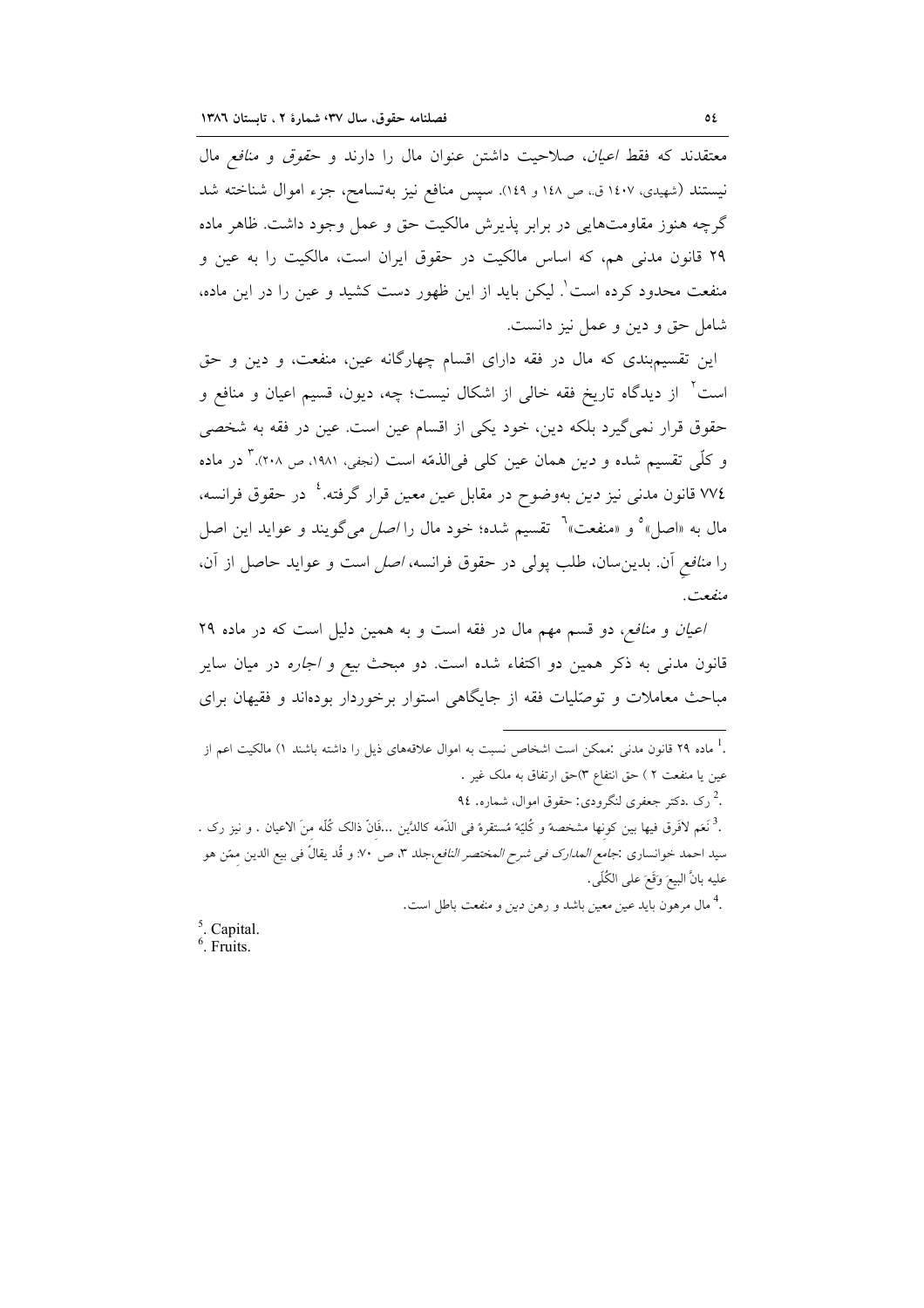ارائه قاعدهای راحت برای تمییز بیع از اجاره، بیع را به مالکیت اعیان و اجاره را به مالکیت منافع مختص دانستهاند. بر این بنیاد، لفظ عین در عبارت فقیهان فقط در برابر منفعت قرار می گیرد و معنایی دیگر را نباید از آن استنتاج کرد. به دیگر سخن، منظور از لفظ عین، معنای فلسفی آن نیست تا فقط موجودات قائم به نفس خارجی را در بر گیرد بلکه هر مال دیگر غیر از *منفعت*، همچون حق، نیز در سعه معنای عین قرار میگیرد. همین تأویل را باید در تفسیر ماده ٥٥ قانون مدنی نیز به کار برد و وقف را به اعیان خارجي محدود ندانست.'

بدین سان، کتاب و سنت که از منابع فقیهان است، اشارتی به ضرورت عین بودن مبيع ندارند. مال نزد فقيهان يا *منفعت* است و يا *عين و چون منافع با عقد اجاره واگذا*ر میشود، بهضرورت، اعیان باید با قرارداد بیع منتقل شوند. در عرف آن روزگاران نیز چه غالباً اعیان خارجی، موضوع بیع در میان مردم قرار میگرفت و بدینِسان فقیهان، حکمی کلی بر لزوم عین بودن مبیع صادر میکردند.<sup>۲</sup> امروز، در لسان عرف، برای واگذاری مالکانه همه اموال غیر از منافع – که برای بیان انتقال آن از *اجاره* بهره گرفته میشود<sup>۳</sup> – از واژگان خرید و فروش استفاده میشود چنان که برای نقل و انتقال حقوق نیز از بیع سخن میگویند<sup>؛</sup>. عرف حقوق جهانی نیز موضوعی وسیع برای بیع قائل است° و محیط و فضای حقوقی برای تفسیری دیگر از عین آماده گشته.

۲. به همین دلیل نظریه اکثر قاضیان دادگاههای حقوقی بدوی تهران را باید در این قسمت تقویت کرد که تلفن را جدا از خانه، قابل وقف دانستهاند. رک. یوسف نوبخت *اندیشههای قضایی،* شماره۳۱۱ : هر مال اعم از مادی و غیر مادی و اعتباری نیز می تواند موردوقف واقع شود بنابراین وقف تلفن که از اموال منقول محسوب می شود جايز است. . ممرحوم سيد احمد خوانسارى مىگويد :وَ لَعَلَ وَجهَه عَدَمُ اعتبار العُقَلاء البَيعَ فى نقل غير الأعيان كَما انَّهُم لا يَعتبرون في نقل الممنافع الأ الاجاره . رك . جامع *المدارك، ج* ٣، ص٢٩. ٧٠.

<sup>.&</sup>lt;sup>3</sup> هر چند که فروش منافع نیز غریب نیست، رک . حدیث پیشین، نقل¢ده از امام کاظم.

<sup>.&</sup>lt;sup>4</sup> چنان که عرف در مورد انتقال حق سرقفلی و تلفن از الفاظ خریدن و فروختن استفاده میکنند.

<sup>.&</sup>lt;sup>3</sup> بهطور مثال ماده 1582 قانون مدنى فرانسه، بيع را در مورد هر چيز صحيح مىداند و اين چيز (= مبيع ) هر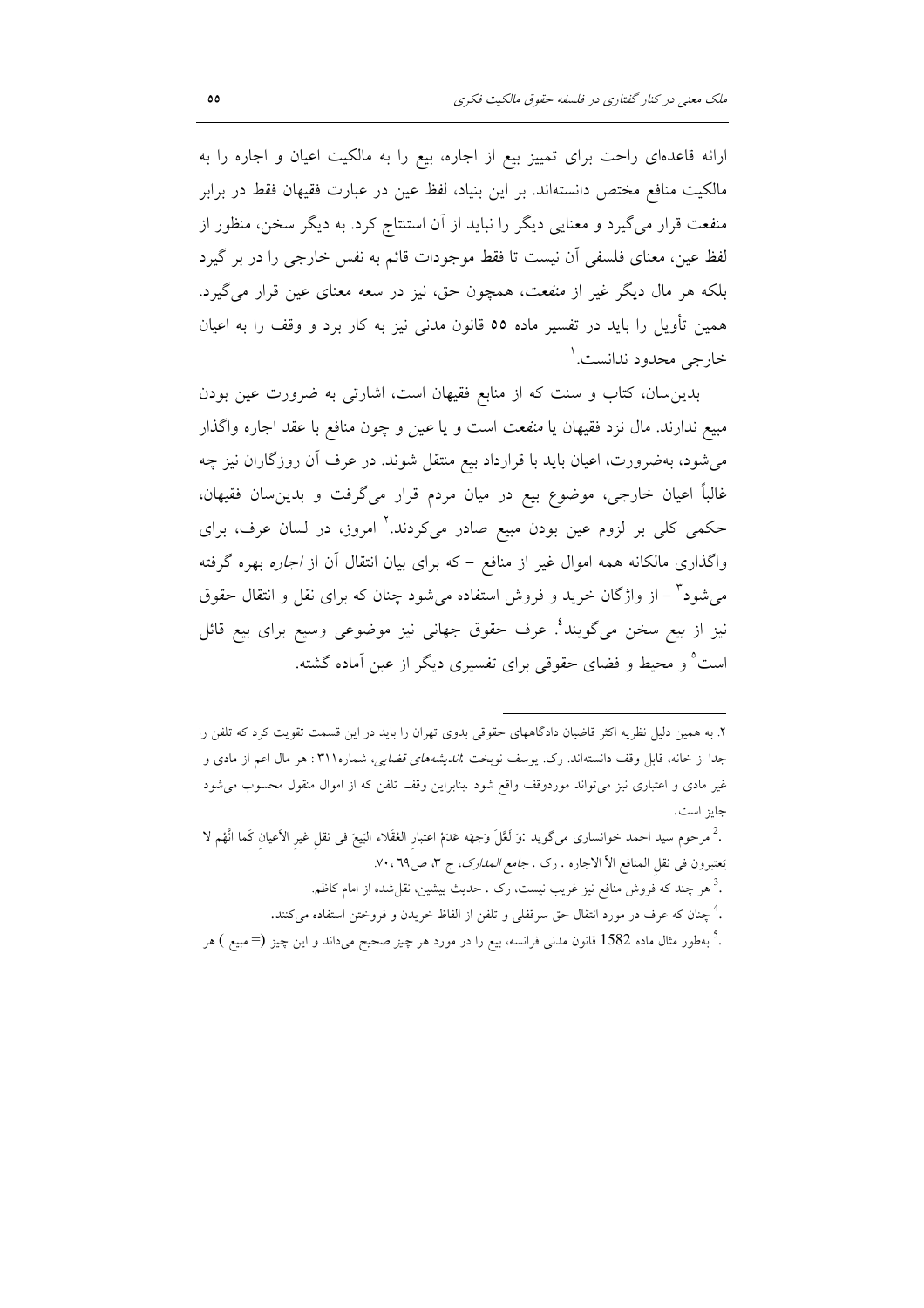جهان فقه و حقوق، دنیای اعتبار است. اگر فقیه یا حقوقدان از اشیاء خارجی سخن میگوید به آن دلیل است که در مورد آن اعتباری کرده است و آن اعتبار است که وجهه نظر حقوق و فقه قرار میگیرد نه خود موضوع؛ نفس منزل مسکونی یا مغازه تجاری، موضوع بحث حقوق نیست تا زمانی که نقل و انتقالی انفرادی (مثل بیع و اجاره) یا جمعي (همچون ارث) در مورد أن لحاظ شود. به حقيقت، وقتى عمل بيع صورت می گیرد، *مالکیت - که* امری اعتباری است - منتقل می شود نه خود خانه و مغازه (کاتوزیان، ۱۳۷۱، ص ۲۰۹). بدین سان می توان این اعتبار را درباره اموال معنوی نیز صادق دانست چنانکه گاه بیع اعیانی که خود فی نفسه مال نیستند ولی حکایت از مال میکنند اجازه داده شده همچون نمره اتومبیل و سهام بینام؛ چه نمیتوان ادعا کرد که در این گونه معاملات، نمره اتومبیل (همان ورقه فلزی) منظور دو طرف بوده و همان عین منتقل شده است.

تغییر اعتبار، مسألهای حقیقی و واقعی نیست تا در نظام أفرینش خللی وارد اَورد؛ زیرا وجودش وابسته به انگارش معتبر است؛ زمانی که او *لحاظ* خود را تغییر دهد، آن اعتبار نیز تغییر خواهد یافت. بهطور مثال با آن که قانون بهصراحت سرقت را تنها در مورد اموال منقول محقق میدانست، دیوان عالی ربایش نیروی برق را که عینیّت و عدم عینیّتش مسألهای است مناقشهپذیر\_ نوعی سرقت محسوب کرد' .

۲. مثالهایی از فروش غیر عین در فقه، *عین کلی فی الذمه* به دو دسته تقسیم شده است: ۱. کلّیی که استقرار آن در ذمه، به دلیل نفس عمل بیع است؛ چنان که شخصی

چیزی است که قابل تجارت است:

Art 1582 : La vente est une convention par laquelle l'un s'oblige a livrer une chose. Art 1598: Tout ce qui est dans le commerce peut etre vendu. .<br>- حکم شماره ۰-۳۰۲-۱۹/۹/۹<sub>۱۹</sub> ۳۵۰۹–۱۰/۱۹. ۳۰ شعبه پنجم دیوان عالی کشور . برای مطالعه حیثیت قانونگذاری دادرسان و نقد آن رک . حسن جعفری تبار، *مبانی فلسفی تفسیر حقوقی، ص ۸*۲ به بعد.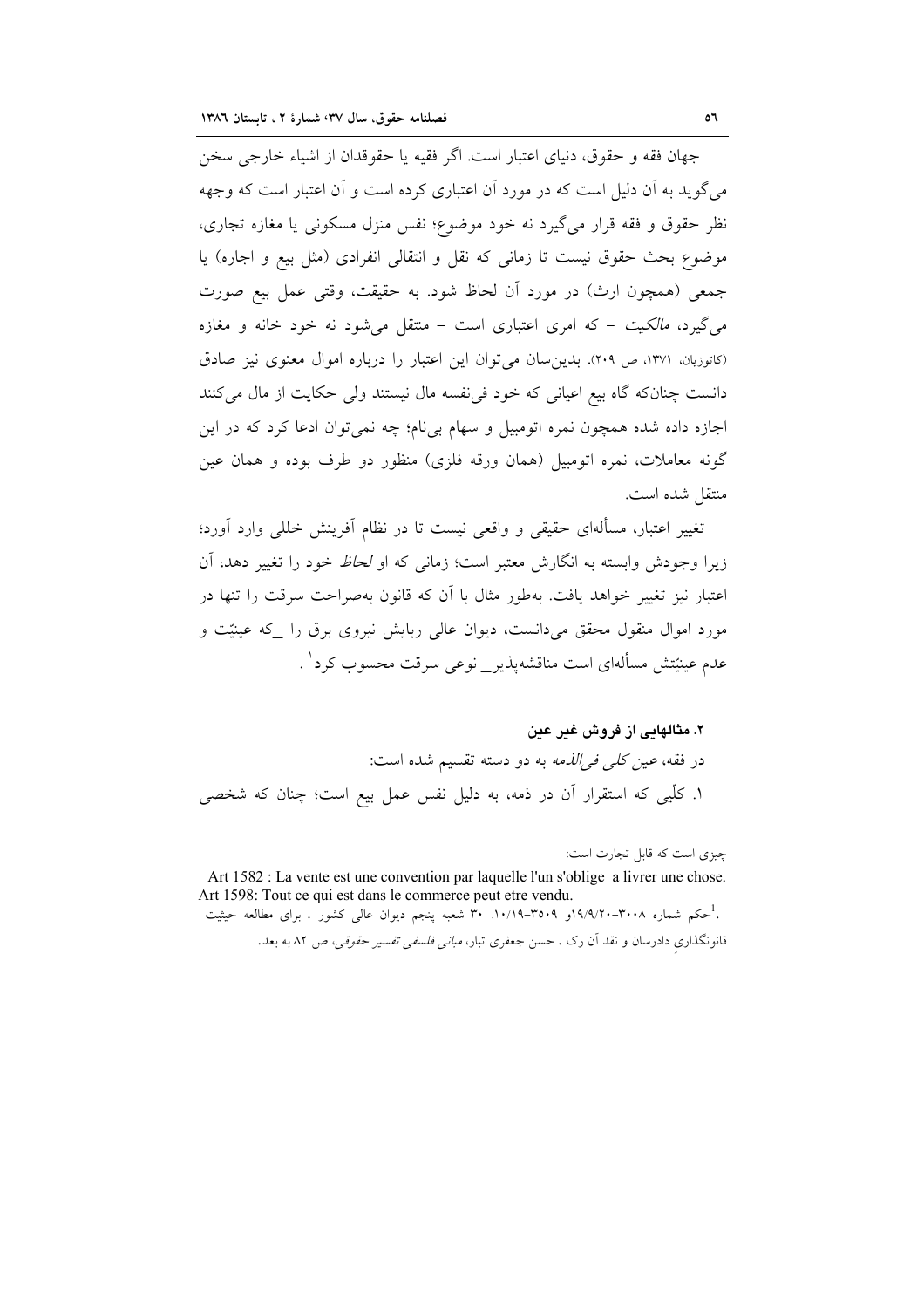متعهد شود اتومبیلی کلی را به خریدار بفروشد. در حقوق لاتین اگر حق مالکیت کامل باشد (همچون مالکیت عین معین) به آن حقّ عینی لیا حق در شبیء کافته می شود ليکن به حقوق مالکيت ناقص، *مالکيت به شيء* يا ح*ق شخصي " مي گ*ويند همچون مالكيت مبيع كلَّى في الذمه و نيز مالكيتهاى ارتفاقي و انتفاعي.

۲. کلّیی که استقرارش در ذمه، قبل از عمل بیع بوده و سپس آن ذمه با بیع منتقل گردیده. این ذمه در واقع همان *طلب* است؛ چنان که *الف* از *ب مبلغی را طلب کار* باشد و طلب خود را به ب یا ج بفروشد. فروش طلب در تاریخ فقه پذیرفته شده و بعضی از فقیهان به صراحت به بیع قسم دوم از اقسام کلی اشاره کردهاند (شهیدی، ۱٤٠٧ق.، ١٤٨) ْ. فقيهان براي چارهجوئي از اَن چه در ميان عرف متداول ميديدهاند ْ طلب را از اقسام عین دانستهاند با این استدلال که اگر *طلب، وجودی خارجی* بیابد چیزی جز عین نخواهد بود. اما بهتر است از این تکلّف و تعسّف دست شست و بی تأکید بر «عینیت»، طلب و هر حقبی را با بیع، انتقالپذیر دانست.

در قوانینی که پس از قانون مدنی به تصویب رسیدهاند مقرراتی هست که از بیع سخن راندهاند ولي موضوعشان عين نيست. بهطور مثال ماده ٣٤ و ٣٥ لايحه اصلاحي قانون تجارت مصوب ٢٤ اسفند ماه ١٣٤٧، نقل و انتقال سهام شركتهاى سهامى را در قالب بیع و ابتیاع بیان کرده است. در شرکت سهامی، سرمایه شرکت بهخلاف

<sup>3</sup>. right to a thing or Jura ad rem. See: Neil Mac Cormick: On the very idea of intellectual Property, university of Ediburagh, Script Presidential Lecture 2002. .<sup>4</sup> يُعنى بها (=العين) مقابلَ المنفعه فيعٌم العينَ الشخصيّة و الكلَّى في المعين و الكليَّ في الذمّه . سواءٌ كان استقرارُه في الذمّه بنفس البَيع او كانَ قبلَه بغير ذاك البيع و على الثّاني كانَ بيعُه عَلى مَن هُوَ عَليه او عَلى غيره و كيفَ كانَ لا اشكالَ في ذلك بحسب العُرف و الشَّرع و نيز رک . شيخ طوسي *!لنهايه*، ص310 : لا بَأْسَ اَن يَبيعَ الانسانُ مالَهُ على غيره منَ الدّيون نقداً . اگر ثمن اين مبيع نيز كلي باشد، معامله *كالي به كالي* است، رک. وسائل الشیعه، جلد ٦ ص ٩٩، شماره ١٥ و در حقوق اروپایی رک . اصطلاحDas . Future goods .<sup>5</sup> لا اشكال في ذلك بحسب العرف و الشرع :شهيدي، ص. ١٤٨

 $\frac{1}{2}$ . Real right.

 $2$ . jus in rem or right in a thing.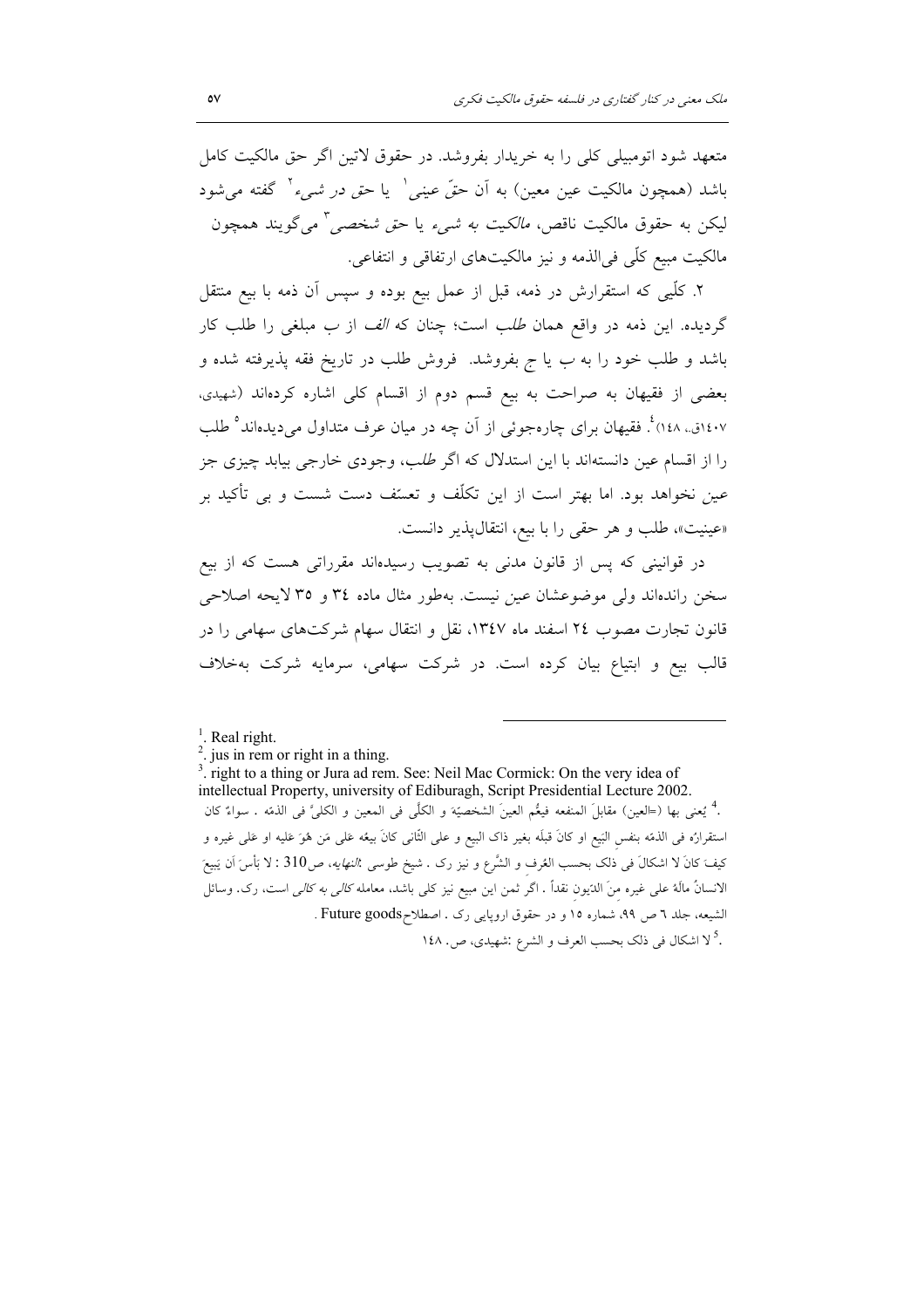شرکتهای مدنی، حالت اشاعه ندارد و از حیطه مالکیت صاحبان سهام خارج است و خود شرکت، مالک آن محسوب می شود. به دیگر سخن، بهخلاف شرکتهای مدنی، شریکان هیچگونه حق عینی بر سرمایه شرکت ندارند و فقط نوعی حق بر شخصیت حقوقی دارند. پس سهام شرکت برای سهامداران، عین تلقی نمی شود بلکه حقی است که ارزش مالی دارد و همین حق است که قابل فروش شناخته شده (کاتوزیان، ۱۳۷۱، ش  $(7)$ .

گاه قانون از بیع سخن نگفته و فقط از *انتقال* یاد کرده ولی عرف این انتقال را بیع می نامد و به نظر می رسد که رویه قضایی نیز باید آن انتقال را فقط در چارچوب عنوان بيع مطالعه كند؛ همچون انتقال سرقفلي و واگذاري حق تأليف آثار ادبي و هنري (ماده ٤ قانون حمايت مؤلَّفان و مصنَّفان و هنرمندان مصوَّب ١١ دي ماه ١٣٤٨). انتقال حق تألیف و تصنیف بهطور معمول محدود به زمان است و به صورت مطلق و همیشگی انجام نمیگیرد و حتی در جایی که قرارداد انتقال، به صورتی دائمی واقع شود، قانون اّن را فقط تا سی سال معتبر میداند (ماده ١٤). بر این بنیاد، این واگذاری شاید بیع در معنای فنّی و مضیّق آن نباشد' و با اجاره نیز قرابت و شباهتی بیابد. ولی حتی اگر این واگذاری، اجاره باشد باز از تفسیر واژه عین، بی نیاز نخواهیم بود؛ زیرا در ماده ٤٦٦ قانون مدنی از «عین مستأجره» سخن رفته، حال آنکه حق تألیف و تصنیف، بر بنیاد تفسیر مشهور، از اعیان نیست.

ویلیام اوکامی ْ، فیلسوف اسکولاستیک انگلیسی قرن چهاردهم معتقد بود که هستی را نباید بهطور غیر لازم تکثیر کرد (هوف، ١٣٦٥، ش ١٣)؛ به این معنا که وجود چند تئوری کافی است و پدیدههای ناشناخته را باید در قالب همان چند نظریه درآورد (= تیغر /وکام)". این قاعده دست کم درباره تکثیر بیدلیل موجودات اعتباری حقوقی پذیرفتنی

<sup>2</sup>. William of Occam(ockham).

 $3$  Oceam's razor.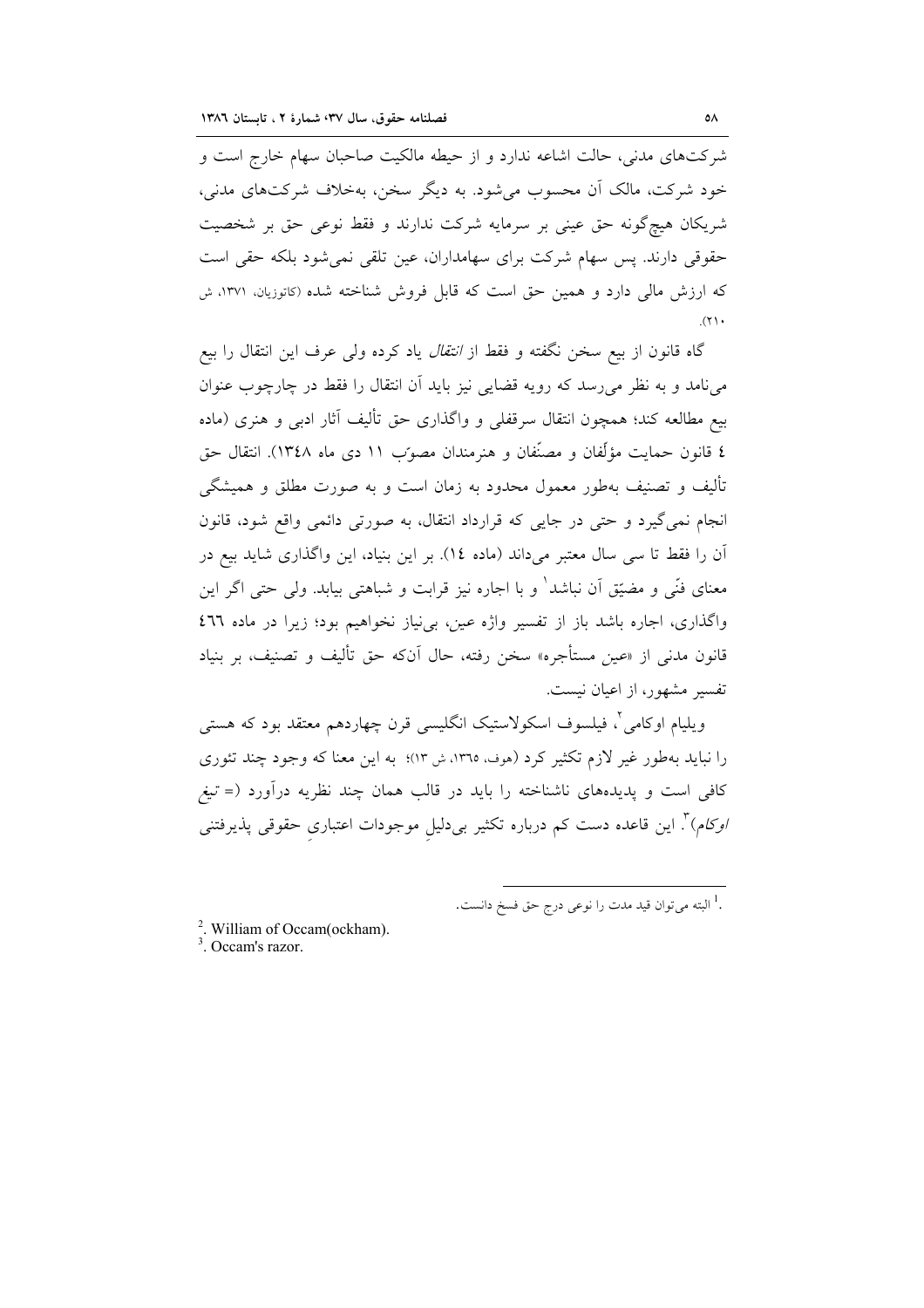است. سعدالدین تفتازانی (م. ۱۳۸۹ میلادی) دانشمند ایرانی معاصر با اوکام، نیز معتقد بود که هر چه اعتبار کمتر باشد کمتر در دام تقسیم.بندیهای گوناگون گرفتار میشویم و امور، سادهتر در ذهن محقق جریان م<sub>ی </sub>یابد (تفتازانی، ۱۳۷٤ ق.، ص ۲٤۸)<sup>٬</sup>. در حقوق نیز باید از تکثیر غیر موجّه اعتبارهای حقوقی اجتناب کرد؛ بهطور مثال پدیدهای را که میتوان در قالب بیع مطالعه کرد، نباید قراردادی غیر معین دانست. این کار بهشکلی ناموجه فقط بر دامنه اعتبارات حقوقی می افزاید.

واژه و مفهوم بيع و خريد و فروش، به پشتوانهاي جا افتاده مستظهر است . چه *خرید و فروش در فرهنگ جهانی برای هرگونه واگذاری به کار رفته چنان که حافظ* مي گو يد :

بکن معاملهای وین دل شکسته بخر که با شکستگی ارزد به صد هزار درست<sup>۲</sup> قرآن نیز از خرید نفس و مال سخن میگوید<sup>۳</sup> و امام علی از خرید و فروش شک و یقین ٔ فاوست ٔ نیز، در افسانه باستانی اروپائیان، روح خود را در عوض دانش و قدرت میفروشد. عرف امروز نیز هنوز واگذاری حقوق غیر مادی خود را (همچون انتقال حق تأليف و سرقفلي و تلفن) با لفظ خريد و فروش بيان مي كند و واژهاي مثل «صلح» براي آنان غريب جلوه مي کند.

#### ۳. صلح و قراردادهای غیر معتن

نخستین دلیل برای وضع عقد صلح – چنان که از نام آن پیداست – رفع تنازع بوده و از این رو میگویند صلح *فی نفسه*، در بر دارنده معنای تملیک نیست (شیخ انصاری،

|                       | . " تقليلاً للاعتبار و تسهيلاً للامر على الطَّلاّب؛ لأنَّه كُلُّما قلَّ الاعتبارُ قلَّتِ الاقسامُ و اذا قلّتِ الاقسامُ كان أسهَل |
|-----------------------|----------------------------------------------------------------------------------------------------------------------------------|
|                       | ضَبطاً . این همان تقسیم بندی فرانسوی و دکارتی است که تقسیم به اقلّ را علمیتر میداند.                                             |
|                       | . <sup>2</sup> دیوان حافظ، به تصحیح مرحوم قدسی، ص. ۷۱                                                                            |
|                       | . 'سوره توبه، أيه١١١: إنَّ اللَّه اشترى مِن المومنينَ انفسَهم و أموالَهم بانٌ لَهُم الجَنَّة.                                    |
|                       | . <sup>4</sup> نهجالبلاغه، ترجمه دكتر سيد جعفر شهيدى، خطبه اول، ص3:  «… فَباعَ اليقين بِشكَه»                                    |
| $\Gamma$ and $\Gamma$ |                                                                                                                                  |

 $5$  Faust.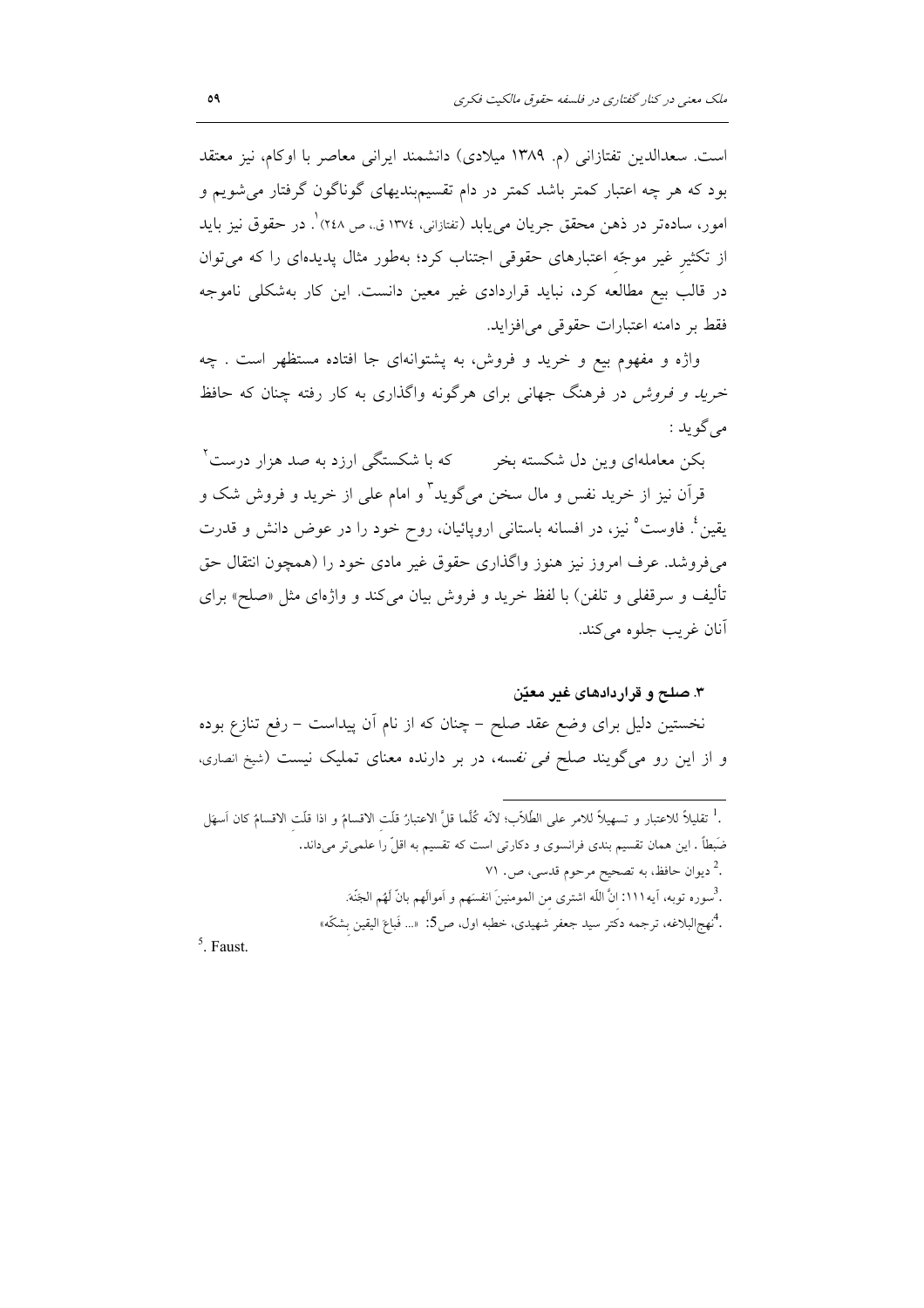۰۳٦٦، ص ۷۹ و ۸۰٪ <sub>.</sub> ول<sub>ی</sub> فقیهان برای فرار از محدودیتهای عقود معین، بهتدریج هر قرارداد غیر معین را در قالب عقد صلح سازمان دادهاند. با گسترش کاربرد صُلح در تاريخ حقوق، پنج مقام براي اين قرارداد شناختهاند:

١. صلح در مقام بيع: وقتى موضوع صلح، عين باشد مفيد معناى بيع خواهد بود. ٢. صلح در مقام اجاره: وقتى موضوع أن منفعت باشد مفيد معناى اجاره است. ٣. صلح در مقام عاريه: مانند صلح حق انتفاع كه مانند عاريه فقط مفيد تسليط است. ٤. صلح در مقام اسقاط يا انتقال: همچون صلح درباره بعضي حقوق؛ مثل اسقاط طلب و انتقال حق تحجير.

۵. صلح برای تقریر امری ویژه: چنان که شریکی به شریک دیگر بگوید که بر سر این موضوع که هم سود و هم زیان از آن تو باشد با تو صلح میکنم (شیخ انصاری، ١٣٦٦، ص ۷۹ و ۸۰).

شاید بتوان گفت که صلح در مقام بیع، همان بیع است لیکن ماده ۷۵۸ قانون مدنی مانعی بزرگ بر سر راه این تفسیر است. این ماده تصریح کرده است که صلح در مقام معاملات هر چند نتیجه معاملهای را میدهد که به جای آن واقع شده است لیکن شرایط و احکام خاصّه آن معامله را ندارد؛ بنابراین اگر مورد صلح، انتقال عین باشد در مقابل عوض، نتيجه أن همان نتيجه بيع خواهد بود بي أن كه شرايط و احكام بيع در أن اجرا شود. با وجود این، قانون روابط موجر و مستأجر مصوب دوم مرداد ماه ١٣٥٦ صلح *منافع* را چیزی جز *اجاره* ندانسته و احکام اجاره را هم بر آن بار کرده است. به نظر میرسد که در مورد صلح اعیان نیز باید به دادرس فرصت داد تا احکام بیع را بر پارهای از أنها تحميل كند و به دو طرف اجازه ندهد تا با لفظ «صلح»، تخاصمي حقوقي را دامن زنند. چاره تفسیری آن است که لفظ صلح در این موارد، استعارهای از واژه

<sup>.&</sup>lt;sup>1</sup> بل معناه الاصلى هو التسالم و لذا لا يتعدّى بنَفسه الَى المال، يعنى گفته مىشود :صالحَتُکَ کَذا، و مانند تمليک نیست که مفعول مستقیم آن، مال باشد(ملّلتک کذا بکذا)، و نیز رک .دکترکاتوزیان، حق*وق مدنی، مشارکتها و* صلح، شماره. ۱۷۱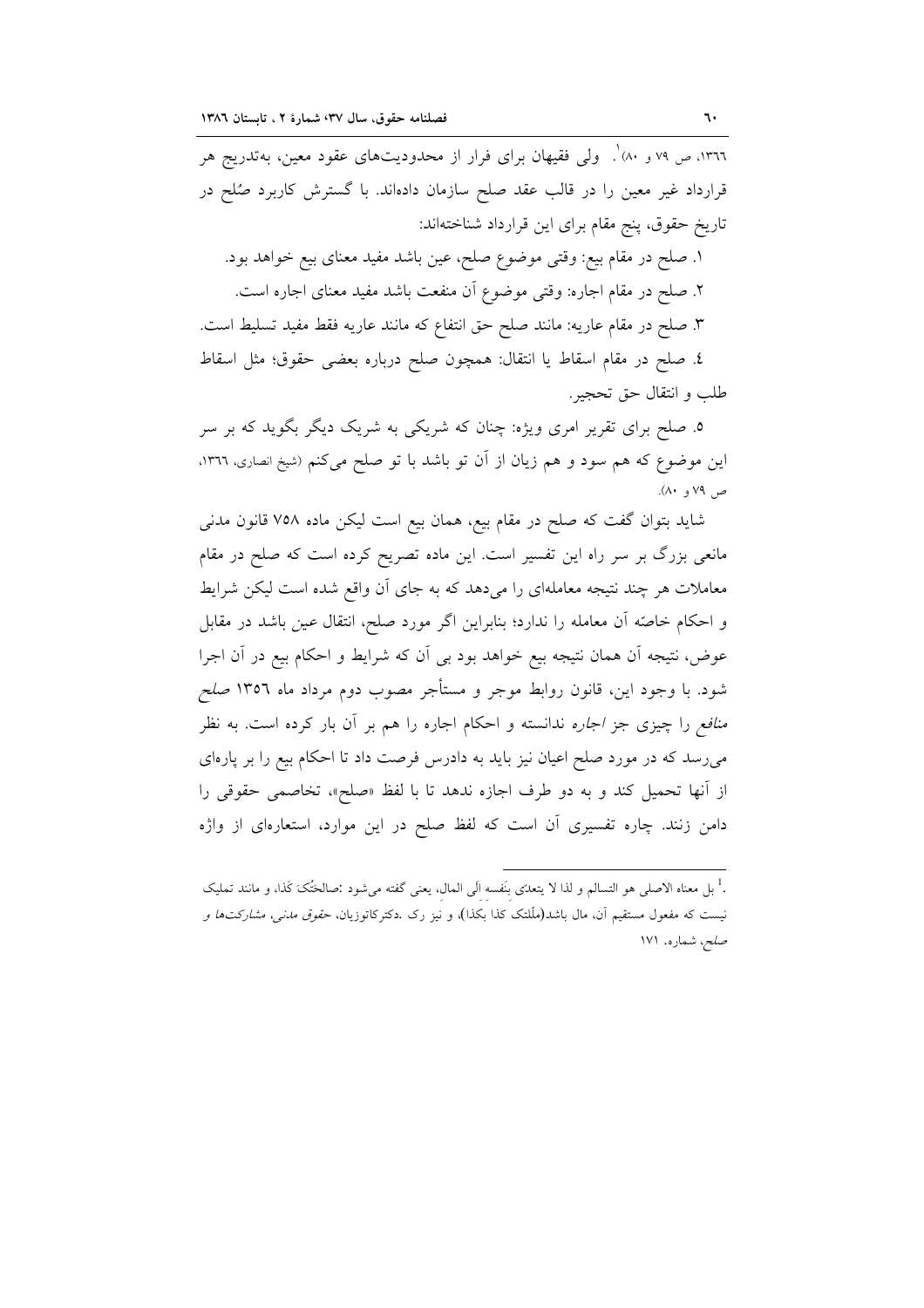حقوقی دیگر محسوب شود. بهطور مثال، در موردی که صلح برای نابود کردن حق شفعه دیگری استخدام شده و دو عوض در معامله مانند مبیع و ثمن در بیع است، دادرس باید آن صلح را به بیع تأویل کند و در بند واژهها نماند. جایبی نیز که استفاده از لفظ صلح اثری سازش گونه ندارد باید آن را تعبیری مجازی از بیعی حقیقی دانست؛ بهطور مثال شخصی که میخواهد تلفن خود را منتقل کند مجبور میشود که از لفظ صلح استفاده كند حال آنكه او بهواقع قصد فروش تلفن را دارد و اين صلح همان بيع است نه پدیدهای دیگر برای حلّ و فصل تخاصم.

اگر انتقال بيع گونه حق را بيع تلقى كنيم، دادرس و حقوقدان از تحير مواجهه با قراردادی جدید، که احکامش روشن نیست، به درمیآید. بهطور مثال، اگر انتقال سرقفلی را بیع بدانیم، حکم تلف حق و بیهوده شده اَن پیش از تسلیم و ضمان درک فروشنده و ضمانت اجرای تأخیر در پرداخت بهای سرقفلی مشخص خواهد شد لیکن اگر آن را مشمول قراردادهای ماده ۱۰ قانون مدنی قرار دهیم بحثهای بی پایان ادامه خواهد داشت (کاتوزیان، ۱۳۷۱، ش ۲۰۹). <sup>۱</sup>

۴. مالکیت معنوی در تاریخ ادبیات ایران

در تاریخ ادبیات ایران گواهانی را بر سابقه پذیرش عرفی مالکیت معنوی می توان یافت. در مراجع علم بدیع، از چهار گونه *سرقت ادبی* یاد کردهاند:

۱. نسخ یا انتحال: اَن است که سارق ادبی هم لفظ و هم معنی را بی تصرفی از خود، سرقت کرده باشد. حکایتی از گلستان سعدی (باب اول، حکایت ۳۲) از انتحال شعر انوری حکایت دارد: شیّادی گیسوان بافت که من علویم و با قافله حجاز به شهر در

<sup>.&</sup>lt;sup>1</sup> برای مطالعه بیشتر درباره مفهوم حقوق مالکیت فکری رک . مجله هاروارد، جلد۸۹ ژانویه۱۹۷۲، ش ۳، ص ٥٧٣، و مجله امريكايي حقوق تطبيقي، جلد ٤٣ شماره٣، تابستان ١٩٩٥، ص٤٤٥، دالوز١٩٦٨ ، ص ٥٣ و دالوز ١٩٦٧، ص ١٨٩؛ دالوز١٩٦١، ص ١٠٣؛ دالوز١٩٦٥، ص٤٥؛ دالوز١٩٦٤، ص ١٨٩، دالوز١٩٦٤، ص٤٧، دالوز ١٩٦٠، ص ٣٤؛ دالوز ١٩٧٠، ص١٩٧، دالوز١٩٥٧، ص١٦٥، دالوز ١٩٥٩ص. ١٣٣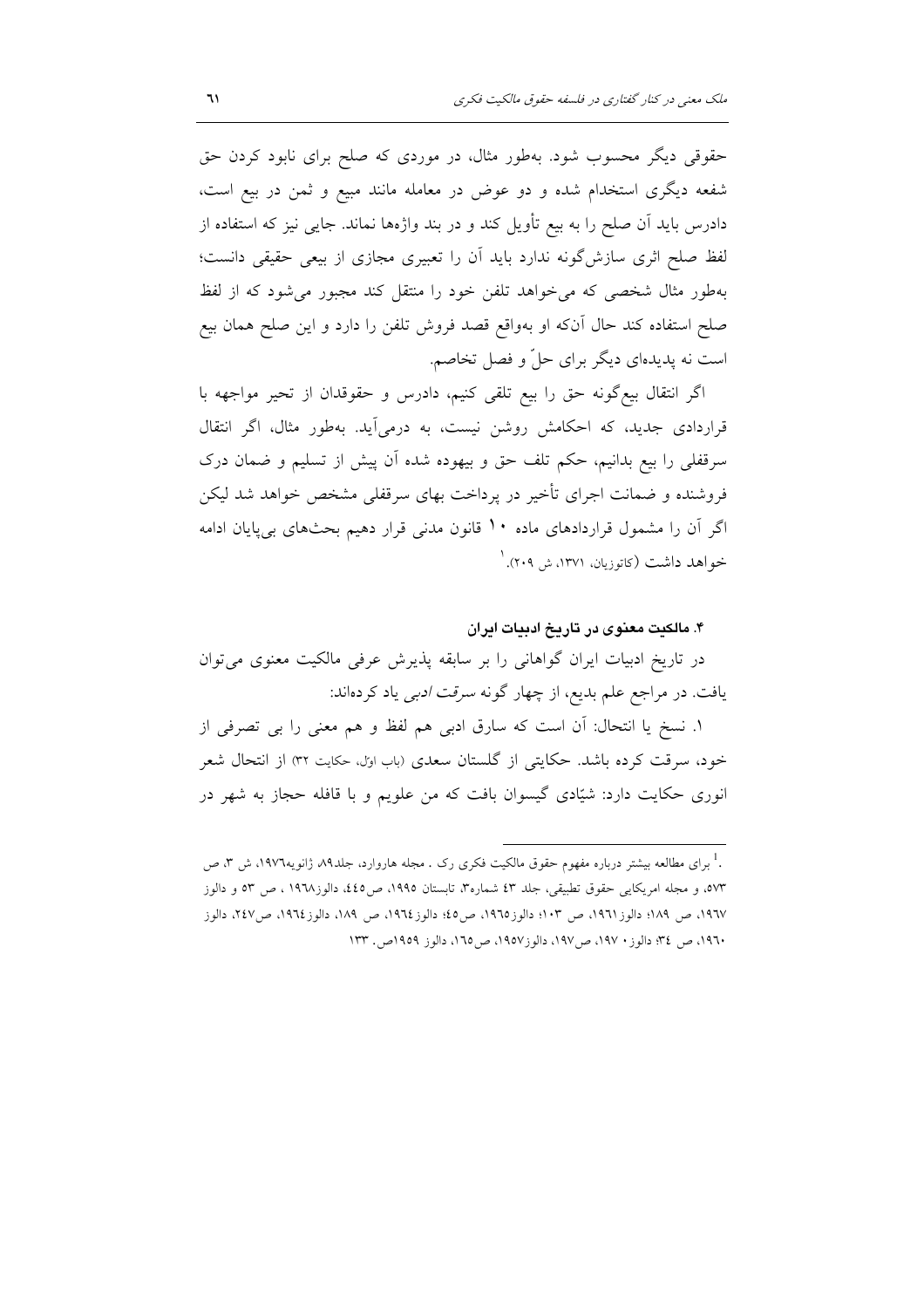رفت که از حج همیآیم و قصیدهای پیش ملک برد یعنی خود گفتهام. نعمت بسیار فرمودش و اکرام کرد تا… شعرش را همان روز در دیوان انوری یافتند. ملک بفرمود تا بزنندش و نفي كنند تا چندين دروغ در هم چرا گفت.

٢. مسخ و اغاره: سرقت هم لفظ و هم معنى است همراه با تصرف در الفاظ با تقديم و تأخير كلمات و بسط عبارات يا نقل كردن به مرادفات.

٣. سلخ و المام: سرقت فكر و مضمون اثر است و بيان أن با عبارتي ديگر. در اين سرقت، فقط معنا ربوده شده نه لفظ.

شمس|لدين محمد بن قيس رازي در كتاب *المعجم في معايير اشعار العرب و العجم* از «مالکیت» معانی شعری سخن میگوید:` «ارباب معنی گفتهاند چون شاعری را معنیی دست دهد و آن را کسوت عبارتی ناخوش پوشاند و به لفظی رکیک ادا کند و دیگری همان معنی فرا گیرد و به لفظی خوش و عبارتی پسندیده بیرون آرد او بدان اولی گردد *و أن معنى، ملك او گردد* و للاول فضل السبق…». سپس با نقل المام شعر رودكى به دست عنصری، میگوید: «پس این معنی *ملک عنصری شد و رودکی را فضل سبق* ماند».

٤. نقل: در اينجا ناقل، اثر ديگري را لفظاً و معناً يا فقط از حيث معنى اخذ ميكند و موضوع أن را تغییر میدهد چنان که مدح را به هجا، و شکر را به شکایت بدل میکند (همايي، ١٣٦٤، ص ٣٥٥ به بعد. و تفتازاني، ١٩٦٥، ص ٣٦٧، و الاقشهري، ١٣٦٣، ص ٥٥٣، و شروح التلخيص، ج٤، ص ٤٧٤).

<sup>.&</sup>lt;sup>1</sup>جنان که سنائ<sub>ی</sub> غزنوی از مُلک و پادشاه<sub>ی</sub> و مالکیت معنی، سخن میگوید: هیچ کس را نامده است از دوستان در راه عشق / بی زوال ملک صورت ملک معنی در کنار.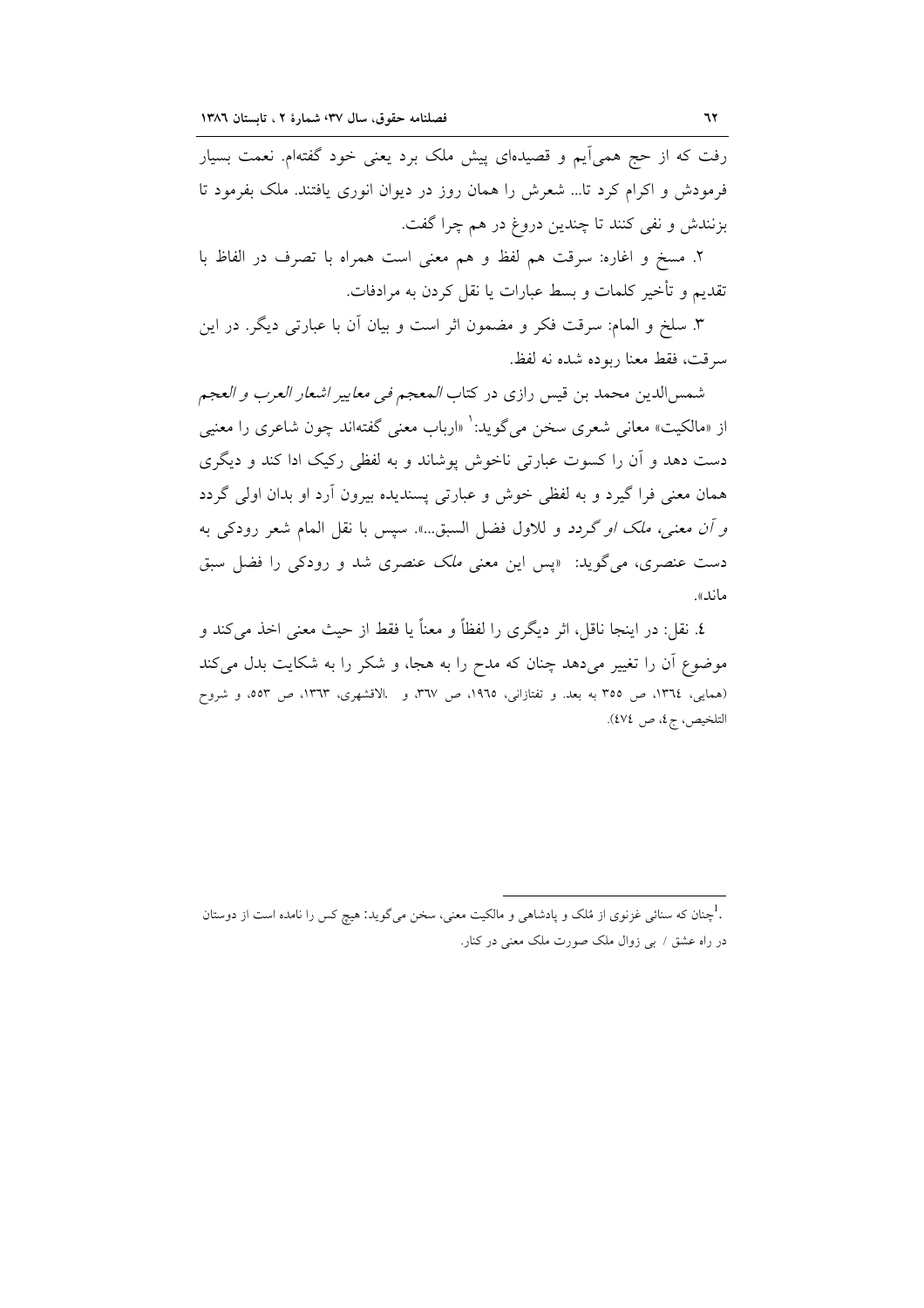كفتار دوم: توجيه حقوق مالكيت فكرى الف. مالكنت معنو ي همچو ن حق طنيعي `

نظریات جان لاک (١٧٠٤–١٦٣٢م) درباره مالکیت، منشأ دیدگاه طبیعی درباره مالکیت معنوی نیز شده است. تئورم مشهور لاک چنین است (لاک، بخش پنجم) : طبيعت + كار = مالكيت

چوب درختی که در طبیعت موجود است متعلق به کسی نیست اما آن که آن را می بُرد مالکش می شود چون کار خود را ضمیمه آن کرده است. تا قبل از حیازت، مالکیت اشیاء مشترک ْ است. مالکیت اشیاء مشترک، عطای الهی است اما از این عطا تا پیش از انضمام کار به آن نمی توان بهره برد. *کار*، عطیه الهی را از حیث مالکیت مفید می سازد و به آن ارزشی می افزاید. مالکیت مشترک یا به نحو مثبت است یا منفی. مال مشترک مثبت ٌ، متعلق به همه است و تصرف در آن، نیازمند اجازه سایر ارکان جامعه، همچون هر گونه مال مشاع دیگر. اما اموال مشترک منفی به هیچکس متعلق نیست و بخشی از آن ممکن است بدون اجازه دیگران تصرف شود. جان لاک از این اشتراک منفي سخن مي گويد و دو شرط<sup>؛</sup> پر مالکيت ملحق مي کند :

۱. هر کس مالک چیزی است که بر روی آن کارکرده تا جایی که برای دیگران نیز چیزهایی برای حیازت باقی بماند و به کل منبع دستاندازی نشود.<sup>ه</sup>

۲. اگر مال، فاسد شدنی است فقط باید مقداری تملک شود که بتوان از آن پیش از فساد استفاده کرد.<sup>٦</sup> با این شرط، لاک جمع کالاهایی را ممنوع میسازد که پیش از استفاده فاسد می شود. او چنین می اندیشد که با رعایت این شرط، کالاهای کافی برای

- <sup>5</sup>. Equal opportunity Provision
- $6$  non-Waste Condition

<sup>.&</sup>lt;br>. به این نظریه Moral desert theory نیز اطلاق می شود .رک . مقاله ریچارد ایستین *،آزادی علیه مالکیت* www.law.uchicago.edu. ..

 $2$ . In common.

<sup>&</sup>lt;sup>3</sup>. Positive Community.

Proviso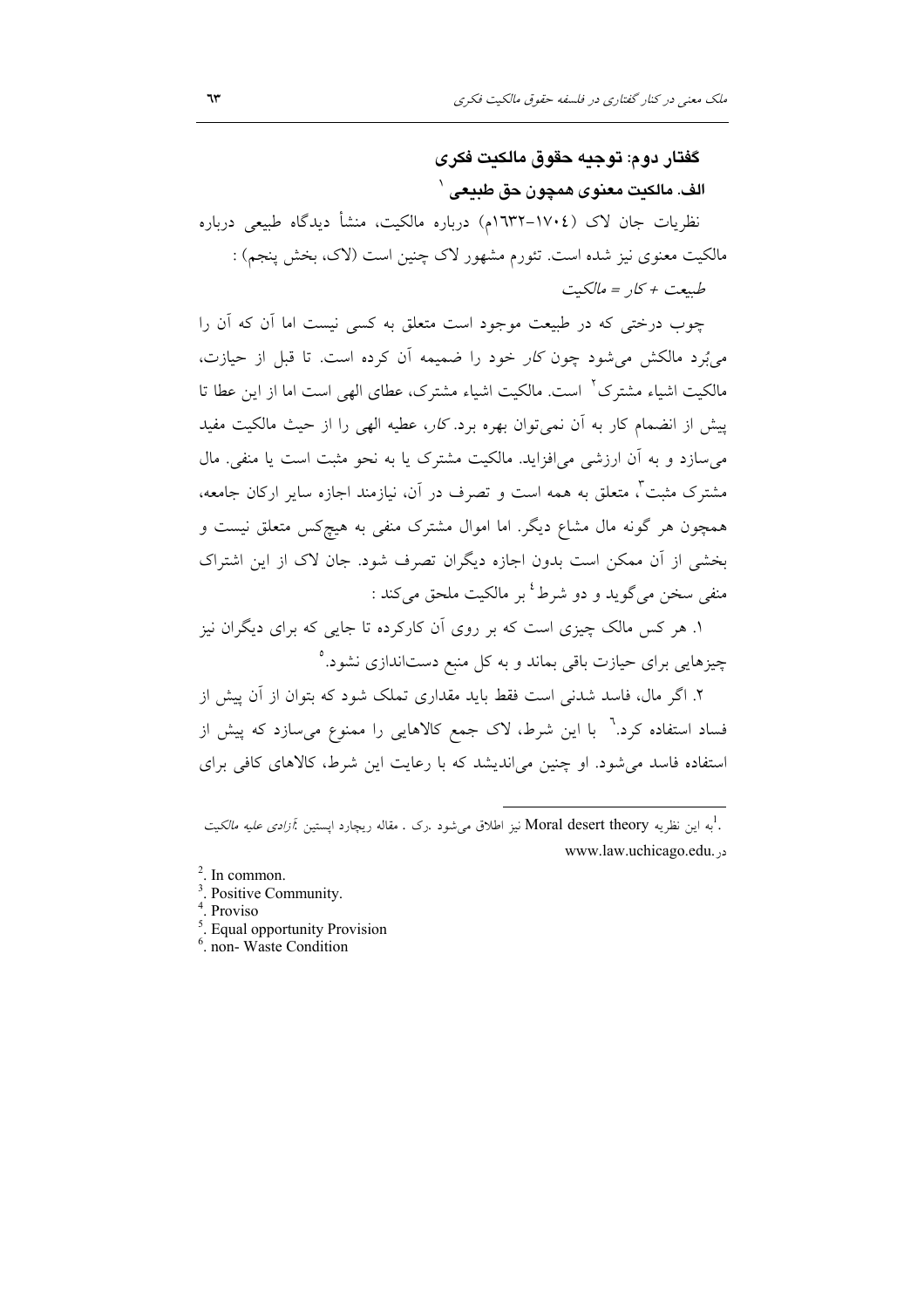تصرف کسانی باقی خواهد ماند که مالک چیزی نیستند (هریس، ۲۰۰۱، ص ۱۹۷، ۲۰۰ و ۲۳۷). بدین سان گوئی تصرف و حیازت در نظر لاک، جوهر مالکیت است. خلطهایی از گونه خلط فقهی میان مالکیت اعتباری و حقیقی در اثر جان لاک نیز دیده می شود؛ او از *است* (= تصرف) به *بايد* (= مالكيت) مي رسد و حتى انسان را *مالك* بدن خود مي نامد.

رابرت نازیک، فیلسوف معاصر مالکیّت، در شرح شرط نخست میگوید تصرف وقتی مشروع است که به دیگران صدمهای اساسی ٰ وارد نیاورد؛ یعنی صدمهای که سبب گردد تا وضع دیگران از وضع قبلی خود بدتر شود.<sup>۲</sup> چنان حیازت<sub>ی</sub> که اصل منبع را از بین میبرد، نامشروع تلقی خواهد شد لیکن شکار پرندگانی که به تعداد زیاد موجودند به دیگران لطمهای وارد نمیآورد هر چند فرصت دیگران را برای حیازت پرندگان حیازتشده محدود میکند. نازیک همچنین مالکیت حق اختراع را درست می<mark>داند هر</mark> چند فرصت دیگران را در به دست آوردن همین حق از بین میبرد. نازیک بر لاک چنین ایراد می کند که افزودن کار شخص به چیزی، اگر مالکیت آن چیز را سبب است، گاه میتوان این آمیزش را سبب از دست دادن و ضایع شدن کار نیز دانست. چرا باید بنیاد افزودن کار را توجیهکننده مالکیت مالی دانست که پیش از این مالک نداشته است. اگر کسی آب گوجه فرنگی خود را به دریا اضافه کند آیا مالک آب دریا می شود یا فقط اّب گوجه فرنگی خود را از دست داده است؟ چنانکه *جرمی والدرون* نیز می گوید اَن که ساندویچ خود را در بلوکی سیمانی انداخته مالک آن نمی شود (اَدام موسف، *سایت اس* اس آر. ان. ٤٤٦٧٨٠). اگر كسى دارويى براى بهبود بيمارى عنن اختراع كند آيا بايد مالك همه مبالغ گزافی شود که مردم سراسر دنیا برای آن می پردازند؟ اگر الف داستانی درباره جنگ دو ابرقدرت بنویسد آیا مالک همه فیلمها و تصویرهای قهرمانانش میشود که احیاناً بر یشت لباس مردم نقش بسته؟ بدین سان، تئوری لاک از مرزگذاری دقیق

 $<sup>1</sup>$ . Net harm.</sup>

<sup>٬</sup>. برای مطالعه بیشتر، به ذیل اصطلاح پیشر*فت پارتو* یا *بهینه سازی پارتو* (Pareto improvement/optimization) مراجعه شود.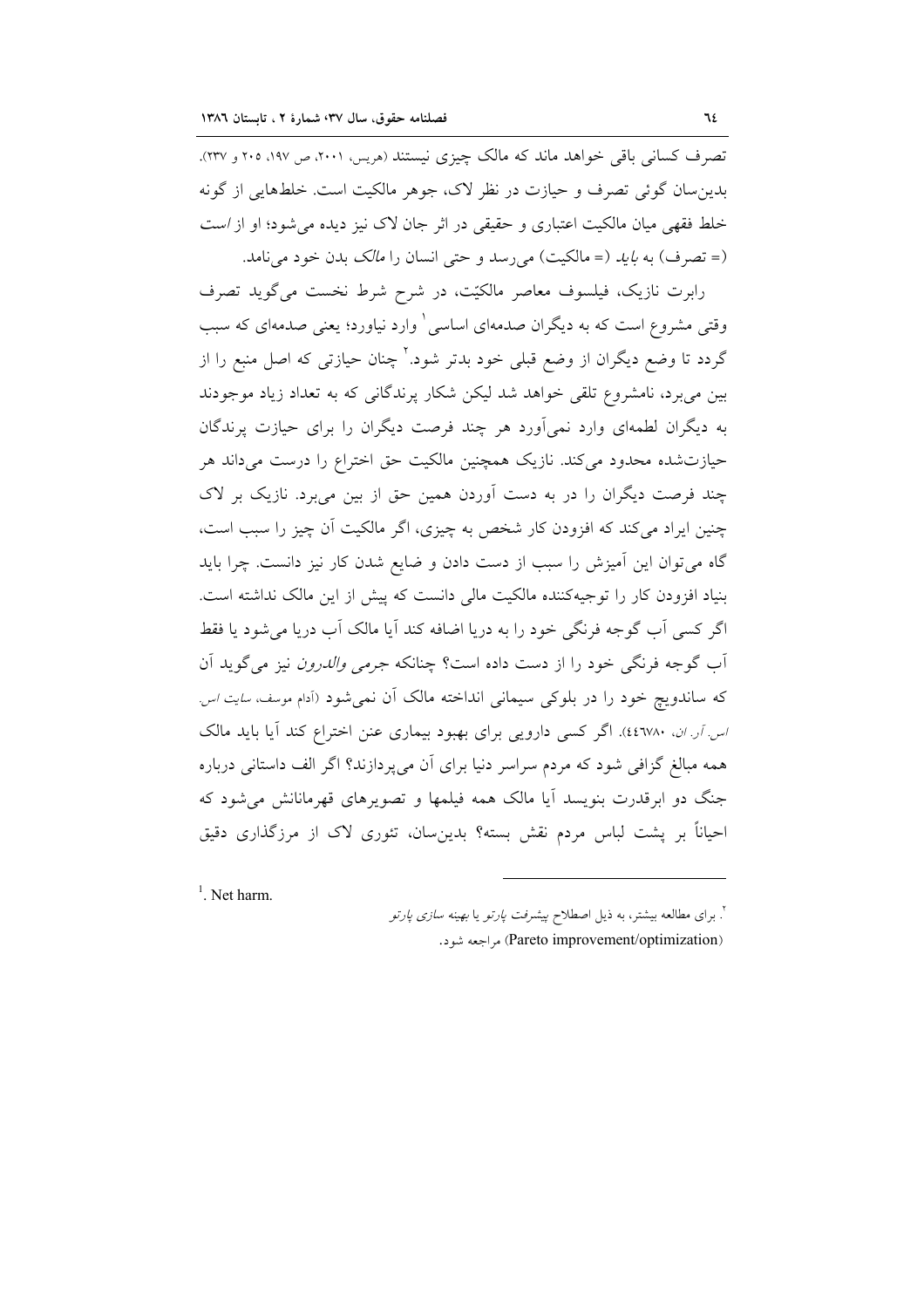مالکیت عاجز است (*رابرت اوسترگارد* :مالکیت فکری، حقوق بشر جهانی؛ *ویلیام فیشر*؛ *یوستین هوف*، فلسفه مالكيت فكرى).

توجیههای جان لاک را درباره مالکیت شیء با عمل، میتوان چنین دستهبندی کرد:

۱. مردم به دلایل طبیعی مالک کار خود هستند و خود را مستحق چیزی برای خوردن و جائی برای زیستن میدانند پس آنان، کسی را مالک میدانند که زمین را تحجیر کرده یا توری در دریا انداخته و ماهیان را صید کرده.

٢. دليل ديني هم مي تواند توجيه كننده اين مالكيت باشد؛ خداوند فقط زمين را به انسانها نداده بلکه از آنان خواسته تا زمین را نیز رام کنند. `

۳. مطابق دلیل *اشراقی و شهودی* نیز می توان هر کسی را مالک دسترنج خود دانست.

٤. دليل اخلاقي: خداوند جهان را به موجودات منطقى و ماهر عطا كرده نه به انسانهایی ستیزه جو و آزمند.

٥. دلیل *انصاف نیز اقتضا می کند که کارگری که کار کرده مالک تلاش خود باشد.* 

٦. لاک همچنین زمین وحشی را بدتر از زمین رام میداند و بی نظمی و بی هدفی را بدتر از نظم و هدف. کسی که چیزی را از بی حاصلی به محصول و حاصل تغییر مي دهد مستحق ياداش است و اين ياداش، همان مالكيت است.

استدلالهای نوع چهارم و پنجم لاک می تواند با تفسیری دیگر در مورد مالکیت فکری نیز به کار آید و مقوم این نوع مالکیت نیز باشد؛ چه کار بسیاری از نویسندگان و مخترعان از حیث دادن ارزش به مجموع ارزش شیء، از ماده خامی که آن را به کار گرفتهاند مهمتر است. اما استدلال نوع اول و دوم شاید سبب تضعیف مالکیت فکری باشد چه آثار ادبی شاید به اندازه غذا برای انسان حیاتی نباشد.

معتقدان به طبیعی بودن حقوق مالکتت معنوی با استناد به نظریه لاک چنین استدلال

<sup>&#</sup>x27;. قياس شود با اين أيه از قرآن كريم :هو الذي جعل لكم الارض ذلولاً فامشوا في مناكبها و كلوا من رزقه و اليه النشور(ملک، آیه ۱۵).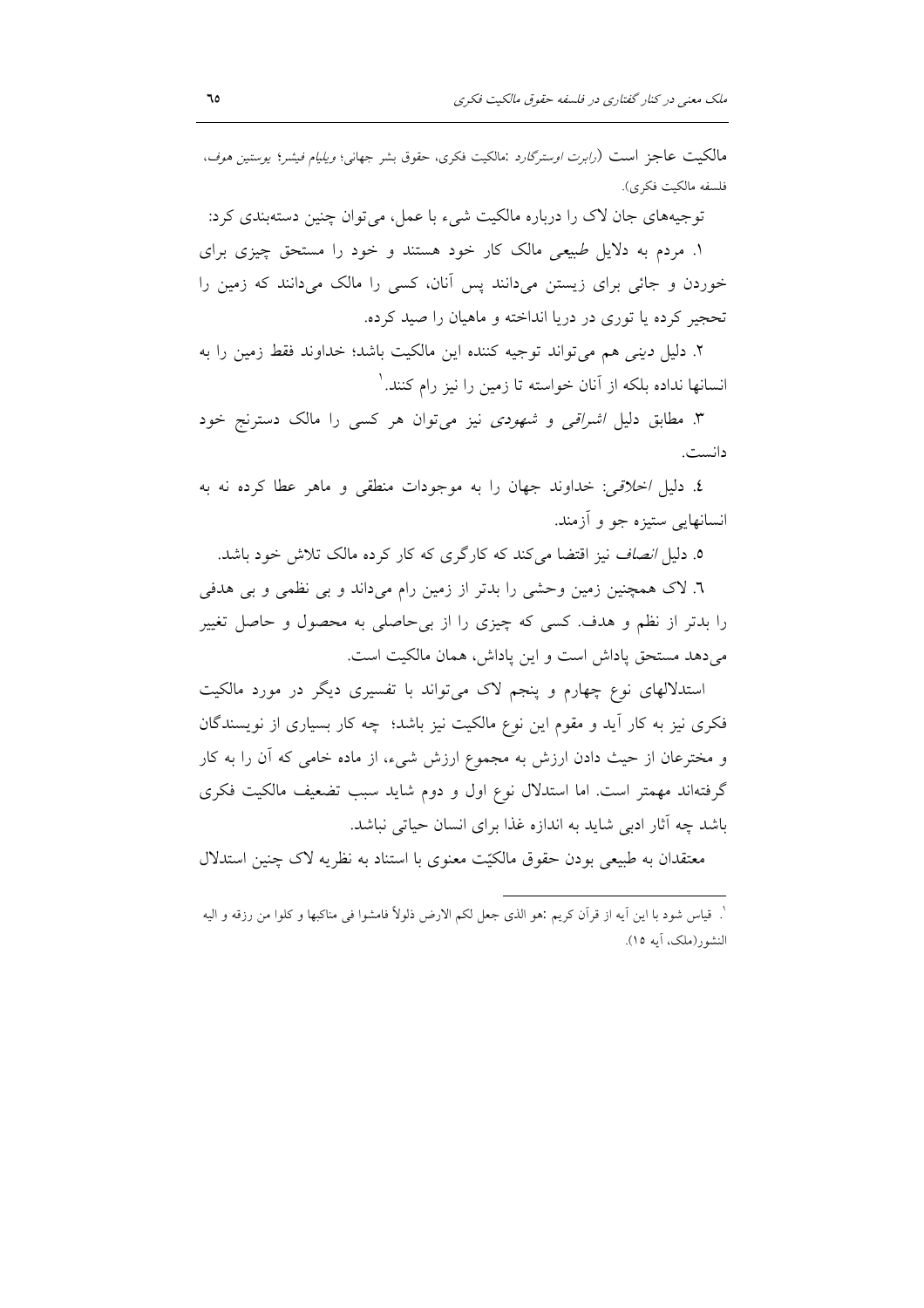می کنند که تولید اندیشه نیز هر چند از اندیشههای عمومی برگرفته شده باشد مستلزم کار فکری انسان است و اندیشمند، صاحب و مالک آن اندیشه می گردد. با این همه، در انطباق تئوری لاک بر مالکیت فکری مشکلاتی وجود دارد: نخست أنکه جامعهای که اندیشه را همچون منّ و سلوی، نازل شده از آسمان می۱داند٬ پاید تئورپی دیگر غیر از تئوری لاک را برگیرد. دوم اَنکه در طبیعت، موادی خام وجود دارد که کار بر روی اَن انجام می شود اما مواد خام در مالکیتهای فکری کدامند؟ برخی، واژگان و الفاظ یا میراث فرهنگی گذشته را، مواد خام مالکیت فکری دانستهاند؛ چه آثار ادبی با کمک آثار قبلی خود به وجود آمدهاند و امروزیان بر شانههای غولهای دیروز نشستهاند:

گرچه هر قرنی سخنآری بود لیک گفت سالفان پاری بود در این صورت آیا میٍتوان سهم هر مؤلف را بهدقت تعیین کرد؟ *ادوین هتینگر*` معتقد است چون هیچکس در خلأ چیزی نمی نویسد و همه از گذشتگان بهره بردهاند، اشکالی در آن نیست که حاصل کار فکری، متعلق به جامعه باشد نه متفکّر. سوم آن که اشخاص، مالک اموالی مادی میشوند که کاری بر روی آن انجام دادهاند اما در مالکیت فکری، مخترع مالک شیئی نمیشود که اختراع کرده. چهارم آن که، تعیین دقیق کار فکری دشوار است؛ آیا کار فکری، زمان و تلاشی است که نویسنده و دانشمند در کتابخانه و آزمایشگاه صرف کردهاند یا فعالیت خلاق آنان است در تولید اندیشه جدید؟ ینجم آن که، احیای زمین نه تنها انسان را مالک محصول زمین می کند بلکه او مالک خود زمین نیز می شود. اما وقتی شخصی کار فکری خویش را با اندیشهای می آمیزد که از پیش موجود است، او فقط مالک محصول جدید خود می شود نه اندیشه قبلی. ششم آن که، استحقاقهای به دست آمده در مالکیتهای معنوی انحصاری نیست؛ صدور حق اختراع برای تله موش، دیگران را از ساخت آن ممنوع میدارد اما نه از مطالعه حق اختراع و استفاده از مندرجات آن برای ساخت تله موشی بهتر. صدور

<sup>`.</sup> چنان كه *انيشتين مي گو*يد : انديشهها از خداوند سرچشمه مي گيرد: (Ideas come from God)  $2$  Edwin Hettinger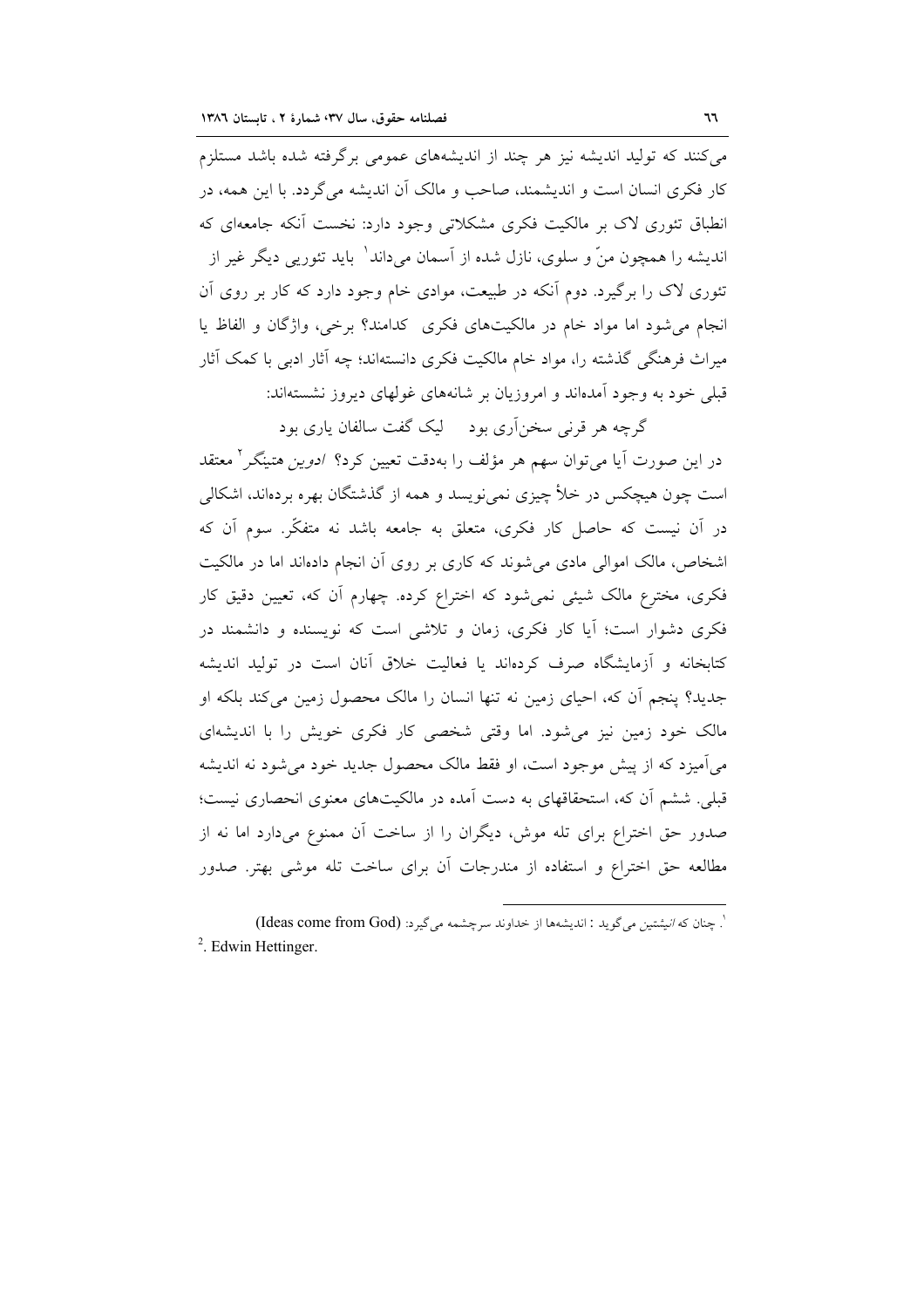کپیرایت برای داستان، دیگران را از استنساخ آن منع میکند اما نه از مطالعه و بحث از آن و یا ساختن پارودی بر مبنای آن. همچنین اشکال هفتم آن است که مالکیتهای مورد نظر لاک در اموال مادّی دائمی است و قابل واگذاری و توارث؛ در حالی که بسیاری از حقوق بالفعل مالکیت ادبی دیر یا زود منتفی می شوند.

وانگهی ضرورتی در انحصاری بودن استفاده از اموال معنوی احساس نمی شود؛ تعدادی کثیر از انسانها ممکن است همزمان از این اموال بهره ببرند بی آنکه از پایان یافتن اَن بھراسند (= کالاهای مشترک)'. به سخنی دیگر، «تراژدی اموال مشترک»<sup>۲</sup> در اينجا اتفاق نمي افتد: بر طبق اين نظريه اگر مالكيتي روشن بر اموال اعمال نشود ممكن است بیش از حد استثمار شوند و سرانجام مضمحل گردند. اگر در چراگاهی عمومی هر چوپانی به میل خود واگذار شود تا گوسفندانش را بچراند، مرتع به زودی نابود خواهد شد. در نظرگاه *هارولد دمستز* " هزینههای استفاده از ملک، هزینه بیرون<sub>ی</sub> منفی <sup>؛</sup> تلقی میشود لیکن این هزینه در اموال فکری، مثبت است<sup>6</sup> زیرا اطلاعات با استفاده، از بيين نمي رود (لملي، اس اس آر. ان، ٥٨٢٦٠٢؛ و استرك، اس اس آر. ان، ٥٧٥١٢١؛ و هوف، فلسفه مالكيت فكري).

ب. مالكيت معنوى همچون شخصيّت هگل در آثار فلسفه مالکیت فکری، فیلسوفی ابزارگرا شناخته شده است". نزد هگل،

.<sup>1</sup> كالاها به دو دسته تقسيم مي شوند : مشترك(Joint goods) و غيرمشترك (non joint goods). اگر مصرف کالایی معین، امکان مصرف را از دیگری بگیرد (همچون مصرف سیب) آن کالا غیرمشترک است و الاً .<br>مشترک خواهد بود همچون محصولات فکری . به کالاهای نوع اول rival goods و به کالاهای نوع دوم non-rival goods نيز گفته مي شود.

- <sup>2</sup>. Commons tragedy
- <sup>3</sup>. Harold Demestz.
- <sup>4</sup>. negative externality
- . positive externality.

<sup>6</sup> . اصطلاح ابزارگرائی (Instumentalism) گاه برای تئوری،های ناظر به نتیجه (Consequentialism) نیز که سودگرایانهاند به کار رفته.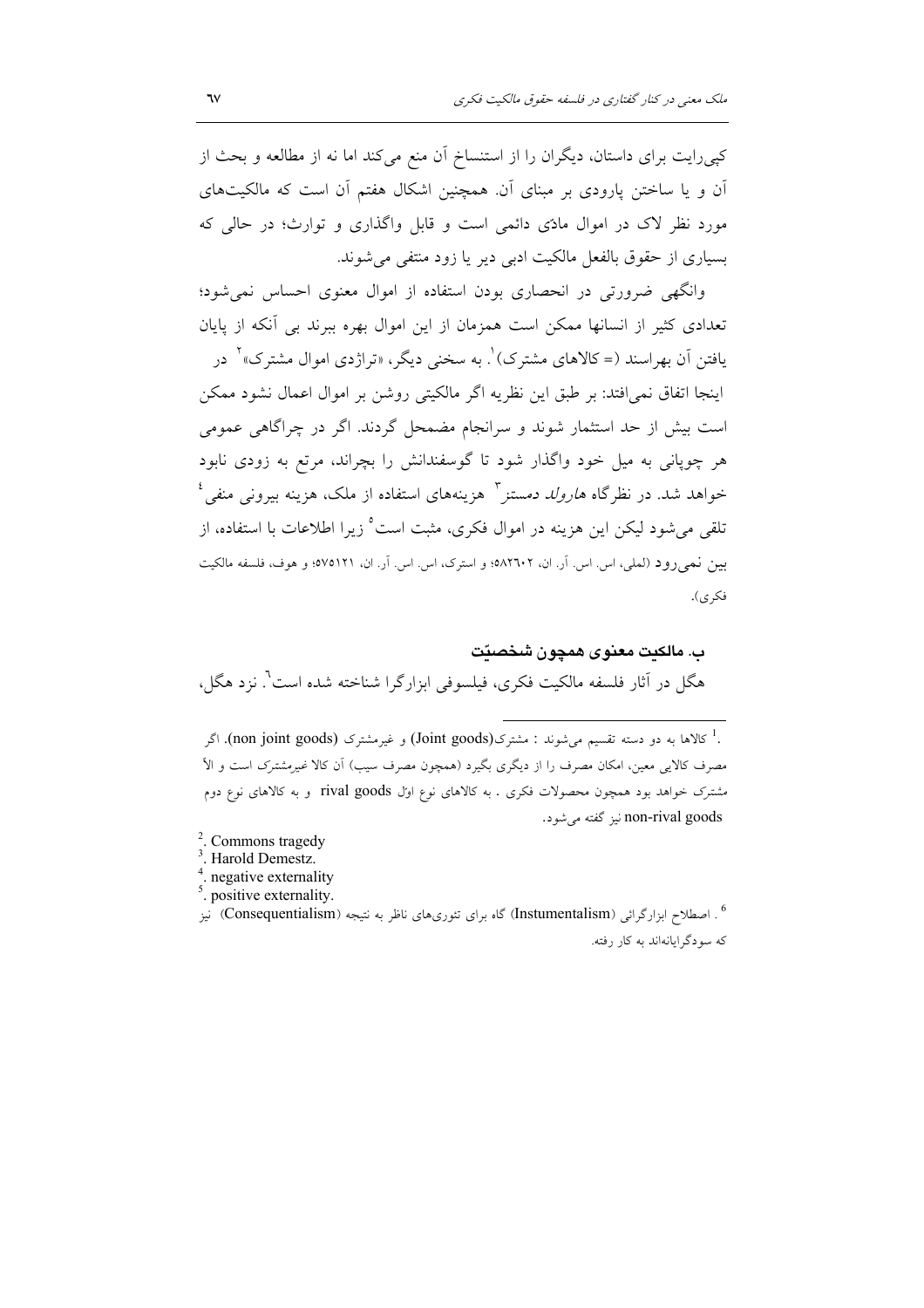حق مالکیت، وسیله اعمال آزادی ذهنی انسان است. مالکیت خصوصی به دلیل ارضاء برخی از نیازهای اساسی بشر اهمیت میbبابد و قانونگذاران باید با طراحی بهترین شيوهها، اين نيازها را رفع كنند. از طريق حقوق مالكيت فكرى، هنرمندان و نويسندگان می توانند اراده خود را تبیین کنند و با فروش و نمایش آثارشان، احترام و یول از دیگران به دست آورند'.

اندیشه هگل، بر بنیاد تفسیری از آرای او، در تقابل با اندیشه سودانگارانه مالکیت است. در اندیشه سودانگارانه، مالکیت تا جایی مشروع است که اهداف اجتماعی ازدیاد سود و ثروت را ارتقاء بخشد. نظریه سودانگارانه<sup>۲</sup> می¤واند به سود یا به ضرر مالکیت فکری به کار گرفته شود. بر بنیاد این نظر، سود حاصل شده از انگیزههای افزایش یافته برای اختراع و تصنیف باید با ضررهای ناشی از انحصار و انتشار محدود اثر سنجیده شود.<sup>۳</sup> اما در تئوری ابزارگرایی هگل (=تئوری شخصیت)<sup>؛</sup> دولت باید حق مالکیت معنوی را برملاحظه کارآمدی یا ناکارآمدی آن معتبر بشناسد. تئوری شخصیت همچنین به دفاع از مالکیت معنوی در برابر کسانی میپردازد که آن را مالکیّت حقیقی نمیدانند.

برخی از نویسندگان، ارجاع به هگل را از طریق تئوری شخصیت ناموجه دانستهاند. چه گرچه هگل معتقد است که هر دولت مبتنی بر قانون اساسی باید حداقلی از مالکیت

<sup>2</sup>. Utilitarian theory.

<sup>.&</sup>lt;br><sup>1</sup> . از محتوای *فلسفه حق* هگل چنین برمیآید که پرسونای یک شخص (شامل چهره فیزیکی، شیوه رفتار و تاریخ او)، ارزش حمایت دارد چون ظرفی مهم برای شخصیت اوست. بنابراین شاید از دیدگاه او باید از محصولات تبیین کننده فعالیتهای فکری (همچون داستانها) بیشتر حمایت شود تا از محصولاتی که کمتر تبیین کنندهاند (همجون تحقيقات ژنتيكي).

<sup>.&</sup>lt;sup>3</sup> این نظریه که در ایالات متحده، مبنای حقوق مالکیت فکری است مستند است به ماده نخست قانون اساسی ایالات متحده که به کنگره اجازه میدهد برای کمک به پیشرفت دانش و هنرهای مفید، حق انحصاری نویسندگان و مخترعان رابر آثار و اختراعات خود براى مدتى محدود تضمين كند .رك . *مقاله ألفرد چوچين ين* در SSrn شماره ۲٥٩٥٥٠ ، و مقاله *اریک راسموسن در www.rasmusen. org/ papers/ و نیز مقاله دیوید مک* گر*اول*، در SSM شماره ٤٩٤٤٢٤ .

 $4$  Personality theory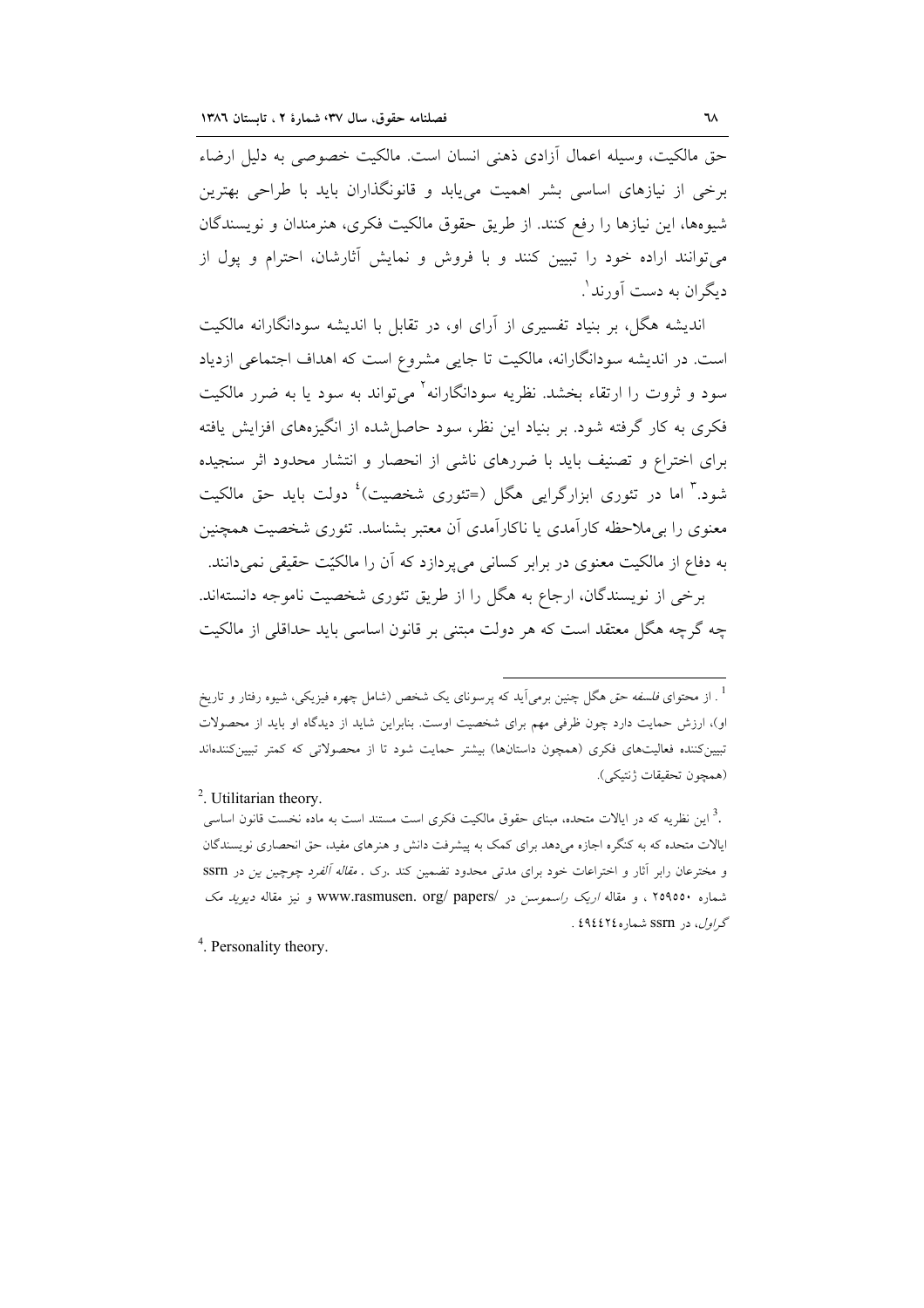خصوصی را پذیرفته باشد تا این نهاد بتواند نقش خود را در تشکیل شخصیت انسانی ايفا كند، ليكن اين اعتقاد به هگل انتسابپذير نيست كه جامعه بايد بر هر نوع مالكيت و یا هر ادعایی راجع به آن، حرمت نهد. همچنین این مطلب درست است که هگل مالکیت معنوی را مالی حقیقی میداند نه حقی یگانه از نوع خود که فقط شباهتی به مالکیت دارد، اما این درست نیست که هگل هر نقش ویژهای را به مالکیت معنوی انتساب می دهد. نظریه هگل را نمی توان برای حمایت از این گزاره استفاده کرد که دولت باید ادعاهای مالکیت معنوی اشخاص را شناسایی کند. او هر مفهومی از قانون طبیعی را – علیالعموم- و هر حق طبیعی مالکیت را - علیالخصوص - رد میکند و عبارت *حق طبیعی را متناقض* ٰ میداند. در نظر هگل، طبیعت غیر اَزاد است و حقهای حقوقی، مصنوعاتی هستند برای تحقق أزادی با فرار از زنجیره علل طبیعی. بدین سان، حقها نه تنها طبیعی نیستند بلکه کاملاً غیر طبیعیاند. از دیدگاه *شرودر*، هگل مفهوم مالکیت را بدون توسل به *طبیعت و فقط به شیو*های *کارکردی* توجیه میکند، یعنی نقشی که مالکیت در دولت جدید بازی میکند. مالکیت برای پیشرفت چهرهای محدود از شخصیت ضروری است؛ چهرهای که فقط ظرفیتی برای احترام به قاعده حقوق است نه بیشتر. این شرط نخستین دولتهای لیبرال است؛ دولتهایی که با حاکمیت قاعده قانونی اداره می شوند بهخلاف دولتهای فئودالی که با قاعده مخلوق انسانی خاصّ اداره میشدند. شرودر معتقد است که تحلیل هگل از مالکیت به طور مستقیم با هیچ یک از چهرههای دیگر شخصیت و رشد انسان ارتباطی ندارد.

نظریه هگل که به *نظریه شخصیت* نیز مشهور شده است، رژیم مالکیت فکری در آلمان و فرانسه را متأثر از خود کرده. این تأثیر بالاخص در حمایتی که اروپائیان از حقوق اخلاقی Moral rights میکنند مشهود است: یعنی کنترلی که هنرمندان و نویسندگان بر انشای عمومی آثارشان دارند و قدرتی که در اخراج آثارشان از چرخه

<sup>1</sup> Oxymoron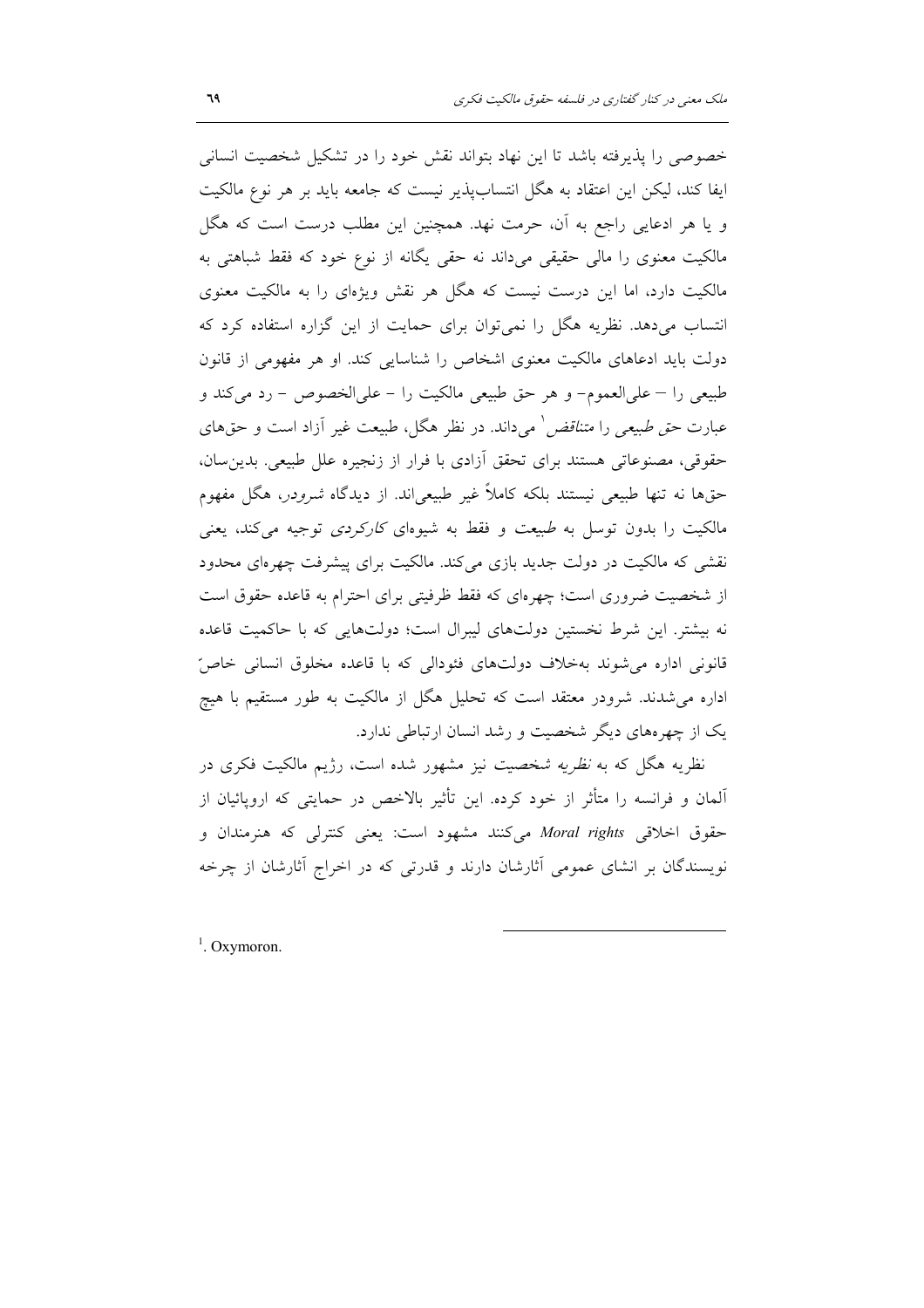عمومی واجدند و حمایتی که نسبت به تحریف و تخریب این آثار برخوردارند؛ بدین سان اثر، بهجد، به شخصیت و اراده خالق خود وابسته است. از دیدگاه هگل، *مالکیّت*، ساز و کاری یگانه برای تحقق بخشیدن به خود است و آن که آرزوهای خود را در قالب داستان و قطعه هنري بيان مي كند نسبت به *مالكيت* آن محق مي گردد. هگل بهصراحت این رژیم از مالکیت و قرارداد را حق *منتزع` می*نامد. حق *انتزاعی*، داعیه فرد است برای اثبات فردانیت خود؛ آگاهی از خویش از راه ادعای داشتن حق.

اراده انسانی و شخصیت و آزادی او در مرکز اندیشه هگل قرار دارد: ارادهای که علیالدوام جویای تأثیر فعالانه بر جهان است؛ در پی رهایی از محدودیتهای ذهن و سیطره بر جهان بیرون. اگر برای لیبرالی کلاسیک، آزادی حقیقی، آزادی از محدویتهای بیرونی است (= معنای منفی)، نزد هگل فقط چیزی *آزاد* است که در تحقق خويشتن خويش موفق بوده است (= معناى مثبت). بدين سان، حيوان از شيء آزادتر است، و انسان از حیوان رهاتر است، و خانواده آزادتر از فرد است، و دولت رهاتر از خانواده، و تاریخ آزادتر از دولت. مالکیت که در نظام هگلی، گونهای آزادی است ممکن است همچون هر آزادی دیگر برای دیگران زیان آور باشد.

در دیدگاه هگل، اراده با جهان بیرونی در سطوحی مختلف تعامل و تفاعل دارد؛ پروسههای ذهنی *شناخت، طبقهبندی، توضیح و یادآوری،* گرچه گونهای تصرّف ذهن بر اشیاء بیرونی است اما اراده هنوز مایل است که خود را به گونهای جدیتر بر جهان تحميل كند و همين، هدف نهائي مالكيت است. انسان مي تواند خود را با استفاده از مالکیت توسعه دهد و به سوی شخصیتی روانه شود که قصد تبدیل شدن به آن را دارد؛ هرکس که بخواهد آرزوهای خود را هدایت بخشد می تواند سودجویانه و مالکانه در پیرامون خانه خود قدم بزند. منتها مالکیت وقتی معتبر است که جامعه، ادعاهای مالکیت خصوصی را بیذیرد و آن را از حیث اجتماعی و سازگاری ادعاهای فردی با اراده

 $<sup>1</sup>$  Abstract right</sup>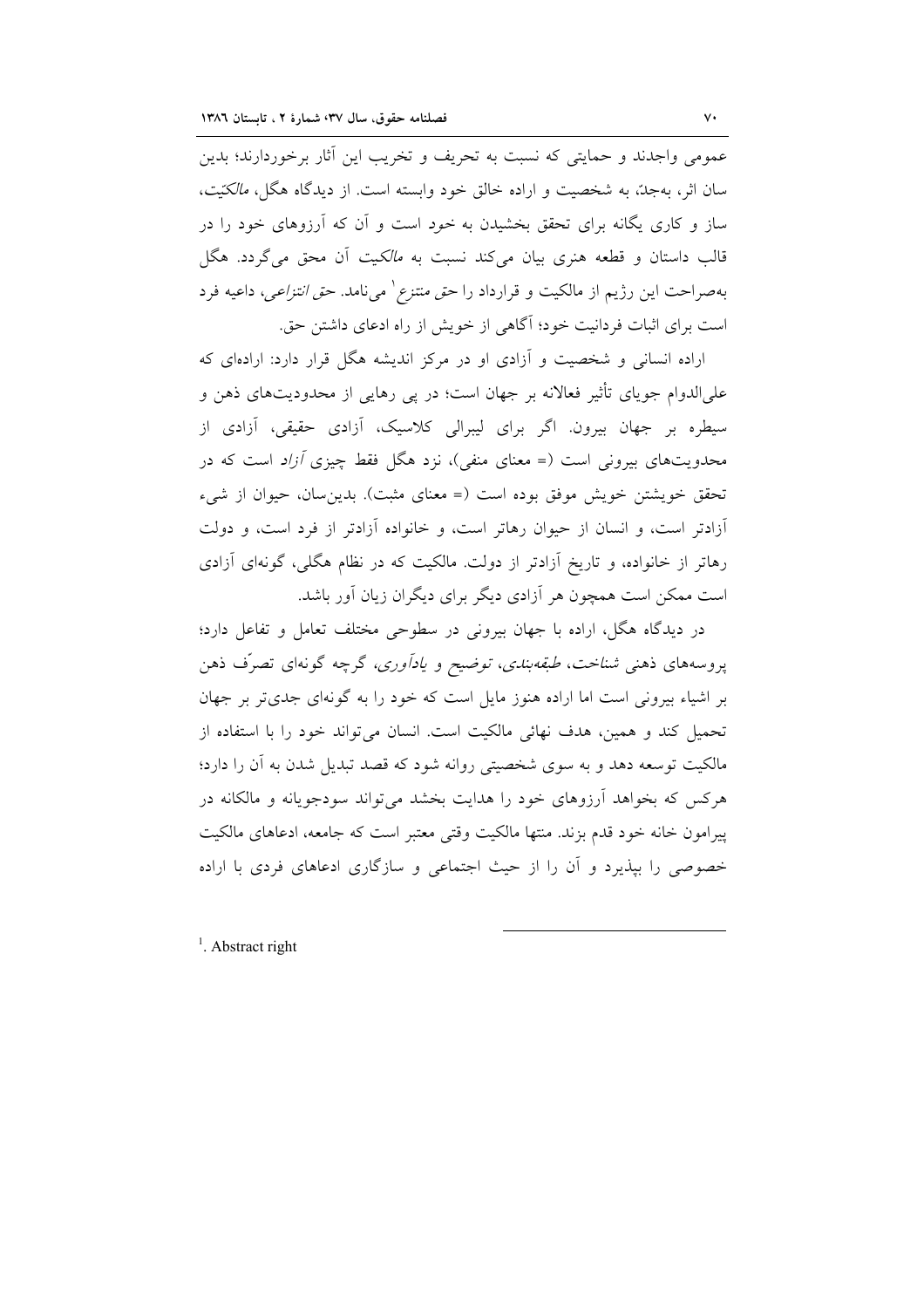اجتماعی شناسایی کند. ادعای مالکیت فقط اظهار آرزو یا خواستی حیوانگونه نیست؛ اشارتی اخلاقی و با معنا است در میان اشخاصی که مشتاق رسیدن به آزادی همچون موجودي اجتماعي اند و مي دانند آنچه را آرزو دارند فقط در اجتماع مي يابند؛ اين جهان اخلاقی ٰ است که می توان در درون آن به آزادی رسید.

هگل، تصرف و حیازت را گام نخستین برای مالکیت می شناسد؛ حیازت کالایی که بیِمالک است یا مالک از آن اعراض کرده. در نظام مالکیت هگل، اعراض بهراحتی اتفاق می افتد زیرا رابطه میان شخص و شیء، سیّال است. امّا برای آن که چیزی ملک کسی شود کافی نیست که اَن چیز در تصرف او باشد بلکه مالک باید اراده تصرف خود را به منصه ظهور برساند و آن را در شیء پدیدار کند؛ کار، وسیلهای است برای تصرف شیء به دست اراده. هگل برای این تصرف، سه راه را پیشنهاد میکند: تصرف فیزیکی شيء، دادن شکل به شيء و علامتگذاري آن.

توجیه «شخصیتمحور» هگل بر *اتمام کالا* تأکید دارد اما توجیه لاک بر چگونگی *شروع کالا* اصرار می ورزد؛ هگل ارتباطات درونی میان دارنده شیء و دیگران را برجسته می کند و لاک، ترتیباتی عینی را که بر شیء احاطه یافته. نظریه لاک، رویکردی يکطرفه به مالکيت است اما نظريه هگل، رويکردي است چندطرفه و بين|لاذهاني. به عبارت دیگر، اقدام شخص در دیدگاه لاک، سبب مالکیتش می شود لیکن در نظرگاه هگل، *دیگران* باید او را مالک بدانند. لاک، حق مالکیت را از کار استخراج می کند و آن را رابطه ميان شخص و شيء مي داند (*سوژه/ابژه*) اما هگل مالکيت را نه چيز مي داند و نه رابطه میان شخص و چیز؛ مالکیت در منظر هگل رابطهای است میان اشخاص (سوژه /سوژه) درباره یک چیز .<sup>۲</sup>

 $<sup>1</sup>$ . Ethical universe.</sup>

<sup>.</sup> لبرای دیدن نظری که بعد بینالاذهانی را در نظریه لاک نیز قائل است رک : Abraham Drassinower . Labour and intersubjectivity: nores on the natural law of copyright ssrn.275470 نويسنده ميان رابطه نويسنده با اثر و رابطه نويسنده و مخاطب فرق مى نهد .رابطه ميان نويسنده و اثر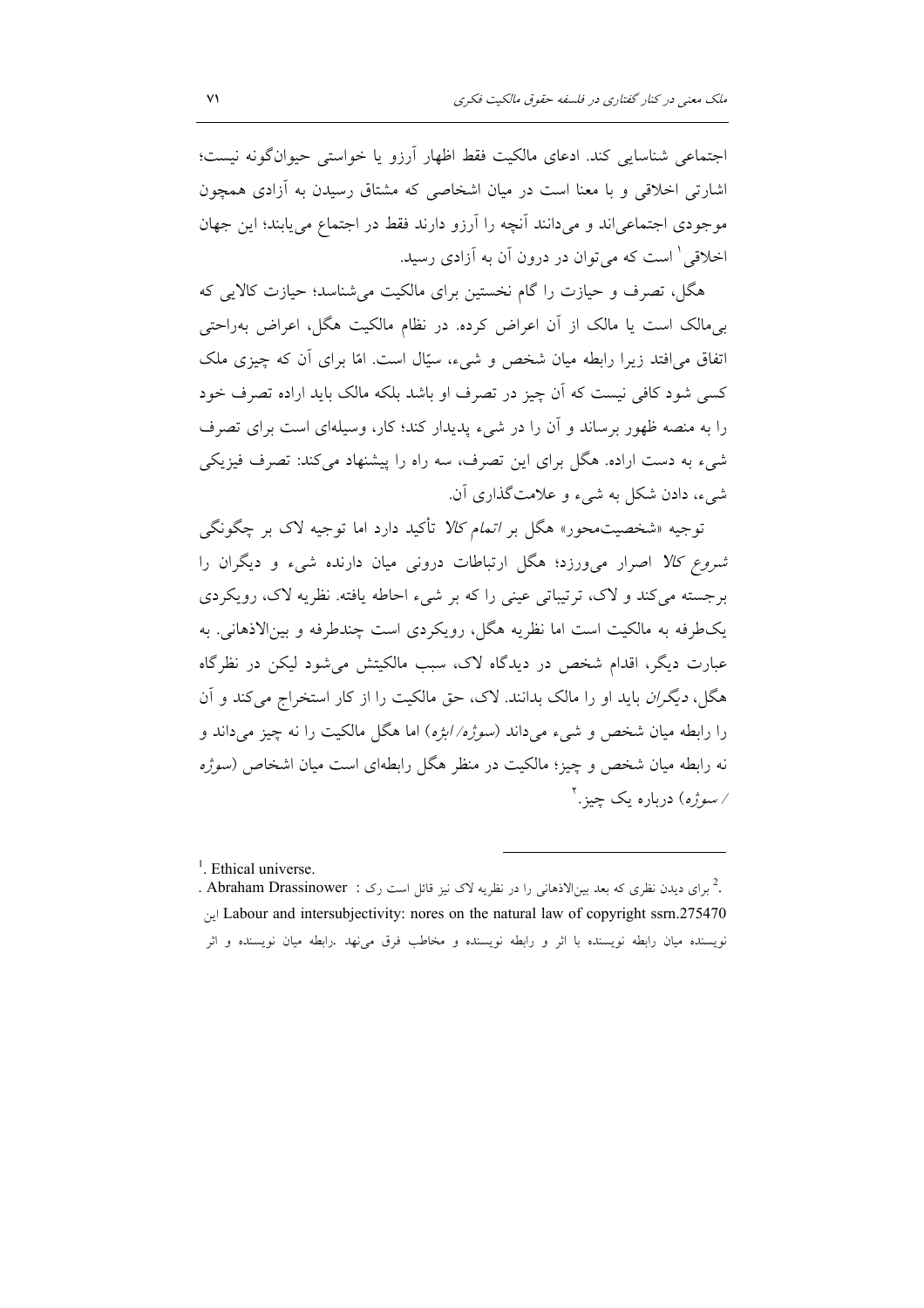هگل با اشاره به تبعیض شدید در توزیع مالکیت در زمان خویش، نظام مالکیت خود را فقط مستلزم تساوی در احتمال به دست آوردن مالکیت میداند. هگل از این نظر تلويحاً حمايت مي كند كه مالكيت *الف* انكاريذير است اگر اعطاي مالكيت به *الف* مانع ب از احتمال به دست آوردن مثل آن باشد. بدین سان، سلامت مالکیت *الف* به آثار زیانبار آن بر ب مرتبط است؛ چیزی شبیه استاندارد «*کفایت*» لاک: تا جایی شخص می تواند مال را به خود اختصاص دهد که مال کافی برای دیگران نیز وجود داشته باشد.

برخي از پيروان هگل بين اموال شخصي (=قيمي)` و مثلي` فرق مي گذارند و مال شخصی را در تحقق خود انسان دارای نقشی مؤثرتر میبینند. سهام و معادن و چند تن گندم مثلیاند اما عکسها و روزنامهها و حیوانات اهلی این گونه نیستند. هگل این اصل را می پذیرد که مال مثلی *الف* دیگر مال او نیست اگر مالکیت *الف* بر آن مال، مالکیت ب (= تحقق خود ب) را زائل کند.

اما هگل مالکیت فکری را با قیاس با مالکیت فیزیکی توجیه نمی کند. هگل بر آن است که کارهای ذهنی و مهارتهای هنری و فضایل و مواعظ کلیسایی و اختراعات، موضوع قراردادهایی واقع میشوند که به ازای آنها چیزی پرداخت میشود گرچه خود آن محصولات را شاید نتوان شیء نامید؛ زیرا در همان زمان که موضوع قرارداد تجاری قرار می گیرند گوئی اشیائی ذهنی و درونی اند و به همین دلیل گاه خرد حیران می ماند که چگونه این مالکیت را به زبان حقوقی توصیف کند. مالکیت فکری راهی است برای حل این مشکل از طریق مادی یا عینی کردن ویژگیهای شخصی و غیر عینی (مریس، ۲۰۰۱، ص ۲۳۲؛ و. ستیس، ۱۳۷۰، ص ۵۳۰ به بعد).

<sup>(=</sup> Authorship) از راه مفهوم كاركرى قابل فهم است؛ در اينجا نويسنده، كاركرى است كه رابطهاش با شيء(=اثر) برقرار مي شود ليكن در رابطه نويسنده و مخاطب (Proprietorship =) نويسنده، مالكي است كه باید دیگران (=مخاطبان ) او را به عنوان مالک بشناسند.

 $<sup>1</sup>$ . Personal.</sup>  $2.$  Fungible.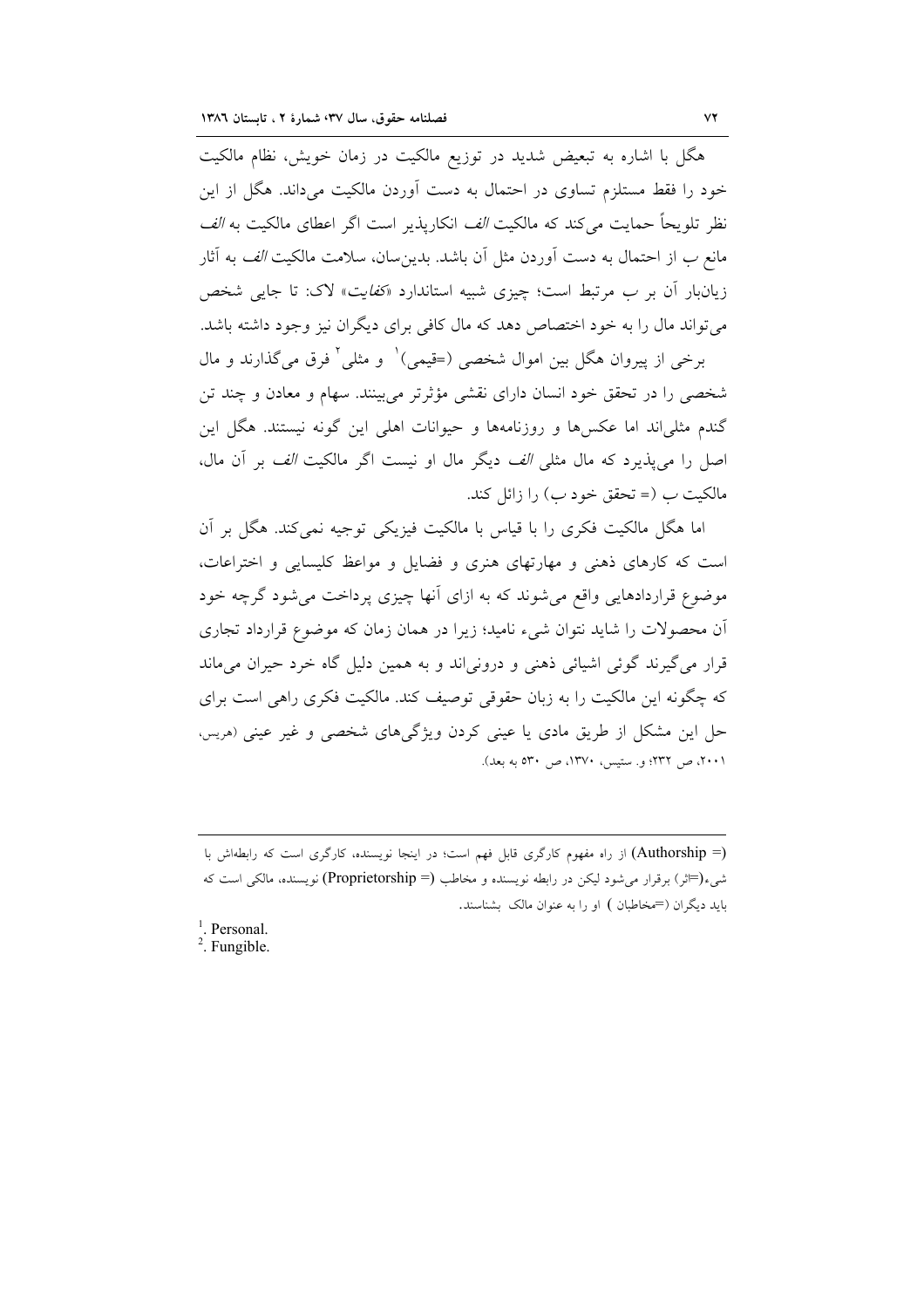### ج. مالكنت فكرى همچون امتناز

پیتر دراهوس، استاد حقوق دانشگاه ملی استرالیا در بخش پنجم از کتاب منتشر شده خود در ۱۹۹۲ با عنوان *فلسفه حقوق مالکیت فکری*، تئوری عمومی مارکس را درباره مالکیت، وسیلهای برای نظریه خود درباره مالکیت فکری قرار می دهد؛ یعنی ارتباط میان مالکیت فکری و تغییرات اقتصادی در نظام سرمایهداری. ` نظام سرمایهداری به گونهای یویا به کار وابسته است و حقوق مالکیت فکری بهجدته متعهد است که کار خلاق و سازنده را به سیستم تولید وابسته گرداند. بدین سان در نظام سرمایهداری، مالکیت فکری همان سرمايه است و سرمايه همان قدرت ً.

دراهوس که از منتقدان حقوق مالکیت فکری است بر این باور است که مالکیت فکری، سبب قدرتمند شدن تعدادی از مالکان آن می شود همانگونه که کار کارگران در نظر مارکس چنین نتیجهای دارد. شکلهای کهن نابرابری در جامعه اطلاعاتی پیرامون نیروهای تولیدی شکل می گیرند و مالکیت فکری یکی از آنهاست (یو، *اس اس آر ان*، ٥٧٨٥٧٥). در چنین نظام مالکیت فکری، دستاندرکاران دانش و هنر خود را همچون کارگرانی از خود بیگانه می پابند. دراهوس برای تمهید نظریه خود از تحلیل مارکس بهره مي گيرد: تجميع اطلاعات از طريق حقوق مالكيت فكرى، از صاحبان همين حقوق سلب قدرت می کند و در عمل، آنان که دارای حقوق مالکیت فکری هستند آلتی برای قدرت قرار مي گيرند و همچون كارگران از خود بيگانه مي شوند.

دراهوس در بخش ششم کتاب خود به تبیین خطر نهفته در توسعه حقوق مالکیت فکری می پردازد. حقوق مالکیت بر اشیاء آبستره، فرصتهایی استراتژیک برای

ی سشتر مطالب این قسمت، برگرفته است از:  $^{-1}$ 

Peter Drahos: A Philosophy of intellectual property, See: William Van Caenegem, www.bond.edu.au/law/blr/vol8-2/7-van coengem.pdf ۲. در اقتصاد جدید ایالات متحده، اندیشههای انسانی و حقوق مالکیت فکری است که سبب ازدیاد دارائی های فیزیکی همچون زمین و منابع طبیعی و کارخانهها و ماشینها و دیگر کالاها میشود:

Blair, Hoffman and Tamburo: Clarifying intellectual Property right for the new economy.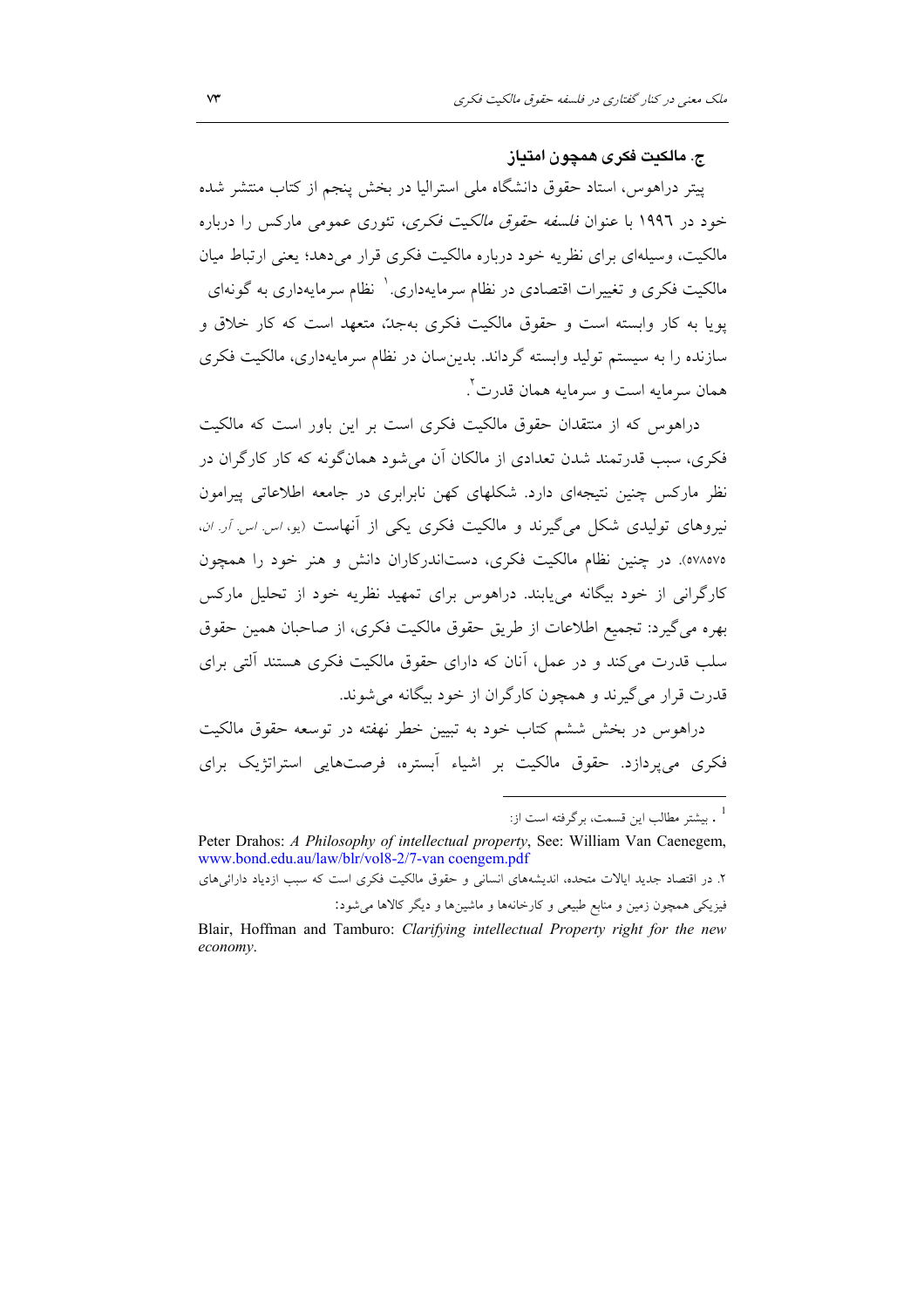دارندگانش در بازار ایجاد میکند و همچون سیرن عمل میکنند؛ زیبا و فریبنده. این حقوق، فعالان مالکیت فکری را فرا می خوانند تا درباره استفاده و طراحی مجدد این حقوق، مطابق میلشان بازنگری انجام دهند و سرانجام، این فعالان بر سر دوراهی سود شخصي يا سود جمعي متحير مي مانند.

حقوق مالکیت فکری تناقض آلودند؛ چه، شیوهای که این حقوق برای ایجاد انگیزه تولید اطلاعات جدید به کار میگیرند، از کوره راه محدودیت دسترس به همین اطلاعات تولیدشده می گذرد. بدین سان، ایجاد انگیزه برای تولید فکر با محدودیت استفاده از آن، ناهمگون است. حقوق مالکیت فکری، دو نقش ایفا میکند: نقش زایش انگیزه<sup>۲</sup> و نقش توزیع اطلاعات<sup>۳</sup> و ضروری است که میان این دو نقش، تعادل<sub>ی</sub> ایجاد گردد. تلنبار شدن اطلاعات و علم و دانش، سبب تمرکز قدرت در دست گروهی خاص خواهد بود و عدم تعادلی نامیمون ایجاد خواهد شد اگر شیوه صورتبندی حقوق مالکیت فکری نیز در اختیار فعالانی قرار گیرد که این اطلاعات را در اختیار دارند. در بازار رقابتی، فعالانی که در پی سود شخصیاند، مجذوب استراتژهایی میگردند که تولید را محدود میکند. خطری که این مسأله برای حقوق به بار میآورد آن است که منافع عمومی، که باید دغدغه حقوق باشد، در معرض خسارت قرار می گیر د.

در بخش هفتم، دراهوس به بسط اساس تئوری خود میپردازد و همچنان از نظریه مارکس بهره میگیرد: اشیاء انتزاعی منبع قدرتاند زیرا نوعی از سرمایهاند. اشیاء انتزاعی محور حاکمیت و قدرتاند؛ چه، بیش از آن که قدرت را در جامعه اشاعه دهند، مرکزیت قدرت را پیرامون برخی افراد سبب می شوند. حقوق مالکیت فکری در

<sup>.&</sup>lt;br>سیرن (Siren)، پری دریایی اغواکننده دریانوردان است . اودیسه وقتی از نزدیک جزیره حوریان دریایی . می گذشت گوش ملوانان خود را با موم پر کرد و خود را به دکل کشتی بست تا افسون این زن آنان را فریب ندهد.

 $2$ . Incentive function.

<sup>&</sup>lt;sup>3</sup> Distributive function.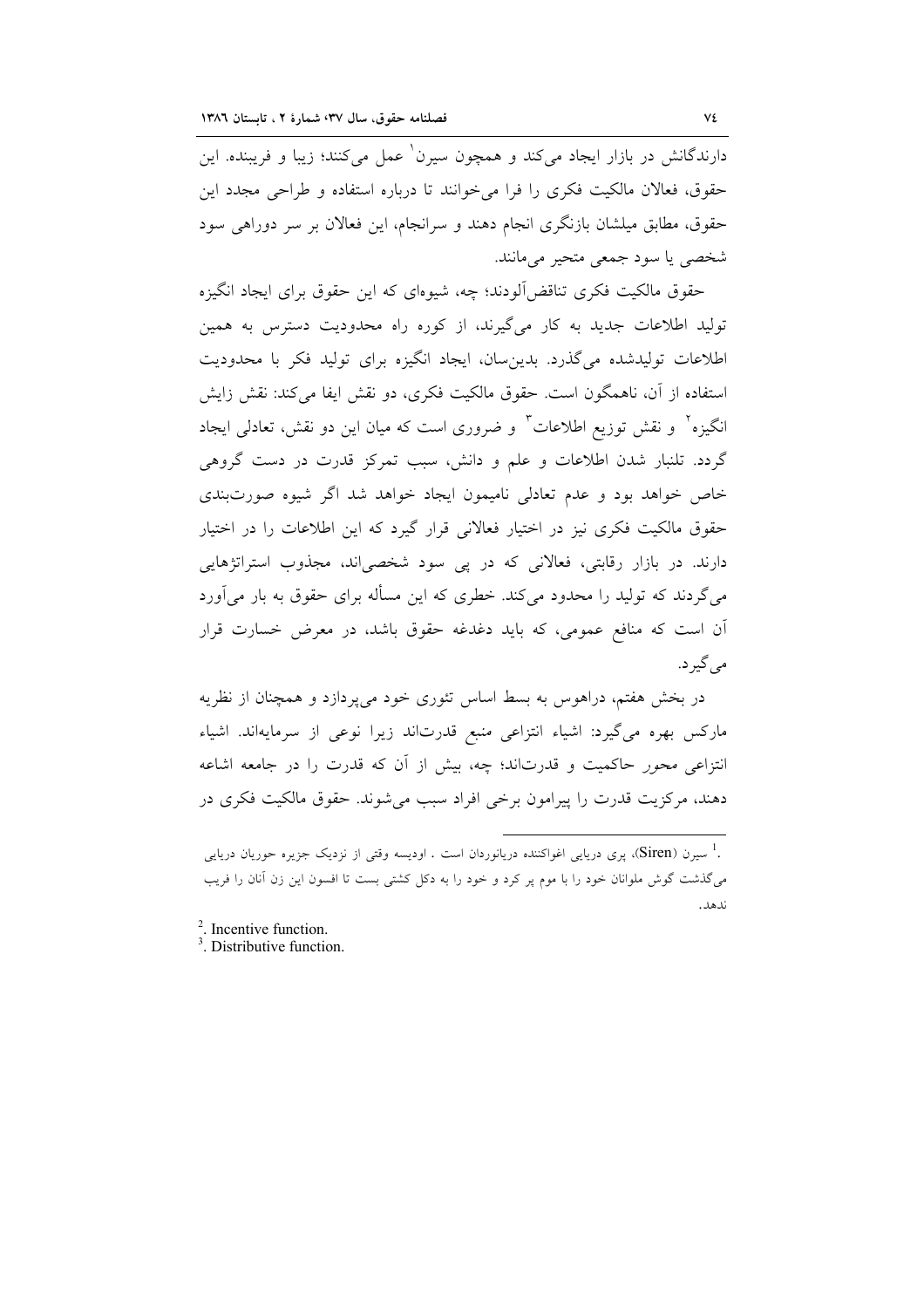منابع کلیدی و اساسی همچون ژنها بهشدت قدرت را متراکم میکند. تورم حقوق مالکیت فکری به فعالان قدرتمندش این امکان را میدهد که بر قواعد حقوق تأثیر گذارند تا قدرتی بیشتر جمع کنند. بدین سان، توزیع نابرابر قدرت رابطه وابستگی ضعیف و قوی را جاودانه می سازد همانگونه که کارگر به کارفرما جاودانه وابسته است.

در بخش هشتم، دراهوس خطر تراکم و تورم بیش از حد حقوق مالکیت فکری را نه بر حسب روابط قدرت بلكه بر حسب نظريه *جان رالز* درباره عدالت بيان مي كند؛ پروژهای عالی برای توسعه نظریهای درباره عدالت اطلاعاتی. دراهوس معتقد است که انسانها در وضعیت اولیه فراموشی (پیش از ورود در قراردادهای اجتماعی) هرگز موافقت نخواهند کرد که مالکیت فکری – که برای آنان هم از حیث سیاسی مهم است و هم از حیث اقتصادی – در دایره قدرت خصوصی قرار گیرد. این رویکرد، دو طرف قرارداد اجتماعی را بر آن میدارد که به شیوهای ابزارگرایانه درباره مالکیت فکری بیندیشند. مالکیت، اساس عدالت نیست بلکه ابزار عدالت است. دراهوس این رویکرد ابزارگرایانه را در بخش نهم کتاب خود توسعه داده. او معتقد است که در مالکیتهای فکری به جای سخن گفتن از حق باید از امتیاز سخن گفت؛ حقها ذاتی اند و قابل بازپس گیری نیستند لیکن امتیازها دادنی و اکتسابی اند و قابل بازپس گیری. بدین سان او در موضعی متضاد با مالکیتگرایان ٔ همچون نازیک و لاک است که مالکیت فکری را حق می دانند.<sup>۲</sup>

دراهوس این استدلال را رد می کند که همیشه باید در حقوق، حق مالکیت پذیرفته

 $\frac{1}{2}$ . proprietarinism.

به طور مثال خواهان در پرونده Donaldson V. Beckett(1774) در انگلیس، ادعای حق جاویدان برای  $^2$ . نویسنده داشت لیکن خوانده، به امتیازی قانونی و محدود (چهارده ساله) قائل بود و دادگاه نظر خوانده را پذیرفت . گاه به این پرونده برای تقدّم نفع اجتماع بر حق شخص، استناد شده است.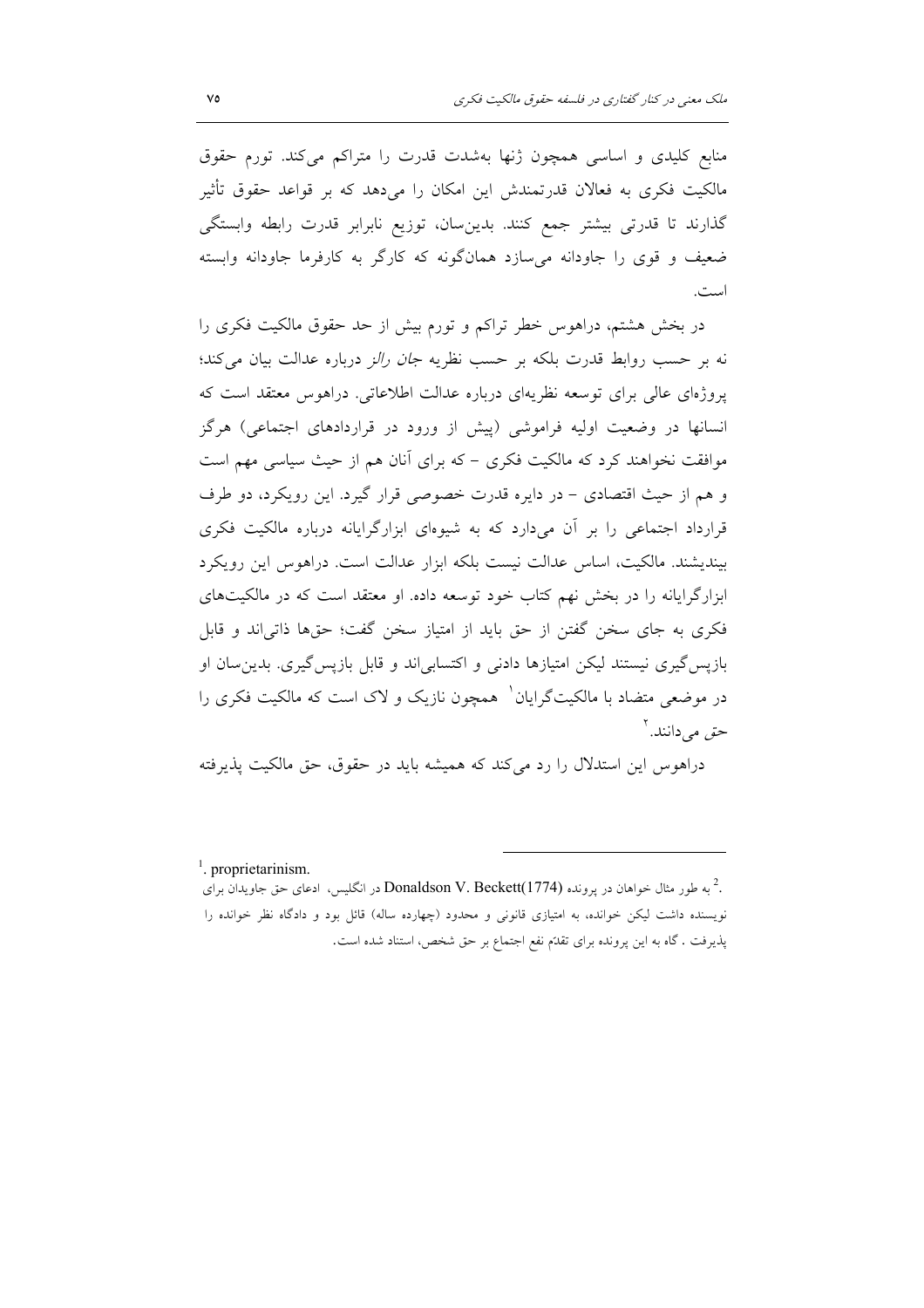شود. از نظر او مالکیت را باید به مثابه ابزار صرف مطالعه کرد نه به مثابه حق ٰ. به دیگر بیان، دراهوس بر چهره رفتاری مالکیت بیش از چهره معرفتشناختی، اخلاقی و متافیزیکی اَن تأکید می کند و از تقدیس مالکیت می پرهیزد. مالکیت باید همچون ساز و کاری نهادی دیده شود و این رویکرد یک سره با فلسفه ابزارگرایانه مالکیت فکری و رویکرد اقتصادی به حقوق مرتبط است که اهمیتی فراوان برای هزینه اجتماعی حقوق مالکیت فکری قائل است. ابزارگرایی دراهوس فقط وسیله رسیدن به هدف نیست بلکه واجد ارزشی اخلاقی است و اقتصاد سیاسی او انسانگرایانه جلوه می کند. بدین سان زبان *حق مالكيت* بايد به زبان *امتيازات انحصاري* ً مبدل شود. اعطاي اين انحصارات به

James V. Delong: Defendig Intellectual property at Cei org/pdf/2368.pdf همچنین مباحث مربوط به تعارض اجتماعی حقوق ادبی(Copyright social conflict) یا جنگ ادبی (copyfight) مطالعه کردنی است ؛ یعنی آثار آنان که در تلاش برای کاهش محدودیتهای ایجاد شده به وسیله قواعد کپیرایت هستند( اینفوآنارشیستهاmfoananrchists)= نظریههای ضد کپی رایت anticopyrights=و نیز پیروان copyleft نیز .رک .مقاله *مایکل برن هک* در ssrn شماره 368961 و مقاله برايان مارتين: عليه مالكيت فكرى در uow.edu.au/arts/stsوuow.edu.au/arts/ شماره ٧٧٨٢٤٤ مقاله پولک واگنر: اطلاعات میخواهد آزادباشند. برخی نیز همچون تام جی پالمر Tom G palmer از حقوق مالکیت فکری همچون حق انسان بر اموال عینی دفاع نمیکنند و اجازه نمی دهند که خالق اثر برای ممانعت دیگران از استفاده از اثرش به حقوق متوسل شود گرچه آنان گونهای تقاص خصوص صاحب اثر را (Self-help) اجازه میدهند، به عبارت دیگر اعتراض آنان نه راجع به وجود حق مالکیت فکری بلکه درباره استفاده از قدرت دولت برای حمایت از آن است.

<sup>2</sup>. Monopaly priviledges

<sup>.&</sup>lt;sup>1</sup> تلقی مالکیت فکری همچون حقی ذاتی، گروهی از نویسندگان را به تخالف و تخاصم جدی با این حق برانگیخته است .مخالفان حق مالکیت فکری آن را وسیلهای برای به تعویق انداختن ابتکار، استثمار کشورهای ضعیف و ابزاری برای باقی گذاشتن قدرت در دست دولت و تهدید آزادی بیان میدانند .در سال ۱۹۸۰ انتشار کتابی با عنوان اسنادی درباره دفاع و سیاست خارجی، استرالیا در سالهای ۱۹۳۸ تا۱۹۷۵، سبب افشای اسرار دخالت استرالیا در جنگ ویتنام و برخی حوادث دیگر گردید اما دادگاه به بهانه کپی رایت حکومت، مانع فروش این کتاب شد .همچنین اندیشههای *بنیامین تاکر (*Tucker) در اواخر قرن نوزدهم در مخالفت با حقوق مالکیت فكرى مطالعه كردنى است . آنارشيست هاى مالكيت فكرى نيز همچون ريچارد استالمن (Richard Stallman معتقدند که محصولات فکری باید در دسترس همگان باشد نه در کنترل خالق اثر، رک.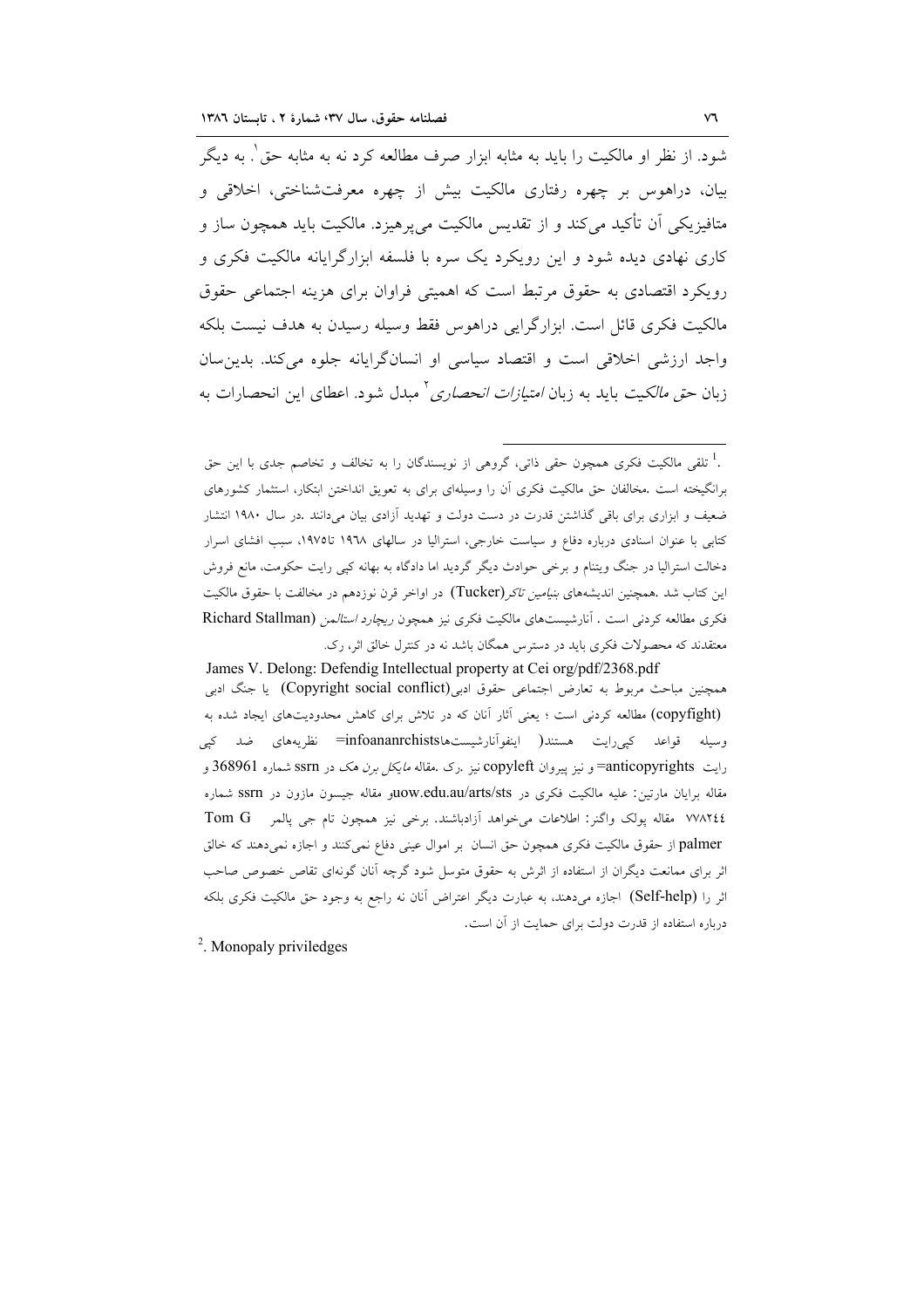اندیشه تکلیف وابسته است نه حق، و امتیازاتی که حاصل تکلیفاند، قلب ابزارگرایی مالکیت فکری را تشکیل می دهد. در منظر دراهوس، حق مالکیت، مستخدم اخلاق است نه *راننده* آن تا آن را به هر سو که خاطرخواه خود است بکشد.

سرانجام، نظریه ابزارگرایانه مالکیت فکری بر تجربهگرایی طبیعی ٰ مبتنی است. قانونگذار باید به تجربههای خویش درباره این حقوق و نیز هزینهها و سوء استفادههای عملي از أن توجه كند. حقوق مالكيت فكرى از حق طبيعي خالقانش حمايت نمي كند. دراهوس، رویکردی ابزارگرایانه را ترجیح میدهد که مبتنی است بر تحلیل اقتصادی عمیق از آثار مالکیت فکری. در نظر او مالکیت فکری مسألهای است بالضروره سیاسی. طبیعت حق داشتن نسبت به اطلاعات، بر توزیع قدرت در جامعه تأثیر میگذارد؛ چه دانش قدرت است و «توانا بود هر كه دانا بود». اطلاعات نيز بايد ابزارگرايانه فهم شود و به دارندگانش کمک کند که رفاه حداکثری را در جامعه ایجاد کند. اطلاعات به خودی خود هدف نیستند بلکه وسیلهای هستند برای رسیدن به هدف.

پیتر دراهوس همچنین حق مالکیت فکری را به صورت مرسوم جزئی از حقوق بشر نمیداند اگرچه شاید بتوان نشان داد که حقوق مالکیت فکری به شکلی جهانی پذیرفته شده است. گهر ارزشی که بهطور گسترده پذیرفته شده جزء حقوق بشر قرار نمی گیرد. آیا ایستادن در صف که در تمام فرودگاهها رعایت میشود هم پایه آزادی، بخشی از حقوق بشر است؟ حقوق بشر چیزی فراتر از جهانی بودن است. حق ادبی وابسته به زمانی مشخص است و باید ثبت شود اما حق حیات چنین نیست. همچنین داشتن نسخهای از اثر دیگری با محروم ساختن او از غذا و مسکن و دارو مترادف نیست. مالکیت فکری، مطلبی ثانوی در آثار فیلسوفان است: *کانت* درباره نویسندگان و نبوغ آنان نگاشته نه درباره حقوق مالکیت فکری و *هگل* فقط چند عبارت گذرا درباره

 $\frac{1}{2}$ . Empiricism

<sup>2</sup>. نام کتاب *دراهوس* چنین است:

The universality of intellectual property rights: Origins and development see: www. wipo.int/tk/en/hr/paneldiscussion/ papers/ pdf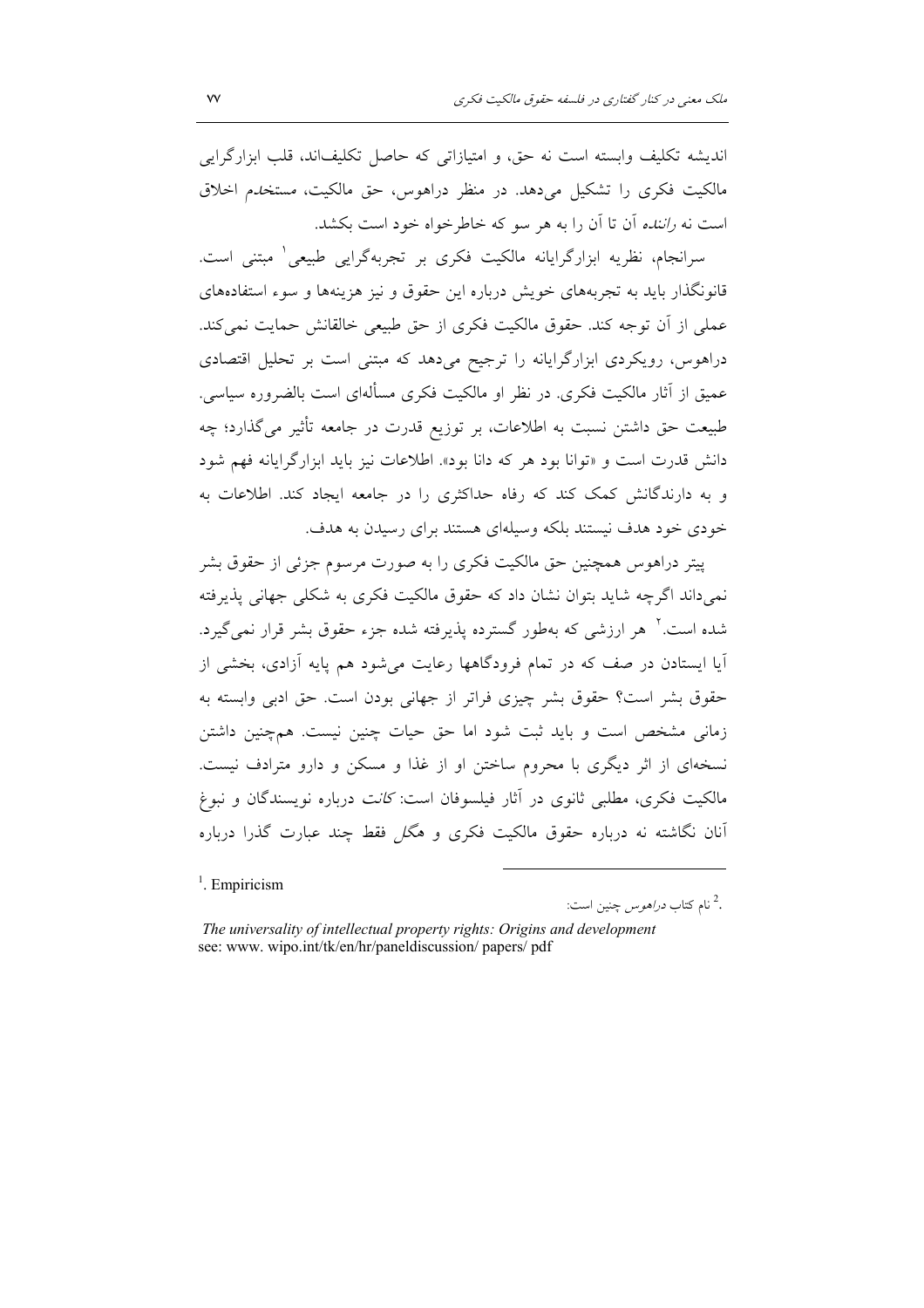مالکیت کالاهای ذهنی دارد. دراهوس اما معتقد است وجود و اعمال برخی حقوق، وجود برخی حقوق دیگر را مفروض می گیرد چنانکه حق اَموختن به معنای اعمال حق آزدی بیان است. بدین سان، برخی حقوق ابزار تضمین برخی حقوق دیگرند. حقوق به دست آمده از راه اعمال مقررات مالکیت فکری، حقوقی ابزاری است که در حالت ایدهآل و در سایه حکومتی دموکراتیک باید خدمتگذار منافع و نیازهای بنیادین آنان (= حقوق بشر) باشد (لورنس هلفر، *اس اس آر ان، ۱۹۱۲۰؛ و* گراسمن، *اس اس آر ان، ۴٤٨۱۰٥).* 

پیتر دراهوس رژیم کنونی مالکیتهای معنوی را که محصول اراده امپراتوریهای استعماری بوده است، در شرایط ژئو سیاسی حاضر تغییرناپذیر میداند. او پیشنهاد می کند که برای منع گسترش این رژیم، مدلهای جایگزین برای استفاده از دارائیهای ادبی و علمی بشری در نظامی مبتنی بر دسترس آزاد طرّاحی شوند. طرّاحی و معماری قواعد مالکیت معنوی باید از کشورهای پیشرفته به کشورهای غیر پیشرفته منتقل شود و یکی از مدلهای مهمّ برای تحقق این امر ایجاد پیمانهای اساسی میان کشورهای در حال توسعه است تا با ترسیم نظم قضایی بینالمللی استوار میان اعضاء، نخستین گام را برای مشارکت معنی دار در مالکیتهای معنوی بردارند( دراهوس، *اس اس آر. ان*. ۸۵۰۷۵۱).

مؤخره

فلسفه حقوق مالکیت فکری بر دو مبحث بنیادین استوار است : *مفهوم* حق مالکیت فکری و توجیه این حق تاریخ حقوق ایران برای شناسائی مفهوم حقوق مالکیت فکری با سه دشواري مواجه بوده است:

۱. خلط مالکیت اعتباری و مالکیت حقیقی: این گزاره که *علی دارای خانهای است* متفاوت است با این گزاره که *نمک دارای شوری است.* دارائ<sub>ی</sub> اول، جعلی و قراردادی است و قابل فسخ ليكن مالكيت دوم طبيعي است و فسخ ناپذير. حقوق سنّتي ديرزماني است که این دو را از یک جنس تلقی کرده و مالکیت مجازی را همچون مالکیت فیزیکی دانسته و پدینسان، پذیرش مالکیت معنوی که خود مجاز اندر مجاز است برای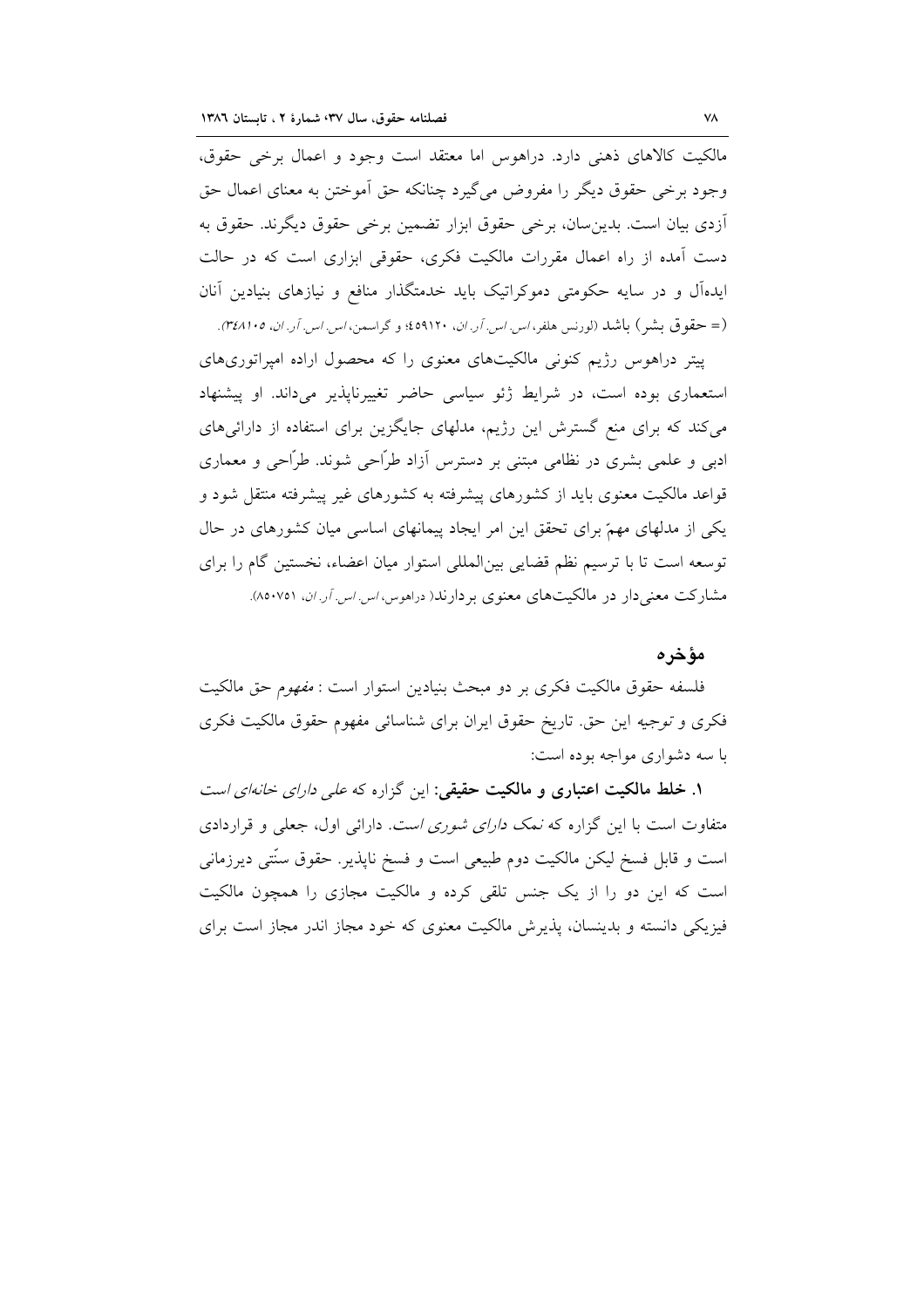سنت حقوقدانان ناممکن جلوه کرده است.

**۲**. **خلط تصرف و مالکیت** :حقوقدانان گاه مفهوم مالکیت را به تصرف تقلیل میدهند و از آنجا که مال معنوی را نمیٍتوان تصرف کرد چنین نتیجه گرفتهاند که تملک اَن نیز نامعقول است.

**۳. ضرورت عین بودن مبیع**: مهمترین سبب تملک در تاریخ حقوق، بیع است و اَن نیز در تاریخ حقوق گویی فقط برای انتقال اشیاء عینی قابلیت داشته است. در این مقاله، با مطالعهای تاریخی، نشان داده شد که عین بودن مبیع فقط در چند قرن اخیر پذیرفته شده و مقصود از *عین* نیز غیر *منفعت* بوده است. بدین سان نباید در امکان انتقال حقوق با بيع ترديد كرد.

پس مفهوم مالکیّت فکری ممتنع|لوجود نیست. دز گفتار دوم، *بایستی م*الکیت فکری و مصالح و مفاسد أن ارزيابي شده است. شايد چيستي مالكيت فكرى مورد ترديد واقع نشود و مفهوم این گونه مالکیت از حیث فلسفی و حقوقی شناسائی شود لیکن این شناخت، بهضرورت، دلیلی بر موجه بودن مالکیت فکری نیست. در توجیه مالکیت فکري، مي توان به سه نظريه اشاره کرد:

۱. *مالکیت معنوی همچون حق طبیعی: جان لاک مال را به صورت طبیعی چی*زی می داند که کار انسان به آن اضافه شده باشد. محصولات معنوی نیز با کار فکری انسان تولید شدهاند و به همین دلیل در ملکیت شخصی در می آیند که کاری فکری کرده.

۲. *مالکیت فکری همچون شخصیت*: هگل، حق مالکیت را وسیله اعمال آزادی ذهنی انسان و رسیدن به خودآگاهی میداند و آن که آرزوهای خود در قالب داستان و قطعه هنري بيان مي كند نسبت به مالكيت أن محق مي گردد.

۳. مالکیت فکری همچون امتیاز: پیتر دراهوس با بهرهگیری ازنظریههای مارکس، مالکیت فکری را نه حق که *امتیاز* تلقی میکند؛ امتیازی که عندالاقتضاء ممکن است به دست قانونگذار نادیده گرفته شود. در توجیه سوم، نباید والهوار تمام لوازم حق مالکیت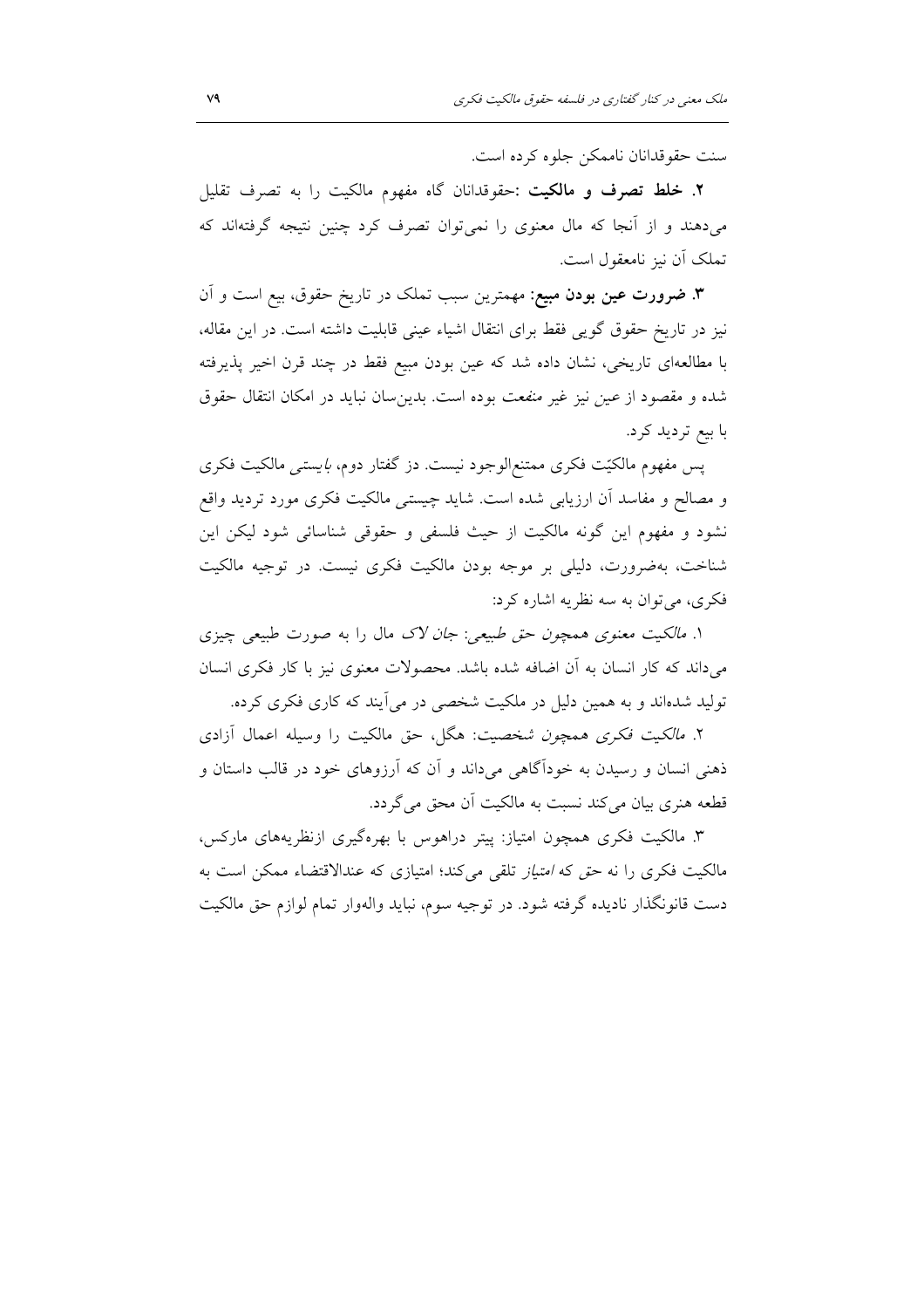فکری پذیرفته شود و قانونگذاران هنگام تقنین باید به اقتضائات سیاسی و اقتصادی و فرهنگی و اخلاقی اَن نظر داشته باشند.

این سه دشواری ناشی از معضلی اساسی تر است و آن تقلیل مفهوم حق از عدالت به مالکیت در تاریخ حقوق است. فقیهان و حقوقدانان را عادت چنان بوده است که هر رابطه حقوقی را در چهارچوب مالکیت بفهمند حال اَن که می توان حق معنوی را قسیم حق مالكيت قرار داد نه قسمي از آن.

با تحلیل خطایی که حقوق سنتی از دیرباز به اَن مبتلا شده است میتوان هم در مفهوم مالکیتهای فکری بازاندیشی کرد و هم حکمت و توجیهی دیگر بر آن یافت. فقیهان و حقوقدانان مایلند هر رابطهای را در چارچوب *مالکتت* فهم کنند و این، نتیجه فروکاستن مفهوم حق به مالکیّت است. ضرورتی نیست که هرگونه حق معنوی به مالکیت تحویل شود تا پیچ و خم رابطهی فنی مالکانه، نظریهپرداز را به تنگی قافیه دچار سازد؛ میتوان *محق* بود ول*ی مالک* نبود. نیز میتوان هرگونه زیان به حقوق معنوی را از دریچه مسؤولیت مدنی نگریست: خسارتها – حتی آنها که به مال تقویم نمی شوند – قابلیت جبران را – حتی جبران به مال – دارا هستند. اضرار به حقوق معنوی نیز باید به شیوهای، گرچه مالی، تدارک شود؛ آن که به حق معنوی دیگری حرمت نمی،نهد به شکلی غیرعادلانه دارا شده است؛ دارا شدنبی که بی گمان ضمانآور است. این، لازمه احترام به حریت شهروندان است؛ اندیشهها نیز ممکن است به بیگاری گرفته شوند و در سیطره دیگری درآیند.